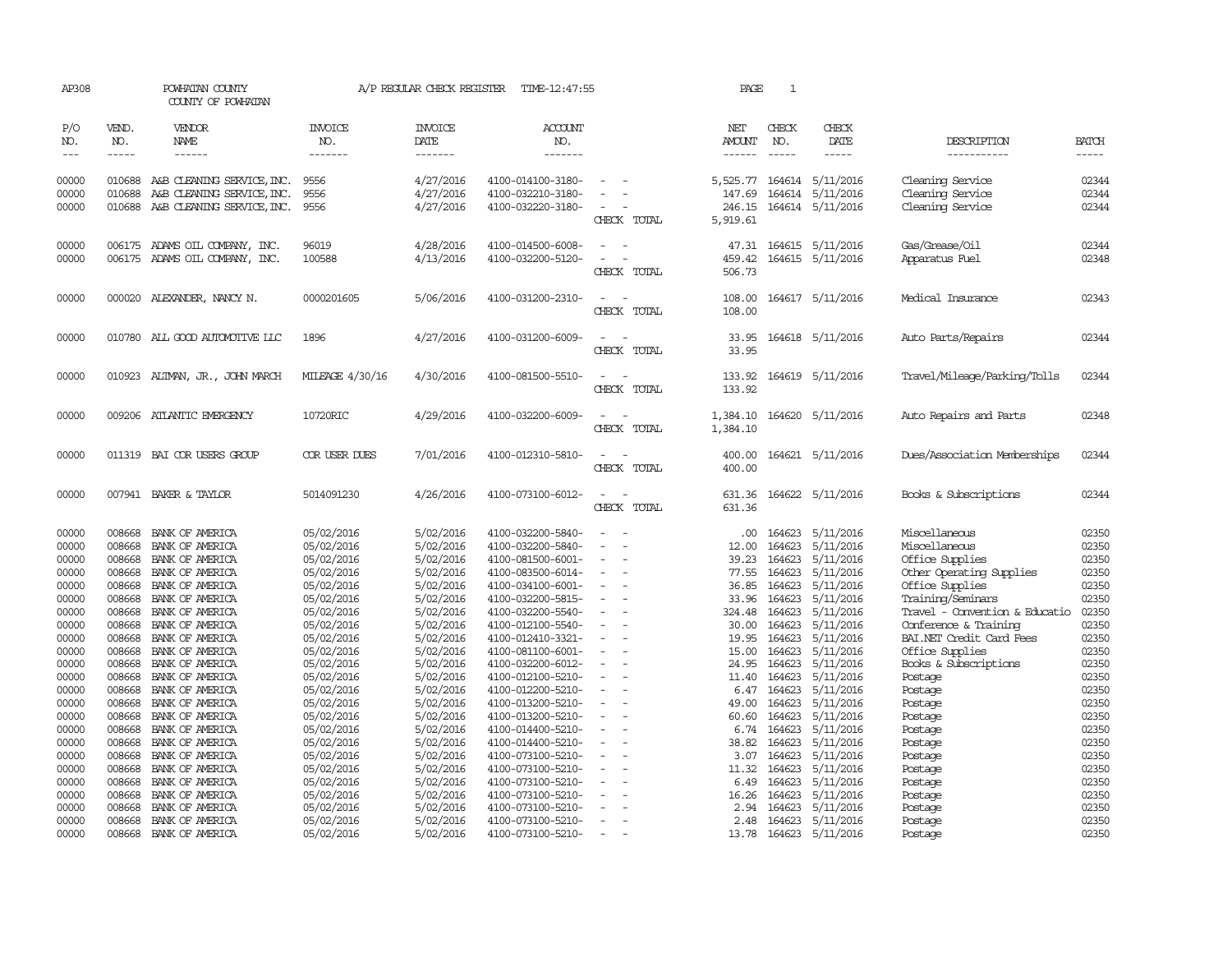| AP308                       |                       | POWHATAN COUNTY<br>COUNTY OF POWHATAN  |                                  | A/P REGULAR CHECK REGISTER               | TIME-12:47:55             |                          | PAGE                           | $\overline{a}$ |                        |                                |                       |
|-----------------------------|-----------------------|----------------------------------------|----------------------------------|------------------------------------------|---------------------------|--------------------------|--------------------------------|----------------|------------------------|--------------------------------|-----------------------|
| P/O<br>NO.<br>$\frac{1}{2}$ | VEND.<br>NO.<br>----- | VENDOR<br><b>NAME</b><br>$- - - - - -$ | <b>INVOICE</b><br>NO.<br>------- | <b>INVOICE</b><br><b>DATE</b><br>------- | ACCOUNT<br>NO.<br>------- |                          | NET<br>AMOUNT<br>$- - - - - -$ | CHECK<br>NO.   | CHECK<br>DATE<br>----- | DESCRIPTION<br>-----------     | <b>BATCH</b><br>----- |
| 00000                       | 008668                | BANK OF AMERICA                        | 05/02/2016                       | 5/02/2016                                | 4100-014100-3400-         |                          | 39.90                          | 164623         | 5/11/2016              | Misc. Meetings - Set Up        | 02350                 |
| 00000                       | 008668                | BANK OF AMERICA                        | 05/02/2016                       | 5/02/2016                                | 4100-073100-6001-         |                          | 66.97                          | 164623         | 5/11/2016              | Office Supplies                | 02350                 |
| 00000                       | 008668                | BANK OF AMERICA                        | 05/02/2016                       | 5/02/2016                                | 4100-073100-6001-         | $\overline{\phantom{a}}$ | 81.16                          | 164623         | 5/11/2016              | Office Supplies                | 02350                 |
| 00000                       | 008668                | BANK OF AMERICA                        | 05/02/2016                       | 5/02/2016                                | 4100-073100-6001-         | $\sim$                   |                                | 38.98-164623   | 5/11/2016              | Office Supplies                | 02350                 |
| 00000                       | 008668                | BANK OF AMERICA                        | 05/02/2016                       | 5/02/2016                                | 4100-083500-6014-         |                          | 18.47                          | 164623         | 5/11/2016              | Other Operating Supplies       | 02350                 |
| 00000                       | 008668                | BANK OF AMERICA                        | 05/02/2016                       | 5/02/2016                                | 4100-032200-3310-         |                          | 84.89                          | 164623         | 5/11/2016              | Equipment Repair               | 02350                 |
| 00000                       | 008668                | BANK OF AMERICA                        | 05/02/2016                       | 5/02/2016                                | 4100-032200-6009-         | $\equiv$                 | 153.40                         | 164623         | 5/11/2016              | Auto Repairs and Parts         | 02350                 |
| 00000                       | 008668                | BANK OF AMERICA                        | 05/02/2016                       | 5/02/2016                                | 4100-073100-6001-         |                          | 9.99                           | 164623         | 5/11/2016              | Office Supplies                | 02350                 |
| 00000                       | 008668                | BANK OF AMERICA                        | 05/02/2016                       | 5/02/2016                                | 4100-073100-6001-         |                          | 58.75                          | 164623         | 5/11/2016              | Office Supplies                | 02350                 |
| 00000                       | 008668                | BANK OF AMERICA                        | 05/02/2016                       | 5/02/2016                                | 4100-073100-6015-         | $\equiv$                 | 12.99                          | 164623         | 5/11/2016              | Summer Reading Program         | 02350                 |
| 00000                       | 008668                | BANK OF AMERICA                        | 05/02/2016                       | 5/02/2016                                | 4100-073100-6015-         |                          | 13.94                          | 164623         | 5/11/2016              | Summer Reading Program         | 02350                 |
| 00000                       | 008668                | BANK OF AMERICA                        | 05/02/2016                       | 5/02/2016                                | 4100-073100-6015-         | $\equiv$                 | 13.99                          | 164623         | 5/11/2016              | Summer Reading Program         | 02350                 |
| 00000                       | 008668                | BANK OF AMERICA                        | 05/02/2016                       | 5/02/2016                                | 4100-073100-6015-         |                          | 8.99                           | 164623         | 5/11/2016              | Summer Reading Program         | 02350                 |
| 00000                       | 008668                | BANK OF AMERICA                        | 05/02/2016                       | 5/02/2016                                | 4100-014100-3310-         | $\overline{\phantom{a}}$ | 29.56                          | 164623         | 5/11/2016              | Repairs & Maintenance          | 02350                 |
| 00000                       | 008668                | BANK OF AMERICA                        | 05/02/2016                       | 5/02/2016                                | 4100-014100-3310-         |                          | 49.54                          | 164623         | 5/11/2016              | Repairs & Maintenance          | 02350                 |
| 00000                       | 008668                | BANK OF AMERICA                        | 05/02/2016                       | 5/02/2016                                | 4100-032200-5120-         |                          | 36.69                          | 164623         | 5/11/2016              | Apparatus Fuel                 | 02350                 |
| 00000                       | 008668                | BANK OF AMERICA                        | 05/02/2016                       | 5/02/2016                                | 4100-014500-3190-         | $\overline{\phantom{a}}$ | 26.95                          | 164623         | 5/11/2016              | Grounds Maintenance            | 02350                 |
| 00000                       | 008668                | BANK OF AMERICA                        | 05/02/2016                       | 5/02/2016                                | 4100-012220-5810-         |                          | 219.00                         | 164623         | 5/11/2016              | Dues/Association Membership    | 02350                 |
| 00000                       | 008668                | BANK OF AMERICA                        | 05/02/2016                       | 5/02/2016                                | 4100-012220-7002-         | $\sim$                   | 20.00                          | 164623         | 5/11/2016              | Criminal Background Checks     | 02350                 |
| 00000                       | 008668                | BANK OF AMERICA                        | 05/02/2016                       | 5/02/2016                                | 4100-012510-8205-         |                          | 17.49                          | 164623         | 5/11/2016              | Hosting Fees                   | 02350                 |
| 00000                       | 008668                | BANK OF AMERICA                        | 05/02/2016                       | 5/02/2016                                | 4100-083500-6014-         | $\equiv$                 | 200.86                         | 164623         | 5/11/2016              | Other Operating Supplies       | 02350                 |
| 00000                       | 008668                | BANK OF AMERICA                        | 05/02/2016                       | 5/02/2016                                | 4100-014500-3190-         |                          | 31.98                          | 164623         | 5/11/2016              | Grounds Maintenance            | 02350                 |
| 00000                       | 008668                | BANK OF AMERICA                        | 05/02/2016                       | 5/02/2016                                | 4100-014500-3190-         |                          | 25.98                          | 164623         | 5/11/2016              | Grounds Maintenance            | 02350                 |
| 00000                       | 008668                | BANK OF AMERICA                        | 05/02/2016                       | 5/02/2016                                | 4100-014500-3190-         | $\sim$                   |                                | 31.98-164623   | 5/11/2016              | Grounds Maintenance            | 02350                 |
| 00000                       | 008668                | BANK OF AMERICA                        | 05/02/2016                       | 5/02/2016                                | 4100-034100-6001-         |                          | 71.00                          | 164623         | 5/11/2016              | Office Supplies                | 02350                 |
| 00000                       | 008668                | BANK OF AMERICA                        | 05/02/2016                       | 5/02/2016                                | 4100-081100-6001-         | $\equiv$                 | 17.75                          | 164623         | 5/11/2016              | Office Supplies                | 02350                 |
| 00000                       | 008668                | BANK OF AMERICA                        | 05/02/2016                       | 5/02/2016                                | 4100-083500-6014-         |                          | 27.55                          | 164623         | 5/11/2016              | Other Operating Supplies       | 02350                 |
| 00000                       | 008668                | BANK OF AMERICA                        | 05/02/2016                       | 5/02/2016                                | 4100-032200-5815-         | $\equiv$                 | 32.49                          | 164623         | 5/11/2016              | Training/Seminars              | 02350                 |
| 00000                       | 008668                | BANK OF AMERICA                        | 05/02/2016                       | 5/02/2016                                | 4100-073100-3310-         | $\equiv$                 | 135.90                         | 164623         | 5/11/2016              | Repairs and Maintenance        | 02350                 |
| 00000                       | 008668                | BANK OF AMERICA                        | 05/02/2016                       | 5/02/2016                                | 4100-073100-6012-         |                          | 15.00                          | 164623         | 5/11/2016              | Books & Subscriptions          | 02350                 |
| 00000                       | 008668                | BANK OF AMERICA                        | 05/02/2016                       | 5/02/2016                                | 4100-012220-5540-         |                          | 30.00                          | 164623         | 5/11/2016              | Travel and Education           | 02350                 |
| 00000                       | 008668                | BANK OF AMERICA                        | 05/02/2016                       | 5/02/2016                                | 4100-034100-6001-         |                          | 49.00                          | 164623         | 5/11/2016              | Office Supplies                | 02350                 |
| 00000                       | 008668                | BANK OF AMERICA                        | 05/02/2016                       | 5/02/2016                                | 4100-012410-5540-         | $\sim$                   | 113.86                         | 164623         | 5/11/2016              | Conferences & Training         | 02350                 |
| 00000                       | 008668                | BANK OF AMERICA                        | 05/02/2016                       | 5/02/2016                                | 4100-012100-5510-         | $\blacksquare$           | 35.00                          | 164623         | 5/11/2016              | Travel/Mileage/Parking/Tolls   | 02350                 |
| 00000                       | 008668                | BANK OF AMERICA                        | 05/02/2016                       | 5/02/2016                                | 4100-014400-5510-         | $\overline{\phantom{a}}$ | 35.00                          | 164623         | 5/11/2016              | Travel-Mileage                 | 02350                 |
| 00000                       | 008668                | BANK OF AMERICA                        | 05/02/2016                       | 5/02/2016                                | 4100-032200-5540-         | $\equiv$                 | 35.00                          | 164623         | 5/11/2016              | Travel - Convention & Educatio | 02350                 |
| 00000                       | 008668                | BANK OF AMERICA                        | 05/02/2016                       | 5/02/2016                                | 4100-035500-5510-         |                          | 35.00                          | 164623         | 5/11/2016              | Travel/Mileage/Parking/Tolls   | 02350                 |
| 00000                       | 008668                | BANK OF AMERICA                        | 05/02/2016                       | 5/02/2016                                | 4100-012510-6002-         | $\equiv$                 | 113.98                         | 164623         | 5/11/2016              | Computer Equipment-non-capital | 02350                 |
| 00000                       | 008668                | BANK OF AMERICA                        | 05/02/2016                       | 5/02/2016                                | 4100-012410-6008-         | $\sim$                   | 23.02                          | 164623         | 5/11/2016              | Gas/Grease/Oil                 | 02350                 |
| 00000                       | 008668                | BANK OF AMERICA                        | 05/02/2016                       | 5/02/2016                                | 4100-012510-5230-         | $\overline{\phantom{a}}$ | 30.00                          | 164623         | 5/11/2016              | Telephone Services             | 02350                 |
| 00000                       | 008668                | BANK OF AMERICA                        | 05/02/2016                       | 5/02/2016                                | 4100-032200-5815-         |                          |                                | 450.00-164623  | 5/11/2016              | Training/Seminars              | 02350                 |
| 00000                       | 008668                | BANK OF AMERICA                        | 05/02/2016                       | 5/02/2016                                | 4100-012410-5540-         | $\equiv$                 | 31.39                          | 164623         | 5/11/2016              | Conferences & Training         | 02350                 |
| 00000                       | 008668                | BANK OF AMERICA                        | 05/02/2016                       | 5/02/2016                                | 4100-012200-5540-         | $\sim$                   | 15.00                          | 164623         | 5/11/2016              | Conferences & Training         | 02350                 |
| 00000                       | 008668                | BANK OF AMERICA                        | 05/02/2016                       | 5/02/2016                                | 4100-012200-5540-         |                          | 30.00                          | 164623         | 5/11/2016              | Conferences & Training         | 02350                 |
| 00000                       | 008668                | BANK OF AMERICA                        | 05/02/2016                       | 5/02/2016                                | 4100-032200-5540-         | $\sim$                   | 265.00                         | 164623         | 5/11/2016              | Travel - Convention & Educatio | 02350                 |
| 00000                       | 008668                | BANK OF AMERICA                        | 05/02/2016                       | 5/02/2016                                | 4100-035500-5540-         |                          | 204.92                         | 164623         | 5/11/2016              | Conferences & Training         | 02350                 |
| 00000                       | 008668                | BANK OF AMERICA                        | 05/02/2016                       | 5/02/2016                                | 4100-034100-5810-         |                          | 40.00                          | 164623         | 5/11/2016              | Dues/Association Memberships   | 02350                 |
| 00000                       | 008668                | BANK OF AMERICA                        | 05/02/2016                       | 5/02/2016                                | 4100-034100-5810-         |                          | 40.00                          | 164623         | 5/11/2016              | Dues/Association Memberships   | 02350                 |
| 00000                       | 008668                | BANK OF AMERICA                        | 05/02/2016                       | 5/02/2016                                | 4100-014500-3190-         | $\sim$                   | 330.00                         | 164623         | 5/11/2016              | Grounds Maintenance            | 02350                 |
| 00000                       | 008668                | BANK OF AMERICA                        | 05/02/2016                       | 5/02/2016                                | 4100-083500-6014-         | $\equiv$                 | 300.30                         | 164623         | 5/11/2016              | Other Operating Supplies       | 02350                 |
| 00000                       | 008668                | BANK OF AMERICA                        | 05/02/2016                       | 5/02/2016                                | 4100-083500-6014-         | $\equiv$                 | 48.67                          |                | 164623 5/11/2016       | Other Operating Supplies       | 02350                 |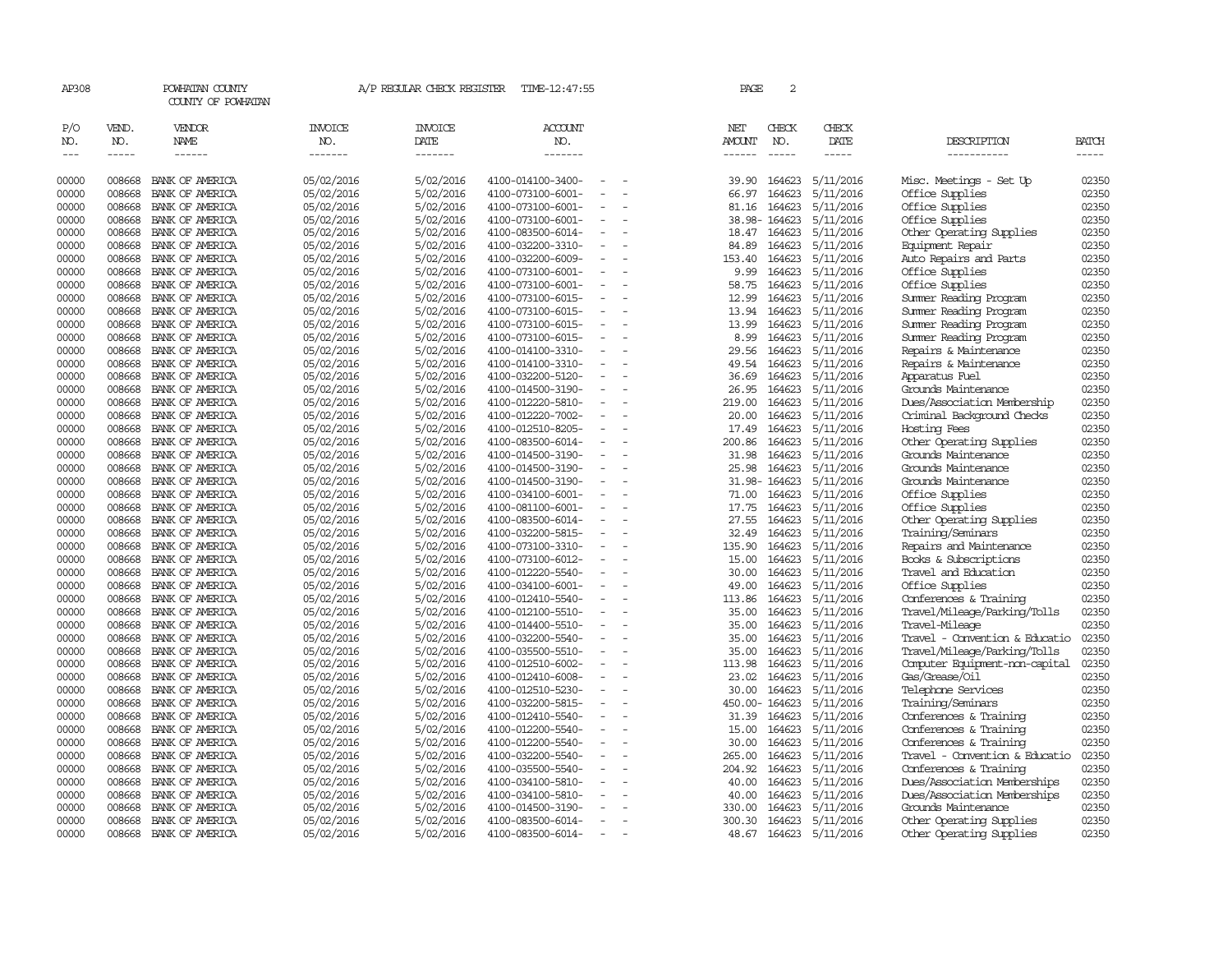| AP308                       |                             | POWHATAN COUNTY<br>COUNTY OF POWHATAN        |                                  | A/P REGULAR CHECK REGISTER        | TIME-12:47:55                          |                            | PAGE                           | 3                             |                        |                                                        |                |
|-----------------------------|-----------------------------|----------------------------------------------|----------------------------------|-----------------------------------|----------------------------------------|----------------------------|--------------------------------|-------------------------------|------------------------|--------------------------------------------------------|----------------|
| P/O<br>NO.<br>$\frac{1}{2}$ | VEND.<br>NO.<br>$- - - - -$ | VENDOR<br>NAME<br>$- - - - - -$              | <b>INVOICE</b><br>NO.<br>------- | <b>INVOICE</b><br>DATE<br>------- | <b>ACCOUNT</b><br>NO.<br>-------       |                            | NET<br>AMOUNT<br>$- - - - - -$ | CHECK<br>NO.<br>$\frac{1}{2}$ | CHECK<br>DATE<br>----- | DESCRIPTION<br>-----------                             | BATCH<br>----- |
| 00000                       |                             | 008668 BANK OF AMERICA                       | 05/02/2016                       | 5/02/2016                         | 4100-083500-5210-                      |                            | 11.66                          | 164623                        | 5/11/2016              | Postage                                                | 02350          |
| 00000                       | 008668                      | BANK OF AMERICA                              | 05/02/2016                       | 5/02/2016                         | 4100-083500-6001-                      |                            | 102.60                         | 164623                        | 5/11/2016              | Office Supplies                                        | 02350          |
| 00000                       | 008668                      | BANK OF AMERICA                              | 05/02/2016                       | 5/02/2016                         | 4100-012510-8205-                      |                            | 101.89                         | 164623                        | 5/11/2016              | Hosting Fees                                           | 02350          |
| 00000                       |                             | 008668 BANK OF AMERICA                       | 05/02/2016                       | 5/02/2016                         | 4100-073100-6012-                      |                            | 36.00                          |                               | 164623 5/11/2016       | Books & Subscriptions                                  | 02350          |
|                             |                             |                                              |                                  |                                   |                                        | CHECK TOTAL                | 3,900.85                       |                               |                        |                                                        |                |
| 00000                       |                             | 008793 BENEFITS SOLUTIONS, INC.              | 24051                            | 5/01/2016                         | 4100-012220-2311-                      | $\equiv$<br>CHECK<br>TOTAL | 65.00<br>65.00                 |                               | 164624 5/11/2016       | Cobra Fees                                             | 02344          |
| 00000                       |                             | 000045 BLANKENSHIP, SUSAN M.                 | 0000201605                       | 5/06/2016                         | 4100-012310-2310-                      | $\equiv$<br>CHECK TOTAL    | 104.00<br>104.00               |                               | 164625 5/11/2016       | Medical Insurance                                      | 02343          |
| 00000                       |                             | 008713 BLUE RIDGE RESCUE                     | 38191                            | 4/20/2016                         | 4100-032200-6011-                      |                            | 224.00                         |                               | 164626 5/11/2016       | Protective Gear/Uniforms                               | 02344          |
| 00000                       |                             | 008713 BLUE RIDGE RESCUE                     | 38227                            | 4/25/2016                         | 4100-032200-6011-                      |                            | 224.00                         |                               | 164626 5/11/2016       | Protective Gear/Uniforms                               | 02344          |
|                             |                             |                                              |                                  |                                   |                                        | CHECK TOTAL                | 448.00                         |                               |                        |                                                        |                |
| 00000                       |                             | 007838 BROUGHTON, THOMAS B. JR.              | 0078201605                       | 5/06/2016                         | 4100-031200-2310-                      |                            | 92.00                          |                               | 164627 5/11/2016       | Medical Insurance                                      | 02343          |
|                             |                             |                                              |                                  |                                   |                                        | CHECK TOTAL                | 92.00                          |                               |                        |                                                        |                |
| 00000                       | 001340                      | <b>BUSINESS CARD</b>                         | 04/27/2016                       | 4/27/2016                         | 4100-031200-6014-                      |                            | .00.                           | 164628                        | 5/11/2016              | Other Operating Supplies                               | 02351          |
| 00000                       | 001340                      | <b>BUSINESS CARD</b>                         | 04/27/2016                       | 4/27/2016                         | 4100-031200-6014-                      | $\sim$                     | 27.90                          | 164628                        | 5/11/2016              | Other Operating Supplies                               | 02351          |
| 00000                       | 001340                      | <b>BUSINESS CARD</b>                         | 04/27/2016                       | 4/27/2016                         | 4100-031200-5210-                      |                            | 100.00                         | 164628                        | 5/11/2016              | Postage                                                | 02351          |
| 00000                       | 001340                      | <b>BUSINESS CARD</b>                         | 04/27/2016                       | 4/27/2016                         | 4100-035100-6014-                      |                            | 60.12                          | 164628                        | 5/11/2016              | Other Operating Supplies                               | 02351          |
| 00000                       |                             | 001340 BUSINESS CARD                         | 04/27/2016                       | 4/27/2016                         | 4100-031200-5210-                      | $\equiv$                   | 15.99                          | 164628                        | 5/11/2016              | Postage                                                | 02351          |
| 00000                       |                             | 001340 BUSINESS CARD                         | 04/27/2016                       | 4/27/2016                         | 4100-031200-5210-                      |                            | 100.00                         | 164628                        | 5/11/2016              | Postage                                                | 02351          |
| 00000                       | 001340                      | BUSINESS CARD                                | 04/27/2016                       | 4/27/2016                         | 4100-031200-5210-                      |                            | 55.80                          | 164628                        | 5/11/2016              | Postage                                                | 02351          |
| 00000                       | 001340                      | <b>BUSINESS CARD</b>                         | 04/27/2016                       | 4/27/2016                         | 4100-031710-5210-                      |                            | 15.99                          | 164628                        | 5/11/2016              | Postage                                                | 02351          |
| 00000                       | 001340                      | BUSINESS CARD                                | 04/27/2016                       | 4/27/2016                         | 4100-031200-6001-                      |                            | 109.98                         | 164628                        | 5/11/2016              | Office Supplies                                        | 02351          |
| 00000                       | 001340                      | BUSINESS CARD                                | 04/27/2016                       | 4/27/2016                         | 4100-031200-6022-                      |                            | 77.63                          | 164628                        | 5/11/2016              | Dog Food & Supplies K9                                 | 02351          |
| 00000                       |                             | 001340 BUSINESS CARD                         | 04/27/2016                       | 4/27/2016                         | 4100-031200-5810-                      |                            | 137.00                         | 164628                        | 5/11/2016              | Dues/Association Memberships                           | 02351<br>02351 |
| 00000<br>00000              | 001340                      | 001340 BUSINESS CARD<br><b>BUSINESS CARD</b> | 04/27/2016<br>04/27/2016         | 4/27/2016<br>4/27/2016            | 4100-031200-5540-<br>4100-031200-5810- |                            | 31.76                          | 164628<br>164628              | 5/11/2016<br>5/11/2016 | Conferences & Training<br>Dues/Association Memberships | 02351          |
| 00000                       | 001340                      | <b>BUSINESS CARD</b>                         | 04/27/2016                       | 4/27/2016                         | 4100-031200-5540-                      |                            | 73.60<br>133.70                | 164628                        | 5/11/2016              | Conferences & Training                                 | 02351          |
| 00000                       | 001340                      | <b>BUSINESS CARD</b>                         | 04/27/2016                       | 4/27/2016                         | 4100-031200-6014-                      |                            | 25.00                          | 164628                        | 5/11/2016              | Other Operating Supplies                               | 02351          |
| 00000                       | 001340                      | BUSINESS CARD                                | 04/27/2016                       | 4/27/2016                         | 4100-031200-5540-                      |                            | 19.25                          | 164628                        | 5/11/2016              | Conferences & Training                                 | 02351          |
| 00000                       | 001340                      | <b>BUSINESS CARD</b>                         | 04/27/2016                       | 4/27/2016                         | 4100-031200-5540-                      |                            | 200.00                         | 164628                        | 5/11/2016              | Conferences & Training                                 | 02351          |
| 00000                       | 001340                      | <b>BUSINESS CARD</b>                         | 04/27/2016                       | 4/27/2016                         | 4100-035100-6014-                      |                            | 110.00                         | 164628                        | 5/11/2016              | Other Operating Supplies                               | 02351          |
| 00000                       | 001340                      | <b>BUSINESS CARD</b>                         | 04/27/2016                       | 4/27/2016                         | 4100-031200-5540-                      |                            | 90.26                          | 164628                        | 5/11/2016              | Conferences & Training                                 | 02351          |
| 00000                       | 001340                      | <b>BUSINESS CARD</b>                         | 04/27/2016                       | 4/27/2016                         | 4100-031200-5540-                      |                            | 22.46                          | 164628                        | 5/11/2016              | Conferences & Training                                 | 02351          |
|                             |                             |                                              |                                  |                                   |                                        | CHECK TOTAL                | 1,406.44                       |                               |                        |                                                        |                |
| 00000                       |                             | 009636 CMS COMMUNICATIONS                    | 1606802-IN                       | 4/18/2016                         | 4100-012510-6002-                      | CHECK TOTAL                | 511.00<br>511.00               |                               | 164630 5/11/2016       | Computer Equipment-non-capital                         | 02344          |
| 00000                       |                             | 007294 CUMBERLAND FARM & AUTO                | 902385                           | 3/29/2016                         | 4100-032200-6009-                      | CHECK TOTAL                | 414.00<br>414.00               |                               | 164631 5/11/2016       | Auto Repairs and Parts                                 | 02344          |
| 00000                       |                             | 010079 DEAL & LACHENEY P.C.                  | APRIL 2016                       | 5/01/2016                         | 4100-012210-3150-                      | CHECK TOTAL                | 10,000.00<br>10,000.00         |                               | 164632 5/11/2016       | Contracted County Attomey                              | 02344          |
| 00000                       |                             | 006240 DIAMOND SPRINGS WATER, INC 2798813    |                                  | 4/01/2016                         | 4100-014100-5130-                      | $\sim$                     | 9.95                           |                               | 164633 5/11/2016       | Water                                                  | 02344          |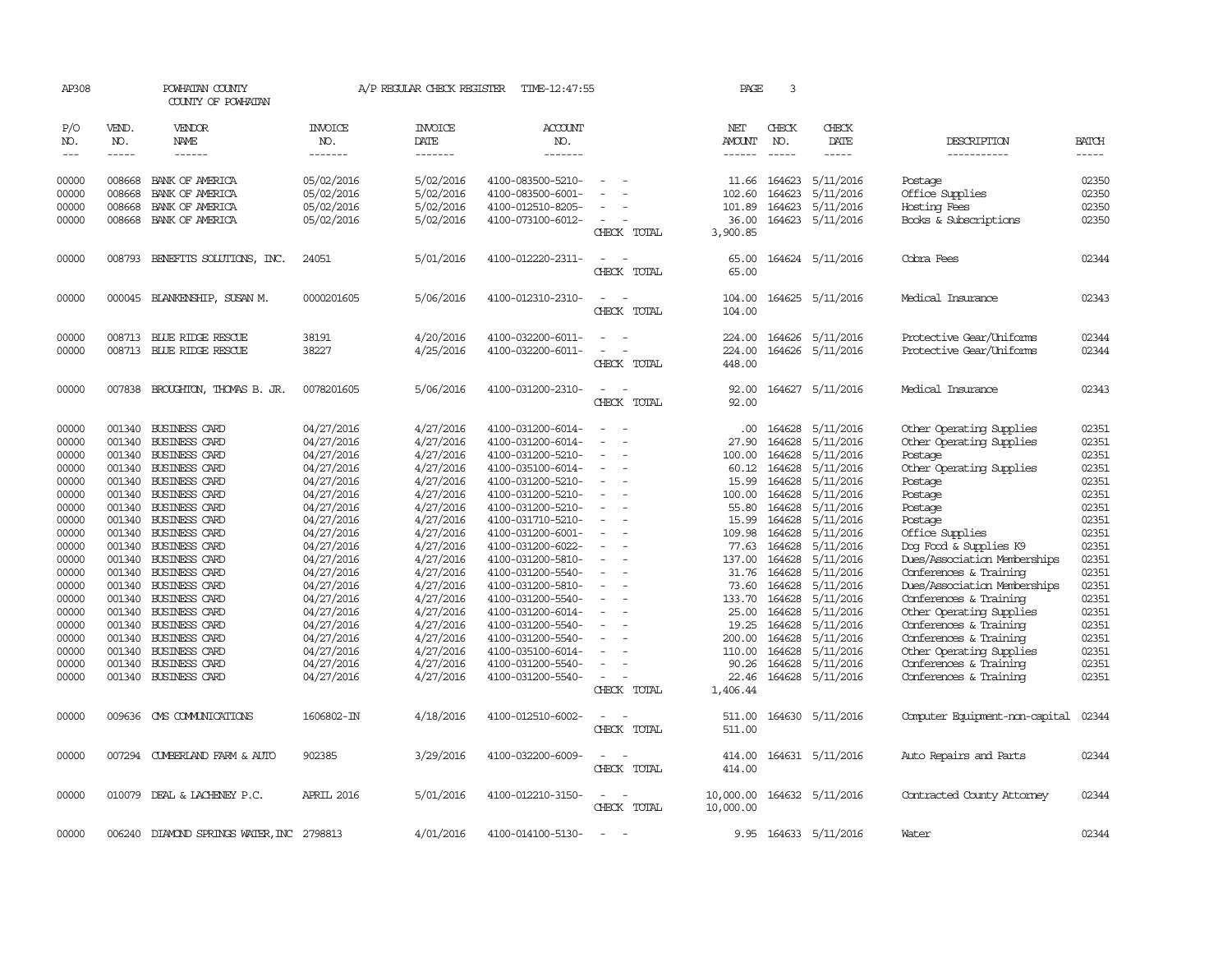| AP308                   |                             | POWHATAN COUNTY<br>COUNTY OF POWHATAN                                    |                                  | A/P REGULAR CHECK REGISTER          | TIME-12:47:55                                               |                                                                                                                             | PAGE                                 | 4                             |                                                          |                                                                                  |                         |
|-------------------------|-----------------------------|--------------------------------------------------------------------------|----------------------------------|-------------------------------------|-------------------------------------------------------------|-----------------------------------------------------------------------------------------------------------------------------|--------------------------------------|-------------------------------|----------------------------------------------------------|----------------------------------------------------------------------------------|-------------------------|
| P/O<br>NO.<br>$---$     | VEND.<br>NO.<br>$- - - - -$ | VENDOR<br>NAME<br>$- - - - - -$                                          | <b>INVOICE</b><br>NO.<br>------- | <b>INVOICE</b><br>DATE<br>-------   | ACCOUNT<br>NO.<br>-------                                   |                                                                                                                             | NET<br><b>AMOUNT</b><br>------       | CHECK<br>NO.<br>$\frac{1}{2}$ | CHECK<br>DATE<br>$- - - - -$                             | DESCRIPTION<br>-----------                                                       | <b>BATCH</b><br>-----   |
| 00000                   |                             | 006240 DIAMOND SPRINGS WATER, INC 328070120                              |                                  | 3/28/2016                           | 4100-014100-5130-                                           | $\sim$ $\sim$<br>CHECK TOTAL                                                                                                | 6.99<br>16.94                        |                               | 164633 5/11/2016                                         | Water                                                                            | 02344                   |
| 00000                   |                             | 001910 DUNN GAS COMPANY                                                  | 65044                            | 4/06/2016                           | 4100-014100-5120-                                           | $\sim$<br>$\sim$<br>CHECK TOTAL                                                                                             | 2,071.77                             |                               | 2,071.77 164635 5/11/2016                                | Fuel                                                                             | 02344                   |
| 00000<br>00000<br>00000 |                             | 007509 ECK SUPPLY CO.<br>007509 ECK SUPPLY CO.<br>007509 ECK SUPPLY CO.  | 14482466<br>14495093<br>14495399 | 4/19/2016<br>4/27/2016<br>4/27/2016 | 4100-014100-3310-<br>4100-014100-3310-<br>4100-014100-3310- | $\equiv$<br>$\overline{\phantom{a}}$<br>$\sim$<br>CHECK TOTAL                                                               | 18.25<br>177.82<br>24.77<br>220.84   |                               | 164636 5/11/2016<br>164636 5/11/2016<br>164636 5/11/2016 | Repairs & Maintenance<br>Repairs & Maintenance<br>Repairs & Maintenance          | 02344<br>02348<br>02348 |
| 00000<br>00000          | 006585                      | 006585 ELECTRICAL CONNECTION<br>ELECTRICAL CONNECTION                    | 3713<br>3715                     | 4/28/2016<br>4/29/2016              | 4100-032210-3310-<br>4100-014300-3310-                      | $\sim$ $ \sim$<br>$\sim$<br>$\overline{\phantom{a}}$<br>CHECK TOTAL                                                         | 172.00<br>622.00                     |                               | 450.00 164637 5/11/2016<br>164637 5/11/2016              | Repairs & Maintenance<br>Repairs & Maintenance                                   | 02348<br>02348          |
| 00000                   |                             | 006074 EVIDENT, INC.                                                     | 104827A                          | 4/27/2016                           | 4100-031200-6014-                                           | $\overline{\phantom{a}}$<br>$\sim$<br>CHECK TOTAL                                                                           | 381.73<br>381.73                     |                               | 164638 5/11/2016                                         | Other Operating Supplies                                                         | 02344                   |
| 00000                   |                             | 000331 FED EX                                                            | 5-381-26746                      | 4/12/2016                           | 4100-012210-5210-                                           | $\sim$<br>CHECK TOTAL                                                                                                       | 21.77                                |                               | 21.77 164639 5/11/2016                                   | Postage                                                                          | 02344                   |
| 00000                   |                             | 011320 FENS LAND SERVICES, LLC                                           | 1898                             | 4/25/2016                           | 4100-014100-3310-                                           | $\sim$ $ \sim$<br>CHECK TOTAL                                                                                               | 3,618.82<br>3,618.82                 |                               | 164640 5/11/2016                                         | Repairs & Maintenance                                                            | 02344                   |
| 00000                   |                             | 009080 FIRE & EMS VIRGINIA                                               | FY16 RENEWAL                     | 5/04/2016                           | 4100-032200-6012-                                           | $\frac{1}{2} \left( \frac{1}{2} \right) \left( \frac{1}{2} \right) = \frac{1}{2} \left( \frac{1}{2} \right)$<br>CHECK TOTAL | 18.00<br>18.00                       |                               | 164641 5/11/2016                                         | Books & Subscriptions                                                            | 02344                   |
| 00000                   |                             | 010916 FIRST WITNESS SECURITY                                            | I-52277                          | 4/27/2016                           | 4100-031200-6014-                                           | CHECK TOTAL                                                                                                                 | 359.76<br>359.76                     |                               | 164642 5/11/2016                                         | Other Operating Supplies                                                         | 02344                   |
| 00000                   |                             | 010544 FOLKES ELECTRICAL                                                 | $16 - 3 - 064$                   | 3/31/2016                           | 4100-014100-3310-                                           | $\sim$<br>CHECK TOTAL                                                                                                       | 1,610.00<br>1,610.00                 |                               | 164643 5/11/2016                                         | Repairs & Maintenance                                                            | 02344                   |
| 00000                   |                             | 001380 FORD, SUSAN P.                                                    | 0013201605                       | 5/06/2016                           | 4100-012310-2310-                                           | $\sim$ $-$<br>CHECK TOTAL                                                                                                   | 104.00<br>104.00                     |                               | 164644 5/11/2016                                         | Medical Insurance                                                                | 02343                   |
| 00000                   |                             | 006013 GRAINGER                                                          | 9082008344                       | 4/14/2016                           | 4100-014100-6100-                                           | $\sim$<br>$\sim$<br>CHECK TOTAL                                                                                             | 208.64<br>208.64                     |                               | 164645 5/11/2016                                         | Personal Protective Equipment                                                    | 02344                   |
| 00000                   |                             | 007644 HALASZ REPORTING                                                  | 7975                             | 4/18/2016                           | 4100-012220-3140-                                           | $\sim$ $ \sim$<br>CHECK TOTAL                                                                                               | 755.00<br>755.00                     |                               | 164646 5/11/2016                                         | Professional Services                                                            | 02344                   |
| 00000<br>00000<br>00000 | 008400<br>008400            | HEROES APPAREL, LLC<br>HEROES APPAREL, LLC<br>008400 HEROES APPAREL, LLC | 1681873<br>1688502<br>1682259    | 4/26/2016<br>4/26/2016<br>4/29/2016 | 4100-032200-6011-<br>4100-032200-6011-<br>4100-032200-6011- | $\equiv$<br>$\overline{\phantom{a}}$<br>CHECK TOTAL                                                                         | 156.00<br>200.00<br>278.40<br>634.40 |                               | 164647 5/11/2016<br>164647 5/11/2016<br>164647 5/11/2016 | Protective Gear/Uniforms<br>Protective Gear/Uniforms<br>Protective Gear/Uniforms | 02345<br>02345<br>02348 |
| 00000                   |                             | 011149 HERTLESS BROTHERS                                                 | 8266                             | 2/17/2016                           | 4100-014100-3310-                                           | $\sim$<br>$\sim$<br>CHECK TOTAL                                                                                             | 1,725.00<br>1,725.00                 |                               | 164648 5/11/2016                                         | Repairs & Maintenance                                                            | 02345                   |
| 00000                   |                             | 009652 HORIZON DISTRIBUTORS INC                                          | 4R005023                         | 4/28/2016                           | 4100-014500-3319-                                           | CHECK TOTAL                                                                                                                 | 75.00<br>75.00                       |                               | 164649 5/11/2016                                         | Equipment Repairs and Maintena 02345                                             |                         |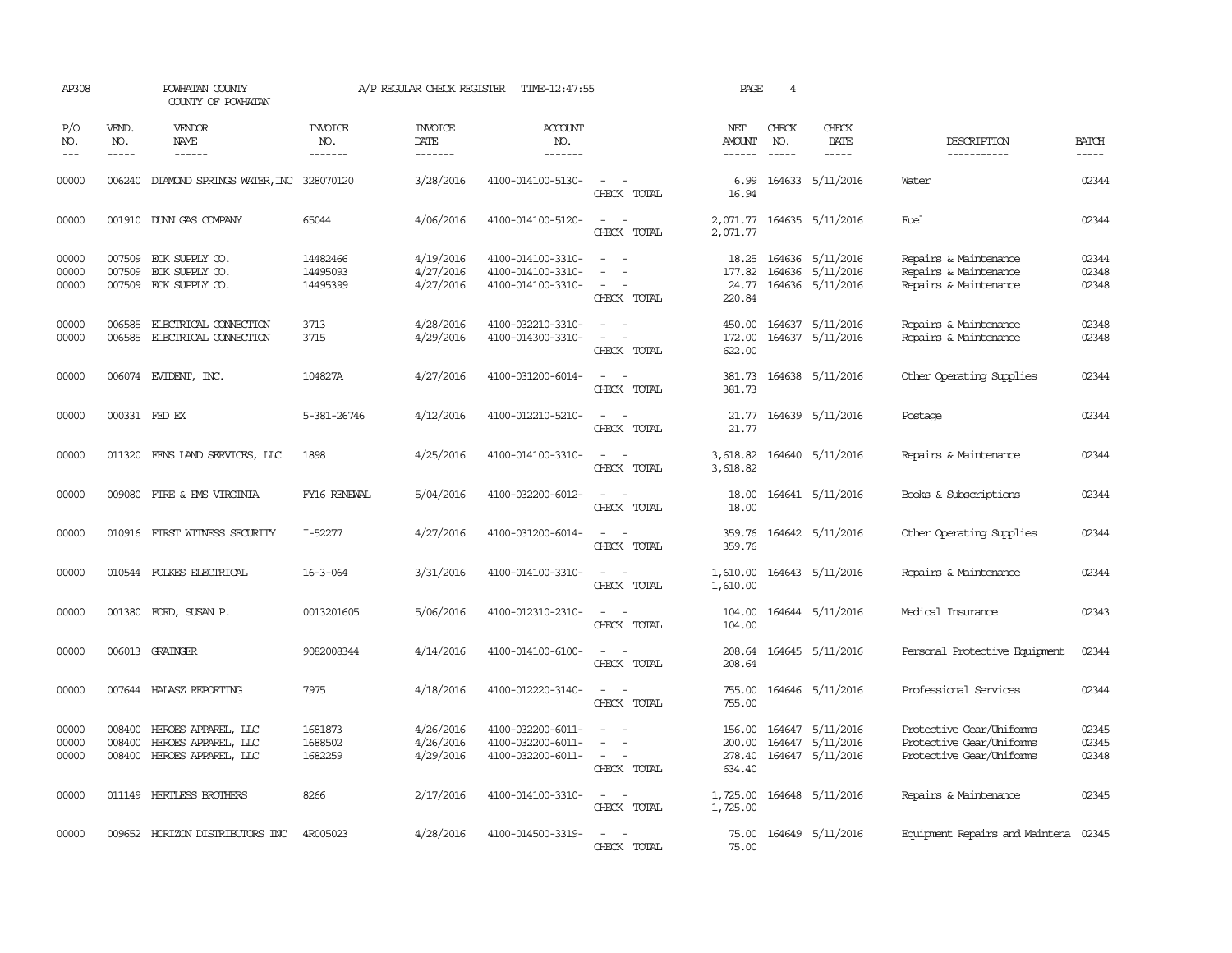| AP308                                              |                                                          | POWHATAN COUNTY<br>COUNTY OF POWHATAN                                                                                                                   |                                                          | A/P REGULAR CHECK REGISTER                                                 | TIME-12:47:55                                                                                                              |                                                                                                                                                                   | PAGE                                                                 | 5                                    |                                                                                          |                                                                                                                                                                   |                                                    |
|----------------------------------------------------|----------------------------------------------------------|---------------------------------------------------------------------------------------------------------------------------------------------------------|----------------------------------------------------------|----------------------------------------------------------------------------|----------------------------------------------------------------------------------------------------------------------------|-------------------------------------------------------------------------------------------------------------------------------------------------------------------|----------------------------------------------------------------------|--------------------------------------|------------------------------------------------------------------------------------------|-------------------------------------------------------------------------------------------------------------------------------------------------------------------|----------------------------------------------------|
| P/O<br>NO.                                         | VEND.<br>NO.                                             | <b>VENDOR</b><br>NAME                                                                                                                                   | INVOICE<br>NO.                                           | <b>INVOICE</b><br>DATE                                                     | ACCOUNT<br>NO.                                                                                                             |                                                                                                                                                                   | NET<br>AMOUNT                                                        | CHECK<br>NO.                         | CHECK<br>DATE                                                                            | DESCRIPTION                                                                                                                                                       | <b>BATCH</b>                                       |
| $\frac{1}{2}$                                      | $- - - - -$                                              | ------                                                                                                                                                  | -------                                                  | -------                                                                    | -------                                                                                                                    |                                                                                                                                                                   |                                                                      | $\frac{1}{2}$                        | -----                                                                                    | -----------                                                                                                                                                       | $- - - - -$                                        |
| 00000                                              | 006773 IMC                                               |                                                                                                                                                         | 31678                                                    | 4/26/2016                                                                  | 4100-012100-5810-                                                                                                          | $\sim$<br>CHECK TOTAL                                                                                                                                             | 100.00<br>100.00                                                     |                                      | 164650 5/11/2016                                                                         | Dues/Association Memberships                                                                                                                                      | 02345                                              |
| 00000<br>00000<br>00000<br>00000<br>00000          |                                                          | 010231 J & K HEAVY TRUCKS &<br>010231 J & K HEAVY TRUCKS &<br>010231 J & K HEAVY TRUCKS &<br>010231 J & K HEAVY TRUCKS &<br>010231 J & K HEAVY TRUCKS & | 6278<br>6416<br>6450<br>6456<br>6475                     | 5/03/2016<br>4/27/2016<br>5/03/2016<br>5/03/2016<br>5/05/2016              | 4100-032200-6009-<br>4100-032200-6009-<br>4100-032200-6009-<br>4100-032200-6009-<br>4100-032200-6009-                      | $\overline{\phantom{a}}$<br>$\overline{\phantom{a}}$<br>$\sim$<br>CHECK TOTAL                                                                                     | 528.77<br>724.32<br>623.81<br>647.50<br>580.88<br>3,105.28           | 164651<br>164651<br>164651           | 164651 5/11/2016<br>5/11/2016<br>5/11/2016<br>5/11/2016<br>164651 5/11/2016              | Auto Repairs and Parts<br>Auto Repairs and Parts<br>Auto Repairs and Parts<br>Auto Repairs and Parts<br>Auto Repairs and Parts                                    | 02345<br>02345<br>02345<br>02345<br>02348          |
| 00000<br>00000<br>00000<br>00000<br>00000<br>00000 | 000120<br>000120<br>000120<br>000120<br>000120<br>000120 | <b>JAMES RIVER AIR</b><br><b>JAMES RIVER AIR</b><br><b>JAMES RIVER AIR</b><br>JAMES RIVER AIR<br>JAMES RIVER AIR<br><b>JAMES RIVER AIR</b>              | S66237<br>S66238<br>S66482<br>S66937<br>S66963<br>S67267 | 4/19/2016<br>4/19/2016<br>4/19/2016<br>4/19/2016<br>4/19/2016<br>4/30/2016 | 4100-032210-3310-<br>4100-014100-3308-<br>4100-014100-3308-<br>4100-014100-3308-<br>4100-014100-3308-<br>4100-014100-3308- | $\overline{\phantom{a}}$<br>$\overline{\phantom{a}}$<br>$\overline{\phantom{a}}$<br>$\overline{\phantom{a}}$<br>$\overline{\phantom{a}}$<br>$\sim$<br>CHECK TOTAL | 473.00<br>559.00<br>473.00<br>425.00<br>330.00<br>850.23<br>3,110.23 | 164652<br>164652<br>164652<br>164652 | 164652 5/11/2016<br>5/11/2016<br>5/11/2016<br>5/11/2016<br>5/11/2016<br>164652 5/11/2016 | Repairs & Maintenance<br>HVAC Service and Repairs<br>HVAC Service and Repairs<br>HVAC Service and Repairs<br>HVAC Service and Repairs<br>HVAC Service and Repairs | 02345<br>02345<br>02345<br>02345<br>02345<br>02348 |
| 00000                                              | 008255                                                   | LANCASTER MASONRY, INC.                                                                                                                                 | COURTYARD WALL                                           | 4/20/2016                                                                  | 4100-014100-3310-                                                                                                          | $\overline{\phantom{a}}$<br>$\sim$<br>CHECK TOTAL                                                                                                                 | 647.53<br>647.53                                                     |                                      | 164653 5/11/2016                                                                         | Repairs & Maintenance                                                                                                                                             | 02345                                              |
| 00000<br>00000                                     |                                                          | 010811 IAND AND COATES, INC<br>010811 IAND AND COATES, INC                                                                                              | 666508<br>668915                                         | 4/19/2016<br>4/26/2016                                                     | 4100-014500-3319-<br>4100-014500-3319-                                                                                     | $\sim$<br>$\sim$<br>CHECK TOTAL                                                                                                                                   | 24.08<br>254.52<br>278.60                                            |                                      | 164654 5/11/2016<br>164654 5/11/2016                                                     | Equipment Repairs and Maintena<br>Equipment Repairs and Maintena                                                                                                  | 02345<br>02345                                     |
| 00000                                              | 006629                                                   | LANDSCAPE SUPPLY, INC.                                                                                                                                  | 0553985-IN                                               | 4/28/2016                                                                  | 4100-014500-3190-                                                                                                          | $\equiv$<br>$\overline{\phantom{a}}$<br>CHECK TOTAL                                                                                                               | 28.50<br>28.50                                                       |                                      | 164655 5/11/2016                                                                         | Grounds Maintenance                                                                                                                                               | 02345                                              |
| 00000                                              |                                                          | 011322 LESS LETHAL, LLC                                                                                                                                 | <b>IN1807</b>                                            | 4/25/2016                                                                  | 4100-031200-6014-                                                                                                          | CHECK TOTAL                                                                                                                                                       | 70.00<br>70.00                                                       |                                      | 164656 5/11/2016                                                                         | Other Operating Supplies                                                                                                                                          | 02345                                              |
| 00000                                              |                                                          | 006004 M. P. BARDEN & SONS, INC. 164-0415                                                                                                               |                                                          | 4/15/2016                                                                  | 4100-014100-3310-                                                                                                          | $\sim$ $\sim$<br>CHECK TOTAL                                                                                                                                      | 1,750.00<br>1,750.00                                                 |                                      | 164658 5/11/2016                                                                         | Repairs & Maintenance                                                                                                                                             | 02345                                              |
| 00000                                              |                                                          | 006146 MCCLELLAN, WENDY SUSAN                                                                                                                           | MCCLELLAN 4/16                                           | 5/02/2016                                                                  | 4100-031710-5510-                                                                                                          | $\sim$<br>$\sim$<br>CHECK TOTAL                                                                                                                                   | 21.22<br>21.22                                                       |                                      | 164659 5/11/2016                                                                         | Travel/Mileage/Parking/Tolls                                                                                                                                      | 02345                                              |
| 00000                                              |                                                          | 010646 MURRAY AUTOMOTTVE                                                                                                                                | 18393                                                    | 4/28/2016                                                                  | 4100-032200-6009-                                                                                                          | $\sim$<br>CHECK TOTAL                                                                                                                                             | 574.12<br>574.12                                                     |                                      | 164660 5/11/2016                                                                         | Auto Repairs and Parts                                                                                                                                            | 02345                                              |
| 00000                                              | 008079                                                   | PAETEC/CAVALIER BUSINESS                                                                                                                                | 3802785 4/16                                             | 4/22/2016                                                                  | 4100-012510-5230-                                                                                                          | $\sim$<br>CHECK TOTAL                                                                                                                                             | 778.44<br>778.44                                                     |                                      | 164662 5/11/2016                                                                         | Telephone Services                                                                                                                                                | 02345                                              |
| 00000                                              |                                                          | 011215 PASI, T. QUINN                                                                                                                                   | VPCA DUES                                                | 4/28/2016                                                                  | 4100-031200-5810-                                                                                                          | CHECK TOTAL                                                                                                                                                       | 35.00<br>35.00                                                       |                                      | 164663 5/11/2016                                                                         | Dues/Association Memberships                                                                                                                                      | 02345                                              |
| 00000                                              |                                                          | 011323 PATIENT FIRST                                                                                                                                    | 12*153553*2                                              | 10/12/2015                                                                 | 4100-031200-3110-                                                                                                          | $\sim$<br>$\sim$<br>CHECK TOTAL                                                                                                                                   | 138.00<br>138.00                                                     |                                      | 164664 5/11/2016                                                                         | Professional Health Services                                                                                                                                      | 02345                                              |
| 00000                                              |                                                          | 009638 POE, INEZ L                                                                                                                                      | 0096201605                                               | 5/06/2016                                                                  | 4100-013200-2310-                                                                                                          | $\overline{\phantom{a}}$<br>CHECK TOTAL                                                                                                                           | 120.00<br>120.00                                                     |                                      | 164665 5/11/2016                                                                         | Medical Insurance                                                                                                                                                 | 02343                                              |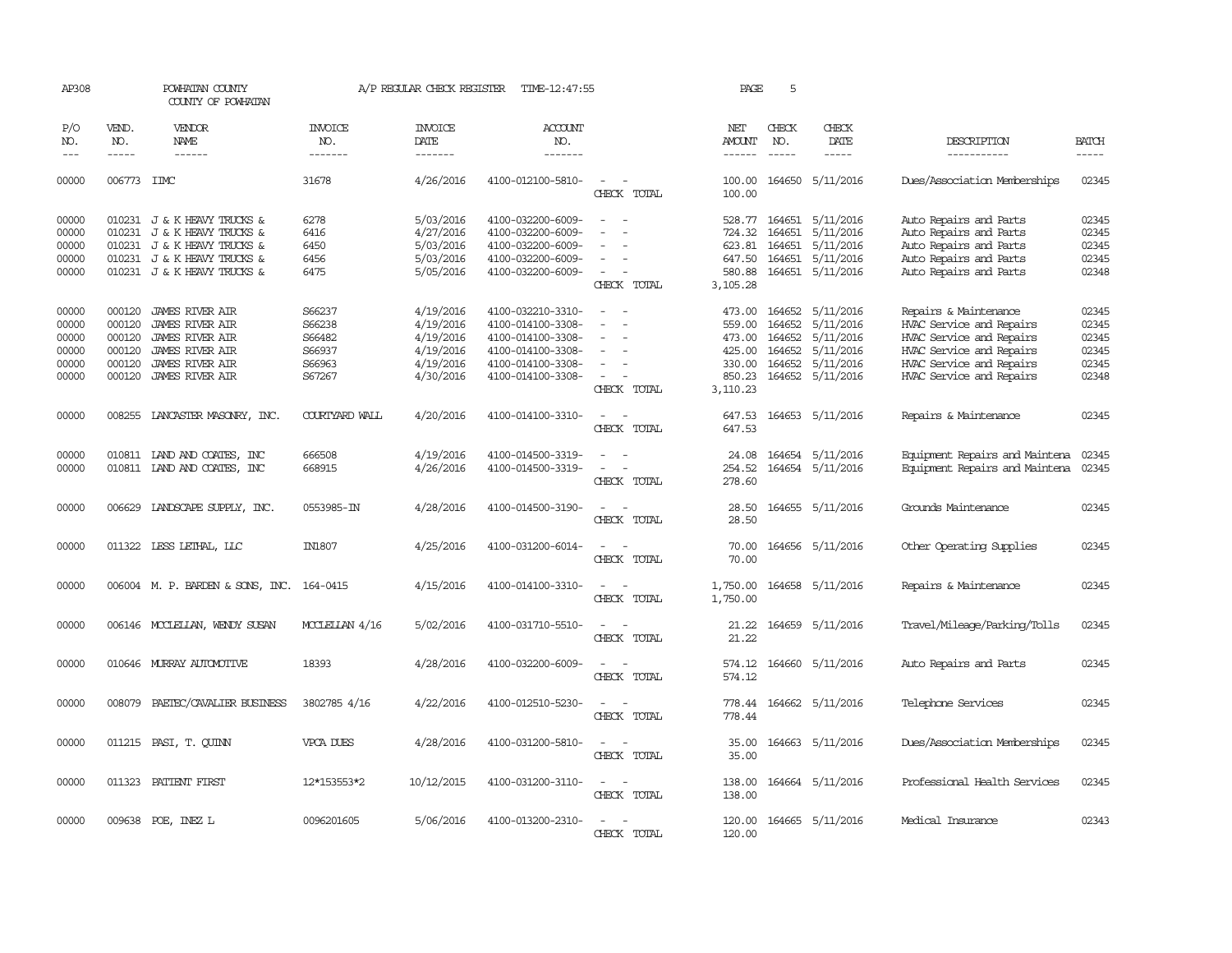| AP308                                                                                  |                                      | POWHATAN COUNTY<br>COUNTY OF POWHATAN                                                                                                                                                                                                                                                                                                                  |                                                                                        |                                                                                                                                | A/P REGULAR CHECK REGISTER TIME-12:47:55                                                                                                                                                                       |                                                                                                                                                           | PAGE                                                                                | 6                                              |                                                                                                                                                                         |                                                                                                                                                                                                                                                                 |                                                                                        |
|----------------------------------------------------------------------------------------|--------------------------------------|--------------------------------------------------------------------------------------------------------------------------------------------------------------------------------------------------------------------------------------------------------------------------------------------------------------------------------------------------------|----------------------------------------------------------------------------------------|--------------------------------------------------------------------------------------------------------------------------------|----------------------------------------------------------------------------------------------------------------------------------------------------------------------------------------------------------------|-----------------------------------------------------------------------------------------------------------------------------------------------------------|-------------------------------------------------------------------------------------|------------------------------------------------|-------------------------------------------------------------------------------------------------------------------------------------------------------------------------|-----------------------------------------------------------------------------------------------------------------------------------------------------------------------------------------------------------------------------------------------------------------|----------------------------------------------------------------------------------------|
| P/O<br>NO.<br>$\frac{1}{2}$                                                            | VEND.<br>NO.<br>$\frac{1}{2}$        | <b>VENDOR</b><br>NAME<br>$- - - - - -$                                                                                                                                                                                                                                                                                                                 | INVOICE<br>NO.<br>-------                                                              | <b>INVOICE</b><br>DATE<br>-------                                                                                              | ACCOUNT<br>NO.<br>-------                                                                                                                                                                                      |                                                                                                                                                           | NET<br>AMOUNT                                                                       | CHECK<br>NO.<br>$\frac{1}{2}$                  | CHECK<br>DATE<br>$- - - - -$                                                                                                                                            | DESCRIPTION<br>-----------                                                                                                                                                                                                                                      | <b>BATCH</b><br>$- - - - -$                                                            |
|                                                                                        |                                      |                                                                                                                                                                                                                                                                                                                                                        |                                                                                        |                                                                                                                                |                                                                                                                                                                                                                |                                                                                                                                                           |                                                                                     |                                                |                                                                                                                                                                         |                                                                                                                                                                                                                                                                 |                                                                                        |
| 00000                                                                                  |                                      | 001980 POORE, FRANCES                                                                                                                                                                                                                                                                                                                                  | 0019201605                                                                             | 5/06/2016                                                                                                                      | 4100-012100-2310-                                                                                                                                                                                              | $\overline{\phantom{a}}$<br>CHECK TOTAL                                                                                                                   | 88.00<br>88.00                                                                      |                                                | 164666 5/11/2016                                                                                                                                                        | Medical Insurance                                                                                                                                                                                                                                               | 02343                                                                                  |
| 00000                                                                                  |                                      | 006043 POWERS, KATHRYN C.                                                                                                                                                                                                                                                                                                                              | 0060201605                                                                             | 5/06/2016                                                                                                                      | 4100-021600-2310-                                                                                                                                                                                              | $\sim$<br>CHECK TOTAL                                                                                                                                     | 120.00<br>120.00                                                                    |                                                | 164667 5/11/2016                                                                                                                                                        | Medical Insurance                                                                                                                                                                                                                                               | 02343                                                                                  |
| 00000                                                                                  |                                      | 006914 POWHATAN AUTO REPAIR                                                                                                                                                                                                                                                                                                                            | 793                                                                                    | 4/28/2016                                                                                                                      | 4100-014500-6009-                                                                                                                                                                                              | CHECK TOTAL                                                                                                                                               | 570.50<br>570.50                                                                    |                                                | 164668 5/11/2016                                                                                                                                                        | Auto Parts & Repairs                                                                                                                                                                                                                                            | 02348                                                                                  |
| 00000<br>00000                                                                         | 008294<br>008294                     | POWHATAN COUNTY PUBLIC<br>POWHATAN COUNTY PUBLIC                                                                                                                                                                                                                                                                                                       | 0082201605<br><b>PAPER</b>                                                             | 5/06/2016<br>4/26/2016                                                                                                         | 4100-031200-2310-<br>100-000100-0015-                                                                                                                                                                          | $\overline{\phantom{a}}$                                                                                                                                  | 1,253.00<br>1,735.50                                                                |                                                | 164671 5/11/2016<br>164671 5/11/2016                                                                                                                                    | Medical Insurance<br>Prepaid Expenses                                                                                                                                                                                                                           | 02343<br>02346                                                                         |
|                                                                                        |                                      |                                                                                                                                                                                                                                                                                                                                                        |                                                                                        |                                                                                                                                |                                                                                                                                                                                                                | CHECK TOTAL                                                                                                                                               | 2,988.50                                                                            |                                                |                                                                                                                                                                         |                                                                                                                                                                                                                                                                 |                                                                                        |
| 00000                                                                                  | 005050                               | POWHATAN LOCK SERVICES                                                                                                                                                                                                                                                                                                                                 | 1055                                                                                   | 4/15/2016                                                                                                                      | 4100-014100-3310-                                                                                                                                                                                              | CHECK TOTAL                                                                                                                                               | 112.25<br>112.25                                                                    |                                                | 164673 5/11/2016                                                                                                                                                        | Repairs & Maintenance                                                                                                                                                                                                                                           | 02346                                                                                  |
| 00000<br>00000<br>00000<br>00000<br>00000                                              | 006474<br>006474<br>006474<br>006474 | PROGRESSIVE AUTO WORKS<br>PROGRESSIVE AUTO WORKS<br>PROGRESSIVE AUTO WORKS<br>PROGRESSIVE AUTO WORKS<br>006474 PROGRESSIVE AUTO WORKS                                                                                                                                                                                                                  | 30807<br>30814<br>30822<br>30866<br>30875                                              | 4/21/2016<br>4/26/2016<br>4/26/2016<br>4/28/2016<br>4/29/2016                                                                  | 4100-031200-6008-<br>4100-031200-6009-<br>4100-031200-6009-<br>4100-031200-6009-<br>4100-031200-6009-                                                                                                          | $\overline{\phantom{a}}$<br>$\overline{\phantom{a}}$<br>CHECK TOTAL                                                                                       | 55.86<br>1,295.31<br>560.46<br>65.52<br>88.02<br>2,065.17                           | 164674<br>164674<br>164674                     | 164674 5/11/2016<br>5/11/2016<br>5/11/2016<br>5/11/2016<br>164674 5/11/2016                                                                                             | Gas/Grease/Oil<br>Auto Parts/Repairs<br>Auto Parts/Repairs<br>Auto Parts/Repairs<br>Auto Parts/Repairs                                                                                                                                                          | 02346<br>02346<br>02346<br>02346<br>02346                                              |
| 00000                                                                                  | 009518                               | QUARLES PETROLEUM, INC.                                                                                                                                                                                                                                                                                                                                | CT-0741021                                                                             | 4/30/2016                                                                                                                      | 4100-031200-6008-                                                                                                                                                                                              | CHECK TOTAL                                                                                                                                               | 4,717.69<br>4,717.69                                                                |                                                | 164675 5/11/2016                                                                                                                                                        | Gas/Grease/0il                                                                                                                                                                                                                                                  | 02346                                                                                  |
| 00000<br>00000                                                                         | 000780<br>000780                     | <b>CUILL CORPORATION</b><br><b>CUILL CORPORATION</b>                                                                                                                                                                                                                                                                                                   | 5198854<br>5205100                                                                     | 4/19/2016<br>4/21/2016                                                                                                         | 4100-012310-6001-<br>4100-031710-6001-                                                                                                                                                                         | $\sim$<br>$\sim$<br>$\overline{\phantom{a}}$<br>CHECK TOTAL                                                                                               | 20.83<br>22.09<br>42.92                                                             |                                                | 164676 5/11/2016<br>164676 5/11/2016                                                                                                                                    | Office Supplies<br>Office Supplies                                                                                                                                                                                                                              | 02346<br>02346                                                                         |
| 00000<br>00000<br>00000<br>00000<br>00000<br>00000<br>00000<br>00000<br>00000<br>00000 | 000620<br>000620<br>000620           | 000620 R. C. GOODWYN & SONS, INC<br>R. C. GOODWYN & SONS, INC<br>000620 R. C. GOODWYN & SONS, INC<br>R. C. GOODWYN & SONS, INC<br>000620 R. C. GOODWYN & SONS, INC<br>000620 R. C. GOODWYN & SONS, INC<br>000620 R. C. GOODWYN & SONS, INC<br>000620 R. C. GOODWYN & SONS, INC<br>R. C. GOODWYN & SONS, INC<br>000620 R. C. GOODWYN & SONS, INC 713868 | 712036<br>712268<br>712393<br>712594<br>712792<br>712832<br>712833<br>713526<br>713342 | 4/01/2016<br>4/04/2016<br>4/04/2016<br>4/05/2016<br>4/07/2016<br>4/07/2016<br>4/07/2016<br>4/12/2016<br>4/11/2016<br>4/14/2016 | 4100-014100-3310-<br>4100-014500-3319-<br>4100-014100-3310-<br>4100-014100-3310-<br>4100-014100-3310-<br>4100-014100-3310-<br>4100-014100-3310-<br>4100-014100-3310-<br>4100-014500-3190-<br>4100-014600-3310- | $\overline{\phantom{a}}$<br>$\sim$<br>$\overline{\phantom{a}}$<br>$\overline{\phantom{a}}$<br>$\overline{\phantom{a}}$<br>$\sim$<br>$\sim$<br>CHECK TOTAL | 36.96<br>5.69<br>3.07<br>5.95<br>14.46<br>8.36<br>19.99<br>83.59<br>15.99<br>256.04 | 164677<br>164677<br>164677<br>164677<br>164677 | 5/11/2016<br>5/11/2016<br>164677 5/11/2016<br>164677 5/11/2016<br>5/11/2016<br>5/11/2016<br>164677 5/11/2016<br>164677 5/11/2016<br>5/11/2016<br>61.98 164677 5/11/2016 | Repairs & Maintenance<br>Equipment Repairs and Maintena<br>Repairs & Maintenance<br>Repairs & Maintenance<br>Repairs & Maintenance<br>Repairs & Maintenance<br>Repairs & Maintenance<br>Repairs & Maintenance<br>Grounds Maintenance<br>Repairs and Maintenance | 02346<br>02346<br>02346<br>02346<br>02346<br>02346<br>02346<br>02346<br>02348<br>02348 |
| 00000<br>00000<br>00000<br>00000<br>00000                                              | 000620<br>000620                     | 000620 R. C. GOODWYN & SONS, INC<br>R. C. GOODWYN & SONS, INC<br>R. C. GOODWYN & SONS, INC<br>000620 R. C. GOODWYN & SONS, INC<br>000620 R. C. GOODWYN & SONS, INC 715065                                                                                                                                                                              | 714431<br>714431<br>713919<br>713991                                                   | 4/19/2016<br>4/19/2016<br>4/15/2016<br>4/15/2016<br>4/22/2016                                                                  | 4100-014100-3310-<br>4100-035100-3310-<br>4100-073100-3310-<br>4100-073100-3310-<br>4100-014100-3310-                                                                                                          | $\equiv$<br>CHECK TOTAL                                                                                                                                   | 39.98<br>7.98<br>18.15<br>7.60<br>11.86<br>85.57                                    | 164678<br>164678<br>164678<br>164678           | 5/11/2016<br>5/11/2016<br>164678 5/11/2016<br>5/11/2016<br>5/11/2016                                                                                                    | Repairs & Maintenance<br>Repairs & Maintenance<br>Repairs and Maintenance<br>Repairs and Maintenance<br>Repairs & Maintenance                                                                                                                                   | 02346<br>02346<br>02348<br>02348<br>02348                                              |
| 00000<br>00000                                                                         | 006466                               | RADIO COMMUNICATION OF VA 400011109-1<br>006466 RADIO COMMUNICATION OF VA 400011335-1                                                                                                                                                                                                                                                                  |                                                                                        | 4/27/2016<br>4/27/2016                                                                                                         | 4100-031200-3310-<br>4100-031200-3310-                                                                                                                                                                         | $\overline{\phantom{a}}$<br>CHECK TOTAL                                                                                                                   | 224.98<br>508.98                                                                    |                                                | 164679 5/11/2016<br>284.00 164679 5/11/2016                                                                                                                             | Repairs & Maintenance<br>Repairs & Maintenance                                                                                                                                                                                                                  | 02346<br>02346                                                                         |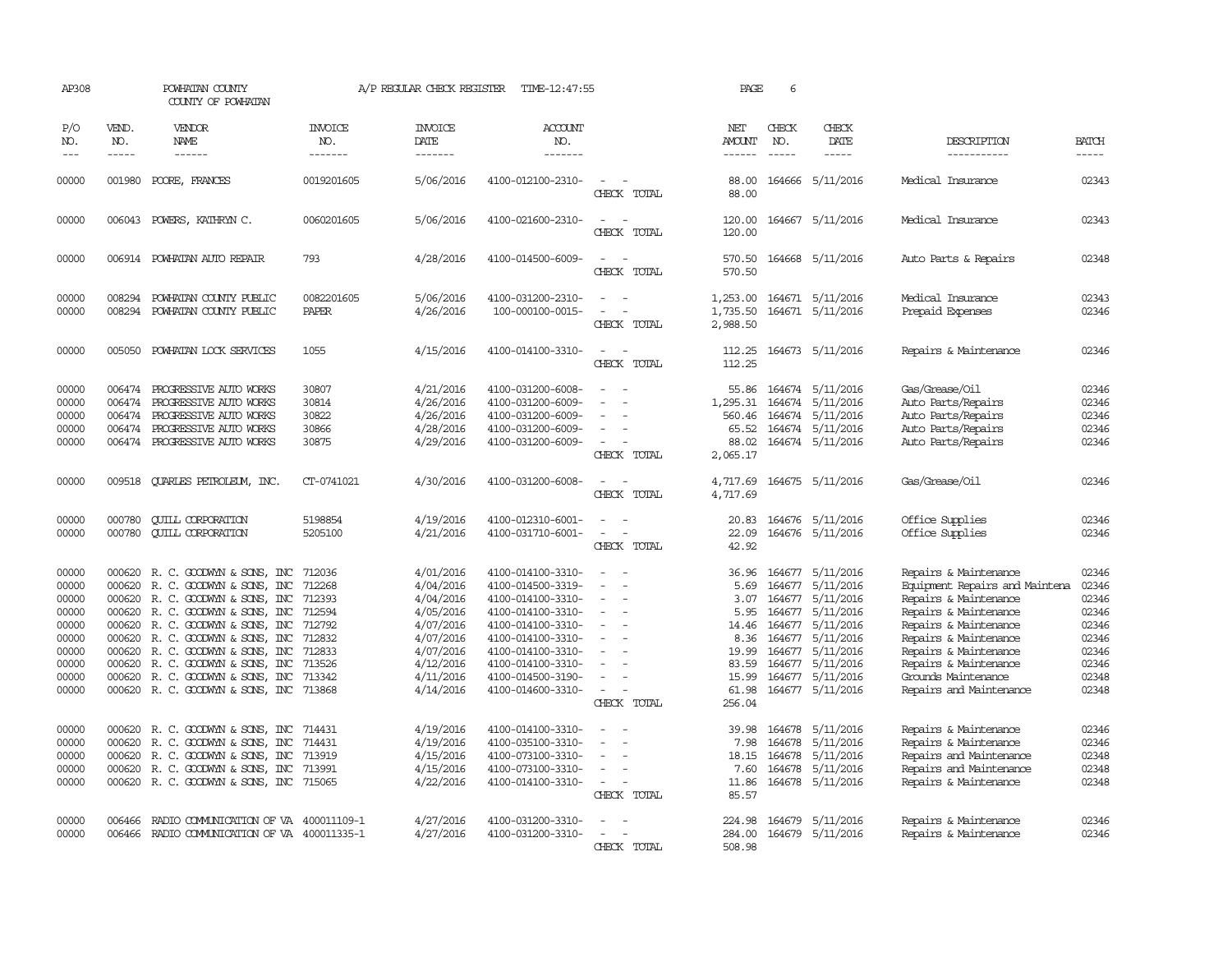| AP308                            |                                      | POWHATAN COUNTY<br>COUNTY OF POWHATAN                                                                        |                                      | A/P REGULAR CHECK REGISTER                       | TIME-12:47:55                                                                    |                                                                                                                             | PAGE                                         | $7\phantom{.0}$ |                                                                              |                                                                                                  |                                  |
|----------------------------------|--------------------------------------|--------------------------------------------------------------------------------------------------------------|--------------------------------------|--------------------------------------------------|----------------------------------------------------------------------------------|-----------------------------------------------------------------------------------------------------------------------------|----------------------------------------------|-----------------|------------------------------------------------------------------------------|--------------------------------------------------------------------------------------------------|----------------------------------|
| P/O<br>NO.                       | VEND.<br>NO.                         | <b>VENDOR</b><br>NAME                                                                                        | <b>INVOICE</b><br>NO.                | <b>INVOICE</b><br>DATE                           | ACCOUNT<br>NO.                                                                   |                                                                                                                             | NET<br><b>AMOUNT</b>                         | CHECK<br>NO.    | CHECK<br>DATE                                                                | DESCRIPTION                                                                                      | <b>BATCH</b>                     |
| $\frac{1}{2}$                    | $- - - - -$                          | $- - - - - -$                                                                                                | -------                              | -------                                          | $- - - - - - -$                                                                  |                                                                                                                             | $- - - - - -$                                | $\cdots$        | $- - - - -$                                                                  | -----------                                                                                      | -----                            |
| 00000<br>00000                   | 006945                               | 006945 RECORDED BOOKS, LLC<br>RECORDED BOOKS, LLC                                                            | 75324882<br>75328515                 | 4/22/2016<br>4/28/2016                           | 4100-073100-6012-<br>4100-073100-6012-                                           | $ -$<br>$\sim$<br>CHECK TOTAL                                                                                               | 82.20<br>99.00<br>181.20                     | 164680          | 164680 5/11/2016<br>5/11/2016                                                | Books & Subscriptions<br>Books & Subscriptions                                                   | 02346<br>02346                   |
| 00000                            | 011222                               | RESPONSIBLE FAIHERS AND                                                                                      | 3RD/FINAL PYMT                       | 5/04/2016                                        | 4100-053910-5642-                                                                | $\frac{1}{2} \left( \frac{1}{2} \right) \left( \frac{1}{2} \right) = \frac{1}{2} \left( \frac{1}{2} \right)$<br>CHECK TOTAL | 2,940.00<br>2,940.00                         |                 | 164681 5/11/2016                                                             | PCCAA Services - TANF                                                                            | 02346                            |
| 00000<br>00000<br>00000<br>00000 | 009037<br>009037<br>009037<br>009037 | REYNOLDS LIGHTING SUPPLY<br>REYNOLDS LIGHTING SUPPLY<br>REYNOLDS LIGHTING SUPPLY<br>REYNOLDS LIGHTING SUPPLY | 116223<br>116223<br>116308<br>116375 | 4/20/2016<br>4/20/2016<br>4/26/2016<br>4/28/2016 | 4100-014100-3310-<br>4100-032220-3310-<br>4100-014100-3310-<br>4100-014100-3310- | CHECK TOTAL                                                                                                                 | 119.20<br>53.80<br>363.00<br>29.40<br>565.40 |                 | 164682 5/11/2016<br>164682 5/11/2016<br>164682 5/11/2016<br>164682 5/11/2016 | Repairs & Maintenance<br>Repairs & Maintenance<br>Repairs & Maintenance<br>Repairs & Maintenance | 02346<br>02346<br>02348<br>02348 |
| 00000                            |                                      | 009077 REYNOLDS, SHIRLEY                                                                                     | 0090201605                           | 5/06/2016                                        | 4100-031200-2310-                                                                | $\sim$<br>CHECK TOTAL                                                                                                       | 96.00<br>96.00                               |                 | 164683 5/11/2016                                                             | Medical Insurance                                                                                | 02343                            |
| 00000                            | 006579                               | RICHMOND ALARM COMPANY                                                                                       | 117925                               | 5/01/2016                                        | 4100-032210-3320-                                                                | CHECK TOTAL                                                                                                                 | 295.00<br>295.00                             |                 | 164684 5/11/2016                                                             | Maintenance & Service Contract                                                                   | 02348                            |
| 00000<br>00000                   | 006593<br>006593                     | SHEEHY FORD<br>SHEEHY FORD                                                                                   | NOHB424904<br>NOHB430964             | 4/21/2016<br>4/26/2016                           | 4100-031200-6009-<br>4100-031200-6009-                                           | $\sim$<br>CHECK TOTAL                                                                                                       | 182.00<br>290.20<br>472.20                   |                 | 164685 5/11/2016<br>164685 5/11/2016                                         | Auto Parts/Repairs<br>Auto Parts/Repairs                                                         | 02347<br>02347                   |
| 00000                            | 007157                               | SHORES COLLISION, INC.                                                                                       | 16-10443                             | 4/21/2016                                        | 4100-031200-6009-                                                                | $\overline{\phantom{a}}$<br>CHECK TOTAL                                                                                     | 897.30<br>897.30                             |                 | 164686 5/11/2016                                                             | Auto Parts/Repairs                                                                               | 02347                            |
| 00000                            |                                      | 008581 SIGNATURE SIGN CO.                                                                                    | $16 - 02 - 05$                       | 5/02/2016                                        | 4100-032210-3310-                                                                | $\frac{1}{2} \left( \frac{1}{2} \right) \left( \frac{1}{2} \right) = \frac{1}{2} \left( \frac{1}{2} \right)$<br>CHECK TOTAL | 860.00<br>860.00                             |                 | 164687 5/11/2016                                                             | Repairs & Maintenance                                                                            | 02348                            |
| 00000                            |                                      | 007616 SMITH, III, ROBERT G.                                                                                 | 0076201605                           | 5/06/2016                                        | 4100-031200-2310-                                                                | $\overline{\phantom{a}}$<br>CHECK TOTAL                                                                                     | 104.00<br>104.00                             |                 | 164689 5/11/2016                                                             | Medical Insurance                                                                                | 02343                            |
| 00000<br>00000                   | 001320<br>001320                     | SOUTHERN POLICE<br>SOUTHERN POLICE                                                                           | 184921<br>812667                     | 4/25/2016<br>5/03/2016                           | 4100-031200-6011-<br>4100-032200-6011-                                           | $\sim$<br>$\overline{\phantom{a}}$<br>CHECK TOTAL                                                                           | 290.00<br>910.00<br>1,200.00                 |                 | 164691 5/11/2016<br>164691 5/11/2016                                         | <b>Uniforms</b><br>Protective Gear/Uniforms                                                      | 02347<br>02347                   |
| 00000<br>00000                   | 001940                               | STANDBY SYSTEMS, INC.<br>001940 STANDBY SYSTEMS, INC.                                                        | 03160610A<br>03160610A               | 4/08/2016<br>4/08/2016                           | 4100-014100-3320-<br>4100-014100-3310-                                           | $\overline{\phantom{a}}$<br>CHECK TOTAL                                                                                     | 153.00<br>123.79<br>276.79                   |                 | 164692 5/11/2016<br>164692 5/11/2016                                         | Maintenance & Service Contract<br>Repairs & Maintenance                                          | 02347<br>02347                   |
| 00000<br>00000                   | 008578<br>008578                     | STAPLES BUSINESS AD-<br>STAPLES BUSINESS AD-                                                                 | 3299398354<br>3300121350             | 4/15/2016<br>4/23/2016                           | 4100-032200-6001-<br>4100-032200-6001-                                           | $\equiv$<br>$\overline{\phantom{a}}$<br>CHECK TOTAL                                                                         | 119.17<br>108.75<br>227.92                   |                 | 164693 5/11/2016<br>164693 5/11/2016                                         | Stationery/Office Supplies<br>Stationery/Office Supplies                                         | 02347<br>02347                   |
| 00000                            |                                      | 006569 STICKELS, RANDAL LEE                                                                                  | 0065201605                           | 5/06/2016                                        | 4100-031200-2310-                                                                | $\sim$<br>CHECK TOTAL                                                                                                       | 72.00<br>72.00                               |                 | 164694 5/11/2016                                                             | Medical Insurance                                                                                | 02343                            |
| 00000                            |                                      | 007115 STOKES, GARLAND KENNETH                                                                               | 0071201605                           | 5/06/2016                                        | 4100-031200-2310-                                                                | $\overline{\phantom{a}}$<br>$\overline{\phantom{a}}$<br>CHECK TOTAL                                                         | 68.00<br>68.00                               |                 | 164695 5/11/2016                                                             | Medical Insurance                                                                                | 02343                            |
| 00000                            |                                      | 010308 TARA D. HATCHER                                                                                       | SPRING CONF '16                      | 4/05/2016                                        | 4100-022100-5540-                                                                | $\sim$<br>CHECK TOTAL                                                                                                       | 537.12                                       |                 | 537.12 164696 5/11/2016                                                      | Conferences & Training                                                                           | 02347                            |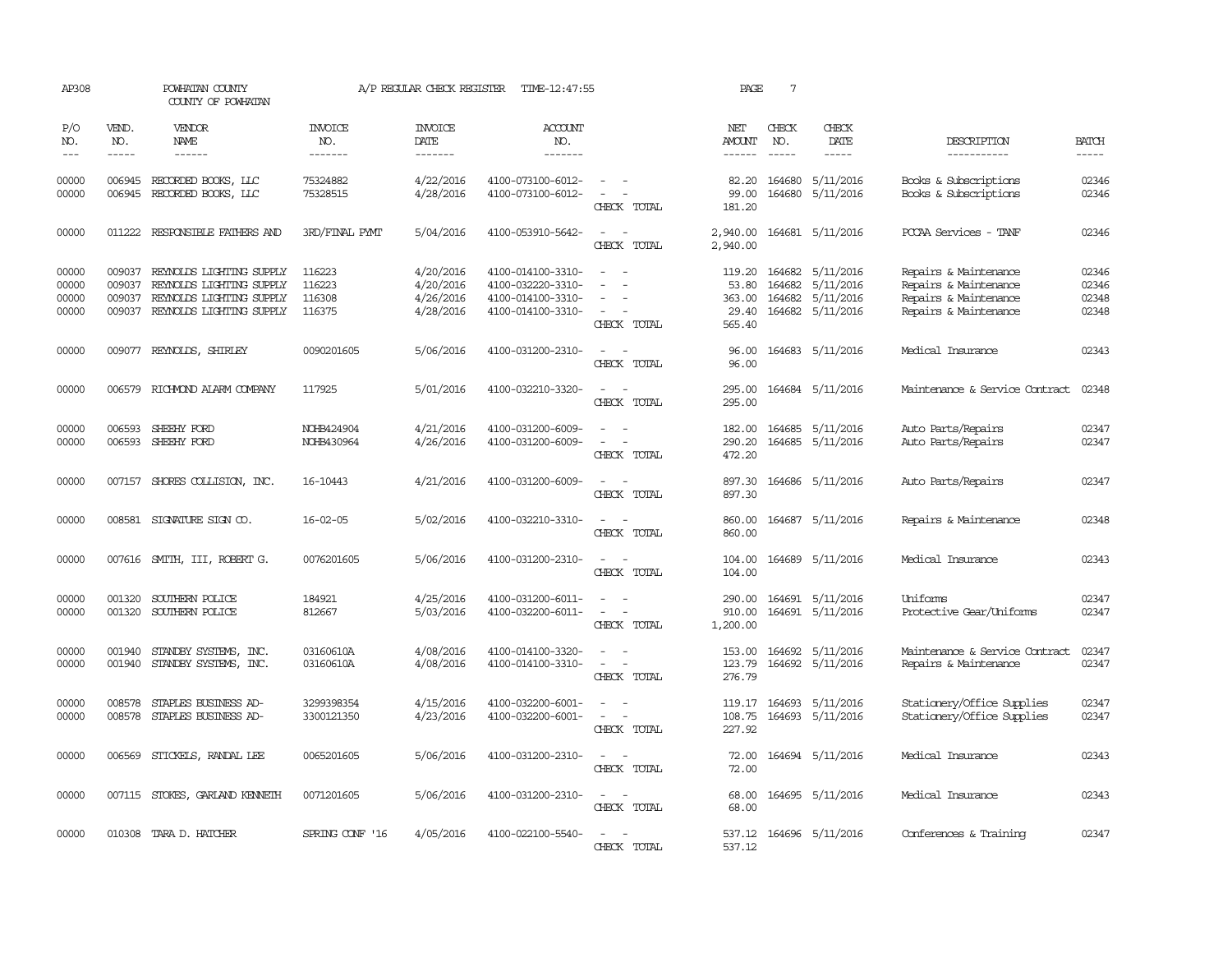| AP308                                     |                             | POWHATAN COUNTY<br>COUNTY OF POWHATAN                                                                                                                                                                                                                                                                                                                                                                                                                                                               |                                                                          | A/P REGULAR CHECK REGISTER                                    | TIME-12:47:55                                                                                         |                                                                                                                             | PAGE                           | 8                             |                                                                                                                                |                                                                                                                           |                                           |
|-------------------------------------------|-----------------------------|-----------------------------------------------------------------------------------------------------------------------------------------------------------------------------------------------------------------------------------------------------------------------------------------------------------------------------------------------------------------------------------------------------------------------------------------------------------------------------------------------------|--------------------------------------------------------------------------|---------------------------------------------------------------|-------------------------------------------------------------------------------------------------------|-----------------------------------------------------------------------------------------------------------------------------|--------------------------------|-------------------------------|--------------------------------------------------------------------------------------------------------------------------------|---------------------------------------------------------------------------------------------------------------------------|-------------------------------------------|
| P/O<br>NO.<br>$- - -$                     | VEND.<br>NO.<br>$- - - - -$ | <b>VENDOR</b><br>NAME<br>$\frac{1}{2} \left( \frac{1}{2} \right) \left( \frac{1}{2} \right) \left( \frac{1}{2} \right) \left( \frac{1}{2} \right) \left( \frac{1}{2} \right) \left( \frac{1}{2} \right) \left( \frac{1}{2} \right) \left( \frac{1}{2} \right) \left( \frac{1}{2} \right) \left( \frac{1}{2} \right) \left( \frac{1}{2} \right) \left( \frac{1}{2} \right) \left( \frac{1}{2} \right) \left( \frac{1}{2} \right) \left( \frac{1}{2} \right) \left( \frac{1}{2} \right) \left( \frac$ | <b>INVOICE</b><br>NO.<br>--------                                        | <b>INVOICE</b><br>DATE<br>--------                            | <b>ACCOUNT</b><br>NO.<br>-------                                                                      |                                                                                                                             | NET<br><b>AMOUNT</b><br>------ | CHECK<br>NO.<br>$\frac{1}{2}$ | CHECK<br>DATE<br>$- - - - -$                                                                                                   | DESCRIPTION<br>-----------                                                                                                | <b>BATCH</b><br>$- - - - -$               |
| 00000                                     |                             | 000410 THOMAS, PETE                                                                                                                                                                                                                                                                                                                                                                                                                                                                                 | 42903                                                                    | 4/29/2016                                                     | 4100-014100-3180-                                                                                     | $\sim$ $ \sim$<br>CHECK TOTAL                                                                                               | 965.00<br>965.00               |                               | 164697 5/11/2016                                                                                                               | Cleaning Service                                                                                                          | 02348                                     |
| 00000                                     |                             | 007134 TOWN & COUNTRY MOBILE                                                                                                                                                                                                                                                                                                                                                                                                                                                                        | 14514                                                                    | 4/26/2016                                                     | 4100-031200-6009-                                                                                     | $\overline{\phantom{a}}$<br>CHECK TOTAL                                                                                     | 245.00<br>245.00               |                               | 164698 5/11/2016                                                                                                               | Auto Parts/Repairs                                                                                                        | 02347                                     |
| 00000                                     |                             | 000845 TOWN POLICE SUPPLY OF                                                                                                                                                                                                                                                                                                                                                                                                                                                                        | R79933                                                                   | 4/20/2016                                                     | 4100-031200-6011-                                                                                     | $ -$<br>CHECK TOTAL                                                                                                         | 26.79<br>26.79                 |                               | 164699 5/11/2016                                                                                                               | Uniforms                                                                                                                  | 02347                                     |
| 00000                                     |                             | 011347 TREASURER, BUCKINGHAM                                                                                                                                                                                                                                                                                                                                                                                                                                                                        | <b>LIVE BURN 5/14</b>                                                    | 5/06/2016                                                     | 4100-032200-5815-                                                                                     | $\frac{1}{2} \left( \frac{1}{2} \right) \left( \frac{1}{2} \right) = \frac{1}{2} \left( \frac{1}{2} \right)$<br>CHECK TOTAL | 150.00<br>150.00               |                               | 164700 5/11/2016                                                                                                               | Training/Seminars                                                                                                         | 02349                                     |
| 00000<br>00000                            | 008126<br>008126            | VERIZON<br>VERIZON                                                                                                                                                                                                                                                                                                                                                                                                                                                                                  | 9764335469<br>9764345116                                                 | 4/23/2016<br>4/23/2016                                        | 4100-032200-5250-<br>4100-032200-5250-                                                                | CHECK TOTAL                                                                                                                 | 37.80<br>360.09<br>397.89      |                               | 164702 5/11/2016<br>164702 5/11/2016                                                                                           | Cell Phones<br>Cell Phones                                                                                                | 02347<br>02347                            |
| 00000<br>00000<br>00000<br>00000          | 011169<br>011169            | 011169 VERIZON<br>VERIZON<br>011169 VERIZON<br>VERIZON                                                                                                                                                                                                                                                                                                                                                                                                                                              | 8045983715 4/16<br>8045985532 4/16<br>0401357783 5/16<br>8047061627 5/16 | 4/28/2016<br>4/22/2016<br>5/01/2016<br>5/01/2016              | 4100-031210-5232-<br>4100-073100-5260-<br>4100-031210-5232-<br>4100-031210-5232-                      | $\equiv$<br>$\equiv$<br>CHECK TOTAL                                                                                         | 1,398.26<br>1,777.84           |                               | 174.07 164703 5/11/2016<br>192.41 164703 5/11/2016<br>13.10 164703 5/11/2016<br>164703 5/11/2016                               | Wireline 911<br><b>Internet</b><br>Wireline 911<br>Wireline 911                                                           | 02347<br>02347<br>02348<br>02348          |
| 00000                                     |                             | 008785 VERIZON CABS                                                                                                                                                                                                                                                                                                                                                                                                                                                                                 | M550491706 4/16                                                          | 4/25/2016                                                     | 4100-031210-5232-                                                                                     | $\sim$<br>CHECK TOTAL                                                                                                       | 479.45<br>479.45               |                               | 164704 5/11/2016                                                                                                               | Wireline 911                                                                                                              | 02347                                     |
| 00000                                     | 011325 VRAV                 |                                                                                                                                                                                                                                                                                                                                                                                                                                                                                                     | '16 ANNUAL MIG                                                           | 5/04/2016                                                     | 4100-013200-5540-                                                                                     | CHECK TOTAL                                                                                                                 | 165.00<br>165.00               |                               | 164705 5/11/2016                                                                                                               | Conferences & Training                                                                                                    | 02347                                     |
| 00000                                     |                             | 009768 WAMPLER EANES APPRAISAL                                                                                                                                                                                                                                                                                                                                                                                                                                                                      | 41 BIDG PERMITS                                                          | 5/02/2016                                                     | 4100-012320-3160-                                                                                     | $\omega_{\rm{max}}$<br>CHECK TOTAL                                                                                          | 1,230.00<br>1,230.00           |                               | 164706 5/11/2016                                                                                                               | Reassessment Services                                                                                                     | 02348                                     |
| 00000                                     |                             | 002080 WOODCOCK, LYNN T.                                                                                                                                                                                                                                                                                                                                                                                                                                                                            | 0020201605                                                               | 5/06/2016                                                     | 4100-031200-2310-                                                                                     | $\sim$ $\sim$<br>CHECK TOTAL                                                                                                | 108.00                         |                               | 108.00 164707 5/11/2016                                                                                                        | Medical Insurance                                                                                                         | 02343                                     |
| 00000                                     |                             | 006175 ADAMS OIL COMPANY, INC.                                                                                                                                                                                                                                                                                                                                                                                                                                                                      | 99011                                                                    | 5/06/2016                                                     | 4100-014500-6008-                                                                                     | $\sim$<br>$\sim$<br>CHECK TOTAL                                                                                             | 39.84<br>39.84                 |                               | 164734 5/13/2016                                                                                                               | Gas/Grease/Oil                                                                                                            | 02352                                     |
| 00000                                     |                             | 007436 AQUA VIRGINIA, INC.                                                                                                                                                                                                                                                                                                                                                                                                                                                                          | 0621781 4/16                                                             | 4/12/2016                                                     | 4100-014100-5130-                                                                                     | $\sim$<br>CHECK TOTAL                                                                                                       | 2.03<br>2.03                   |                               | 164736 5/13/2016                                                                                                               | Water                                                                                                                     | 02352                                     |
| 00000                                     |                             | 009661 ARCHITECTURAL PRODUCTS OF 6180200-IN                                                                                                                                                                                                                                                                                                                                                                                                                                                         |                                                                          | 4/29/2016                                                     | 4100-032220-3310-                                                                                     | $\frac{1}{2} \left( \frac{1}{2} \right) \left( \frac{1}{2} \right) = \frac{1}{2} \left( \frac{1}{2} \right)$<br>CHECK TOTAL | 330.00<br>330.00               |                               | 164737 5/13/2016                                                                                                               | Repairs & Maintenance                                                                                                     | 02352                                     |
| 00000                                     |                             | 010312 BAI TREASURERS USERS                                                                                                                                                                                                                                                                                                                                                                                                                                                                         | FY17 DUES                                                                | 5/01/2016                                                     | 4100-012410-5810-                                                                                     | $\sim$ $ \sim$<br>CHECK TOTAL                                                                                               | 500.00<br>500.00               |                               | 164738 5/13/2016                                                                                                               | Dues/Association Memberships                                                                                              | 02352                                     |
| 00000<br>00000<br>00000<br>00000<br>00000 | 007941                      | BAKER & TAYLOR<br>007941 BAKER & TAYLOR<br>007941 BAKER & TAYLOR<br>007941 BAKER & TAYLOR<br>007941 BAKER & TAYLOR                                                                                                                                                                                                                                                                                                                                                                                  | K64913590<br>K64913591<br>K803017CM<br>2806890<br>5014104854             | 5/02/2016<br>5/02/2016<br>4/29/2016<br>4/29/2016<br>5/06/2016 | 4100-073100-6012-<br>4100-073100-6012-<br>4100-073100-6012-<br>4100-073100-6012-<br>4100-073100-6012- | $\equiv$<br>$\sim$<br>CHECK TOTAL                                                                                           | 125.04                         |                               | 4.17 164739 5/13/2016<br>13.97 164739 5/13/2016<br>48.92-164739 5/13/2016<br>11.99-164739 5/13/2016<br>167.81 164739 5/13/2016 | Books & Subscriptions<br>Books & Subscriptions<br>Books & Subscriptions<br>Books & Subscriptions<br>Books & Subscriptions | 02352<br>02352<br>02352<br>02352<br>02352 |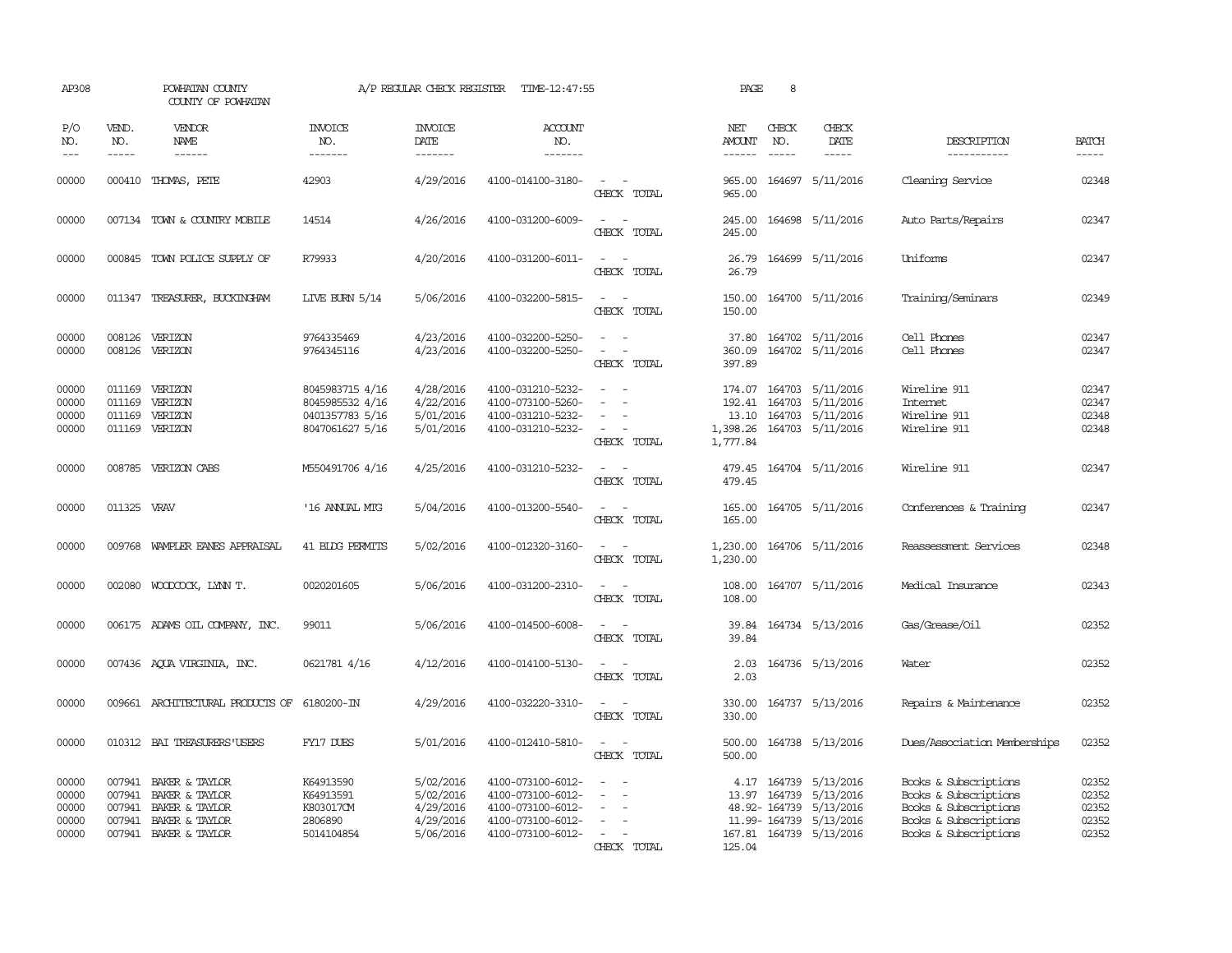| AP308                                                                         |                                                                                        | POWHATAN COUNTY<br>COUNTY OF POWHATAN                                                                                                                                                                                |                                                                                                                                                      | A/P REGULAR CHECK REGISTER                                                                                        | TIME-12:47:55                                                                                                                                                                             |                                                                                                                                 | PAGE                                                                     | 9                |                                                                                                                                                                                  |                                                                                                                      |                                                                               |
|-------------------------------------------------------------------------------|----------------------------------------------------------------------------------------|----------------------------------------------------------------------------------------------------------------------------------------------------------------------------------------------------------------------|------------------------------------------------------------------------------------------------------------------------------------------------------|-------------------------------------------------------------------------------------------------------------------|-------------------------------------------------------------------------------------------------------------------------------------------------------------------------------------------|---------------------------------------------------------------------------------------------------------------------------------|--------------------------------------------------------------------------|------------------|----------------------------------------------------------------------------------------------------------------------------------------------------------------------------------|----------------------------------------------------------------------------------------------------------------------|-------------------------------------------------------------------------------|
| P/O<br>NO.<br>$---$                                                           | VEND.<br>NO.<br>$- - - - -$                                                            | VENDOR<br><b>NAME</b><br>------                                                                                                                                                                                      | <b>INVOICE</b><br>NO.<br>-------                                                                                                                     | <b>INVOICE</b><br>DATE<br>-------                                                                                 | <b>ACCOUNT</b><br>NO.<br>-------                                                                                                                                                          |                                                                                                                                 | NET<br>AMOUNT<br>------                                                  | CHECK<br>NO.     | CHECK<br>DATE<br>$- - - - -$                                                                                                                                                     | DESCRIPTION<br>-----------                                                                                           | <b>BATCH</b><br>-----                                                         |
| 00000                                                                         |                                                                                        | 005025 BENJ. FRANKLIN                                                                                                                                                                                                | 36644                                                                                                                                                | 5/05/2016                                                                                                         | 4100-013200-3500-                                                                                                                                                                         | $\equiv$<br>CHECK TOTAL                                                                                                         | 122.90<br>122.90                                                         |                  | 164740 5/13/2016                                                                                                                                                                 | Printing & Binding                                                                                                   | 02352                                                                         |
| 00000                                                                         |                                                                                        | 006655 BLOSSMAN GAS COMPANIES,                                                                                                                                                                                       | 20211                                                                                                                                                | 5/02/2016                                                                                                         | 4100-032220-5120-                                                                                                                                                                         | $\equiv$<br>CHECK TOTAL                                                                                                         | 2.00<br>2.00                                                             |                  | 164741 5/13/2016                                                                                                                                                                 | Fuel                                                                                                                 | 02352                                                                         |
| 00000                                                                         |                                                                                        | 008651 C & L AUTOMOTIVE                                                                                                                                                                                              | 8558                                                                                                                                                 | 5/02/2016                                                                                                         | 4100-031200-6009-                                                                                                                                                                         | $\sim$<br>CHECK TOTAL                                                                                                           | 751.34                                                                   |                  | 751.34 164742 5/13/2016                                                                                                                                                          | Auto Parts/Repairs                                                                                                   | 02352                                                                         |
| 00000                                                                         |                                                                                        | 006034 CARROT-TOP INDUSTRIES, INC 30174700                                                                                                                                                                           |                                                                                                                                                      | 4/29/2016                                                                                                         | 4100-032210-6005-                                                                                                                                                                         | CHECK TOTAL                                                                                                                     | 322.87                                                                   |                  | 322.87 164743 5/13/2016                                                                                                                                                          | Cleaning Supplies                                                                                                    | 02352                                                                         |
| 00000                                                                         |                                                                                        | 011223 CENTRAL DISTRICT COR                                                                                                                                                                                          | <b>JUNE '16 MIG</b>                                                                                                                                  | 6/08/2016                                                                                                         | 4100-012310-5540-                                                                                                                                                                         | CHECK TOTAL                                                                                                                     | 80.00<br>80.00                                                           |                  | 164744 5/13/2016                                                                                                                                                                 | Conferences & Training                                                                                               | 02352                                                                         |
| 00000                                                                         |                                                                                        | 000540 CENTRAL VIRGINIA WASTE                                                                                                                                                                                        | 21113                                                                                                                                                | 5/02/2016                                                                                                         | 4100-014300-3176-                                                                                                                                                                         | $\frac{1}{2} \left( \frac{1}{2} \right) \left( \frac{1}{2} \right) = \frac{1}{2} \left( \frac{1}{2} \right)$<br>CHECK TOTAL     | 354.92                                                                   |                  | 354.92 164745 5/13/2016                                                                                                                                                          | Recycling Pulls                                                                                                      | 02352                                                                         |
| 00000<br>00000<br>00000<br>00000<br>00000<br>00000<br>00000<br>00000<br>00000 | 006965<br>006965<br>006965<br>006965<br>006965<br>006965<br>006965<br>006965<br>006965 | CINIAS CORPORATION<br>CINIAS CORPORATION<br>CINIAS CORPORATION<br>CINIAS CORPORATION<br>CINIAS CORPORATION<br>CINIAS CORPORATION<br>CINIAS CORPORATION<br>CINIAS CORPORATION<br>CINIAS CORPORATION                   | 143730871<br>143730871<br>143730872<br>143734636<br>143734636<br>143734637<br>143738321<br>143738321<br>143738322                                    | 4/20/2016<br>4/20/2016<br>4/20/2016<br>4/27/2016<br>4/27/2016<br>4/27/2016<br>5/04/2016<br>5/04/2016<br>5/04/2016 | 4100-014500-6011-<br>4100-014100-6011-<br>4100-014300-6011-<br>4100-014500-6011-<br>4100-014100-6011-<br>4100-014300-6011-<br>4100-014500-6011-<br>4100-014100-6011-<br>4100-014300-6011- | $\equiv$<br>$\sim$<br>$\overline{\phantom{a}}$<br>$\overline{\phantom{a}}$<br>$\overline{\phantom{a}}$<br>$\sim$<br>CHECK TOTAL | 64.17<br>67.11<br>111.02<br>64.17<br>67.11<br>111.02<br>100.20<br>798.96 | 164746<br>164746 | 164746 5/13/2016<br>164746 5/13/2016<br>164746 5/13/2016<br>5/13/2016<br>164746 5/13/2016<br>5/13/2016<br>164746 5/13/2016<br>103.14 164746 5/13/2016<br>111.02 164746 5/13/2016 | <b>Uniforms</b><br>Uniforms<br>Uniforms<br>Uniforms<br>Uniforms<br>Uniforms<br>Uniforms<br>Uniforms<br>Uniforms      | 02352<br>02352<br>02352<br>02353<br>02353<br>02353<br>02353<br>02353<br>02353 |
| 00000                                                                         |                                                                                        | 009178 COMCAST                                                                                                                                                                                                       | 141177024 5/16                                                                                                                                       | 5/01/2016                                                                                                         | 4100-014300-5260-                                                                                                                                                                         | CHECK TOTAL                                                                                                                     | 74.90<br>74.90                                                           |                  | 164747 5/13/2016                                                                                                                                                                 | <b>Internet</b>                                                                                                      | 02353                                                                         |
| 00000                                                                         |                                                                                        | 010949 COMCAST                                                                                                                                                                                                       | 42919859                                                                                                                                             | 5/01/2016                                                                                                         | 4100-012510-5260-                                                                                                                                                                         | CHECK TOTAL                                                                                                                     | 892.50<br>892.50                                                         |                  | 164748 5/13/2016                                                                                                                                                                 | Internet Usage                                                                                                       | 02353                                                                         |
| 00000                                                                         | 008787 DW                                                                              |                                                                                                                                                                                                                      | 16120756                                                                                                                                             | 4/29/2016                                                                                                         | 4100-012410-3320-                                                                                                                                                                         | CHECK TOTAL                                                                                                                     | 960.00<br>960.00                                                         |                  | 164750 5/13/2016                                                                                                                                                                 | Maintenance & Service Contract                                                                                       | 02353                                                                         |
| 00000                                                                         |                                                                                        | 007288 DOMINION ENERGY                                                                                                                                                                                               | 106126                                                                                                                                               | 5/02/2016                                                                                                         | 4100-014100-3320-                                                                                                                                                                         | $\frac{1}{2} \left( \frac{1}{2} \right) \left( \frac{1}{2} \right) = \frac{1}{2} \left( \frac{1}{2} \right)$<br>CHECK TOTAL     | 1,757.25<br>1,757.25                                                     |                  | 164751 5/13/2016                                                                                                                                                                 | Maintenance & Service Contract                                                                                       | 02353                                                                         |
| 00000<br>00000<br>00000<br>00000<br>00000<br>00000<br>00000<br>00000          | 000860<br>000860<br>000860<br>000860<br>000860<br>000860<br>000860<br>000860           | DOMINION VIRGINIA POWER<br>DOMINION VIRGINIA POWER<br>DOMINION VIRGINIA POWER<br>DOMINION VIRGINIA POWER<br>DOMINION VIRGINIA POWER<br>DOMINION VIRGINIA POWER<br>DOMINION VIRGINIA POWER<br>DOMINION VIRGINIA POWER | 0432180008 5/16<br>0863807277 5/16<br>0962041034 4/16<br>1223507334 5/16<br>1498464559 5/16<br>1982170001 5/16<br>2142337506 5/16<br>2312285006 5/16 | 5/03/2016<br>5/03/2016<br>4/04/2016<br>5/03/2016<br>5/03/2016<br>5/03/2016<br>5/03/2016<br>5/03/2016              | 4100-014600-5110-<br>4100-014600-5110-<br>4100-032210-5110-<br>4100-014300-5110-<br>4100-014600-5110-<br>4100-014100-5110-<br>4100-014600-5110-<br>4100-014100-5110-                      | $\equiv$<br>$\equiv$<br>$\equiv$<br>$\equiv$<br>CHECK TOTAL                                                                     | 268.38<br>51.76<br>675.90<br>30.22<br>57.63<br>86.56<br>1,344.77         |                  | 164752 5/13/2016<br>164752 5/13/2016<br>164752 5/13/2016<br>162.85 164752 5/13/2016<br>164752 5/13/2016<br>11.47 164752 5/13/2016<br>164752 5/13/2016<br>164752 5/13/2016        | Electricity<br>Electricity<br>Electricity<br>Electricity<br>Electricity<br>Electricity<br>Electricity<br>Electricity | 02353<br>02353<br>02353<br>02353<br>02353<br>02353<br>02353<br>02353          |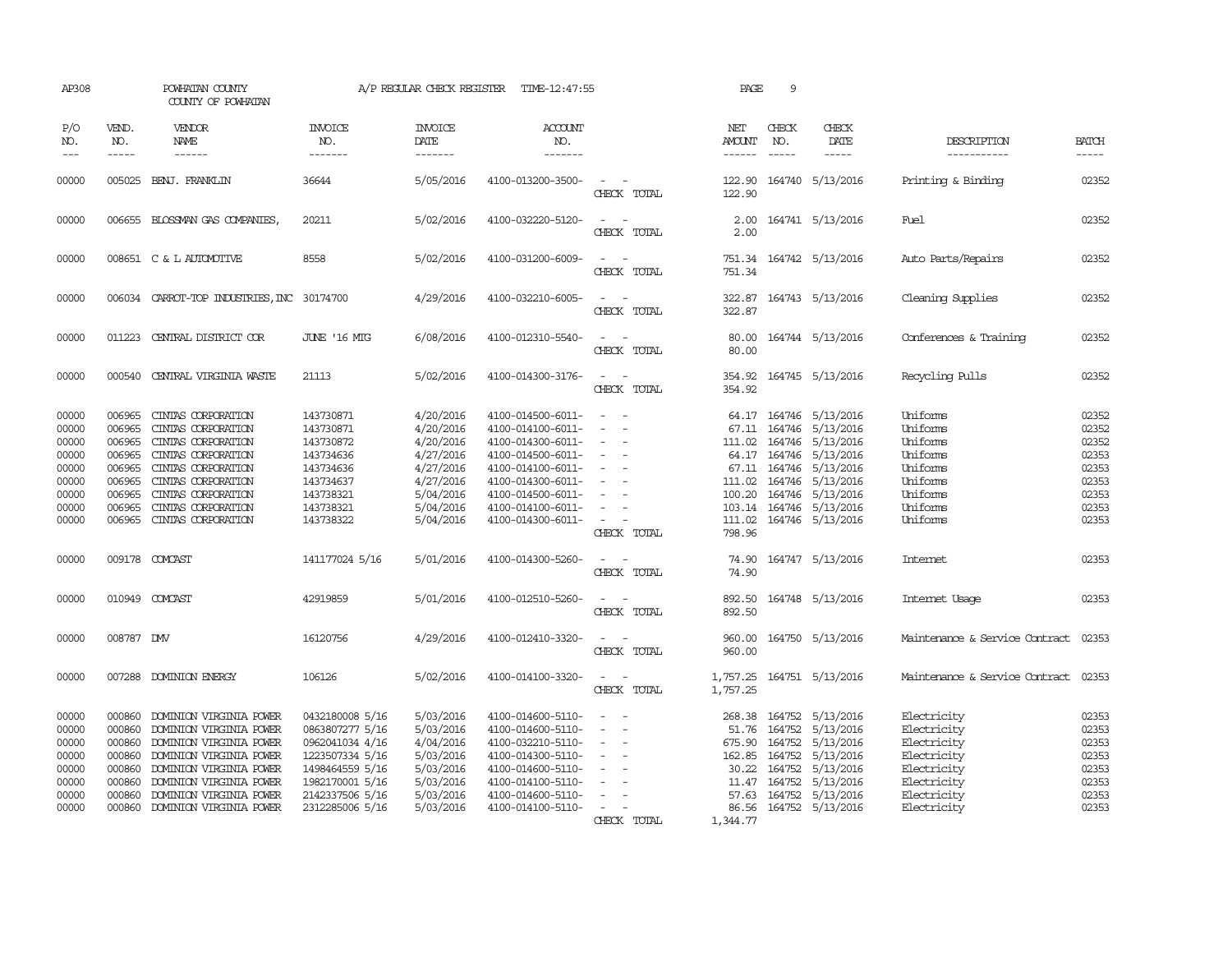| AP308                                                                                  |                                                                                                  | POWHATAN COUNTY<br>COUNTY OF POWHATAN                                                                                                                                                                                                                                      |                                                                                                                                                                                            | A/P REGULAR CHECK REGISTER                                                                                                     | TIME-12:47:55                                                                                                                                                                                                  |                                                                                                                       | PAGE                                                                                                      | 10                               |                                                                                                                                                                                       |                                                                                                                                                    |                                                                                        |
|----------------------------------------------------------------------------------------|--------------------------------------------------------------------------------------------------|----------------------------------------------------------------------------------------------------------------------------------------------------------------------------------------------------------------------------------------------------------------------------|--------------------------------------------------------------------------------------------------------------------------------------------------------------------------------------------|--------------------------------------------------------------------------------------------------------------------------------|----------------------------------------------------------------------------------------------------------------------------------------------------------------------------------------------------------------|-----------------------------------------------------------------------------------------------------------------------|-----------------------------------------------------------------------------------------------------------|----------------------------------|---------------------------------------------------------------------------------------------------------------------------------------------------------------------------------------|----------------------------------------------------------------------------------------------------------------------------------------------------|----------------------------------------------------------------------------------------|
| P/O<br>NO.<br>$\qquad \qquad - -$                                                      | VEND.<br>NO.<br>$- - - - -$                                                                      | VENDOR<br>NAME<br>------                                                                                                                                                                                                                                                   | <b>INVOICE</b><br>NO.<br>-------                                                                                                                                                           | <b>INVOICE</b><br>DATE<br>-------                                                                                              | <b>ACCOUNT</b><br>NO.<br>$- - - - - - -$                                                                                                                                                                       |                                                                                                                       | NET<br>AMOUNT<br>$- - - - - -$                                                                            | CHECK<br>NO.<br>$\frac{1}{2}$    | CHECK<br>DATE<br>$- - - - -$                                                                                                                                                          | DESCRIPTION<br>-----------                                                                                                                         | <b>BATCH</b><br>-----                                                                  |
| 00000<br>00000<br>00000<br>00000<br>00000<br>00000<br>00000<br>00000<br>00000<br>00000 | 000860<br>000860<br>000860<br>000860<br>000860<br>000860<br>000860<br>000860<br>000860<br>000860 | DOMINION VIRGINIA POWER<br>DOMINION VIRGINIA POWER<br>DOMINION VIRGINIA POWER<br>DOMINION VIRGINIA POWER<br>DOMINION VIRGINIA POWER<br>DOMINION VIRGINIA POWER<br>DOMINION VIRGINIA POWER<br>DOMINION VIRGINIA POWER<br>DOMINION VIRGINIA POWER<br>DOMINION VIRGINIA POWER | 2346327501 5/16<br>2346327501 5/16<br>2352270009 5/16<br>2442170003 5/16<br>2462222502 5/16<br>2476067034 5/16<br>2912605595 5/16<br>2972120006 5/16<br>3451094936 5/16<br>3496131156 5/16 | 5/03/2016<br>5/03/2016<br>5/03/2016<br>5/03/2016<br>5/03/2016<br>5/03/2016<br>5/03/2016<br>5/03/2016<br>5/03/2016<br>5/03/2016 | 4100-014100-5110-<br>4100-031200-5110-<br>4100-014100-5110-<br>4100-014100-5110-<br>4100-014100-5110-<br>4100-014100-5110-<br>4100-014100-5110-<br>4100-014100-5110-<br>4100-014600-5110-<br>4100-014100-5110- | $\overline{\phantom{a}}$<br>$\overline{\phantom{a}}$<br>$\equiv$<br>$\sim$<br>$\sim$<br>CHECK TOTAL<br>$\overline{a}$ | 1,717.72<br>1,717.72<br>136.23<br>1,060.94<br>2,904.17<br>91.27<br>1,183.08<br>143.05<br>9,038.19<br>6.59 | 164753<br>164753<br>164753       | 5/13/2016<br>5/13/2016<br>164753 5/13/2016<br>5/13/2016<br>164753 5/13/2016<br>164753 5/13/2016<br>84.01 164753 5/13/2016<br>164753 5/13/2016<br>164753 5/13/2016<br>164754 5/13/2016 | Electricity<br>Electricity<br>Electricity<br>Electricity<br>Electricity<br>Electricity<br>Electricity<br>Electricity<br>Electricity<br>Electricity | 02353<br>02353<br>02353<br>02353<br>02353<br>02353<br>02353<br>02353<br>02354<br>02354 |
| 00000<br>00000<br>00000<br>00000<br>00000<br>00000<br>00000                            | 000860<br>000860<br>000860<br>000860<br>000860<br>000860<br>000860                               | DOMINION VIRGINIA POWER<br>DOMINION VIRGINIA POWER<br>DOMINION VIRGINIA POWER<br>DOMINION VIRGINIA POWER<br>DOMINION VIRGINIA POWER<br>DOMINION VIRGINIA POWER<br>DOMINION VIRGINIA POWER                                                                                  | 3507951824 5/16<br>4691491015 5/16<br>4732217502 5/16<br>5652237503 5/16<br>6024003557 5/16<br>7765134072 5/16<br>8971069334 5/16                                                          | 5/03/2016<br>5/03/2016<br>5/03/2016<br>5/03/2016<br>5/04/2016<br>4/28/2016<br>5/03/2016                                        | 4100-014600-5110-<br>4100-014600-5110-<br>4100-014600-5110-<br>4100-014600-5110-<br>4100-014100-5110-<br>4100-014100-5110-<br>4100-014300-5110-                                                                | $\overline{\phantom{a}}$<br>$\overline{\phantom{a}}$<br>$\equiv$<br>CHECK TOTAL                                       | 51.22<br>62.18<br>51.96<br>12.95<br>645.93<br>12.34<br>927.30                                             | 164754<br>164754<br>84.13 164754 | 5/13/2016<br>5/13/2016<br>5/13/2016<br>164754 5/13/2016<br>164754 5/13/2016<br>164754 5/13/2016<br>164754 5/13/2016                                                                   | Electricity<br>Electricity<br>Electricity<br>Electricity<br>Electricity<br>Electricity<br>Electricity                                              | 02354<br>02354<br>02354<br>02354<br>02354<br>02354<br>02354                            |
| 00000<br>00000                                                                         |                                                                                                  | 009571 DURHAM, MARILYN<br>006585 ELECTRICAL CONNECTION                                                                                                                                                                                                                     | 2016-005937<br>3718                                                                                                                                                                        | 5/05/2016<br>4/29/2016                                                                                                         | 4100-031200-6001-<br>4100-032220-3310-                                                                                                                                                                         | $\sim$<br>CHECK TOTAL<br>$ -$                                                                                         | 4.45<br>4.45<br>394.32                                                                                    |                                  | 164756 5/13/2016<br>164757 5/13/2016                                                                                                                                                  | Office Supplies<br>Repairs & Maintenance                                                                                                           | 02354<br>02354                                                                         |
| 00000                                                                                  |                                                                                                  | 011224 ELECTRONIC SYSTEMS, INC.                                                                                                                                                                                                                                            | IN406640                                                                                                                                                                                   | 4/13/2016                                                                                                                      | 100-000100-0017-                                                                                                                                                                                               | CHECK TOTAL<br>$\sim$<br>$\sim$<br>CHECK TOTAL                                                                        | 394.32<br>225.00<br>225.00                                                                                |                                  | 164758 5/13/2016                                                                                                                                                                      | Postage Lease                                                                                                                                      | 02356                                                                                  |
| 00000<br>00000                                                                         | 007537                                                                                           | FERGUSON ENTERPRISES, INC<br>007537 FERGUSON ENTERPRISES, INC 3644604                                                                                                                                                                                                      | 3637632                                                                                                                                                                                    | 4/26/2015<br>4/26/2016                                                                                                         | 4100-032210-3310-<br>4100-014100-3310-                                                                                                                                                                         | $\sim$ $ \sim$<br>CHECK TOTAL                                                                                         | 155.22<br>290.02                                                                                          |                                  | 134.80 164759 5/13/2016<br>164759 5/13/2016                                                                                                                                           | Repairs & Maintenance<br>Repairs & Maintenance                                                                                                     | 02354<br>02354                                                                         |
| 00000                                                                                  |                                                                                                  | 006013 GRAINGER                                                                                                                                                                                                                                                            | 9079409893                                                                                                                                                                                 | 4/12/2016                                                                                                                      | 4100-032210-3310-                                                                                                                                                                                              | $\overline{\phantom{a}}$<br>$\overline{\phantom{a}}$<br>CHECK TOTAL                                                   | 749.63<br>749.63                                                                                          |                                  | 164761 5/13/2016                                                                                                                                                                      | Repairs & Maintenance                                                                                                                              | 02354                                                                                  |
| 00000                                                                                  |                                                                                                  | 011351 HENSHAW, JACOUELINE                                                                                                                                                                                                                                                 | VA TRAINING                                                                                                                                                                                | 4/26/2016                                                                                                                      | 4100-073100-5510-                                                                                                                                                                                              | $\overline{\phantom{a}}$<br>$\overline{\phantom{a}}$<br>CHECK TOTAL                                                   | 40.17<br>40.17                                                                                            |                                  | 164762 5/13/2016                                                                                                                                                                      | Travel/Mileage/Parking/Tolls                                                                                                                       | 02354                                                                                  |
| 00000                                                                                  |                                                                                                  | 008400 HEROES APPAREL, LLC                                                                                                                                                                                                                                                 | 1691672                                                                                                                                                                                    | 4/29/2016                                                                                                                      | 4100-031200-6011-                                                                                                                                                                                              | $\sim$<br>- -<br>CHECK TOTAL                                                                                          | 619.50<br>619.50                                                                                          |                                  | 164763 5/13/2016                                                                                                                                                                      | Uniforms                                                                                                                                           | 02354                                                                                  |
| 00000                                                                                  |                                                                                                  | 011350 HOTTINGER, FRANKLIN                                                                                                                                                                                                                                                 | REFUND/OVERCHG                                                                                                                                                                             | 4/14/2016                                                                                                                      | 4100-014100-6100-                                                                                                                                                                                              | CHECK TOTAL                                                                                                           | 23.49                                                                                                     |                                  | 23.49 164764 5/13/2016                                                                                                                                                                | Personal Protective Equipment                                                                                                                      | 02354                                                                                  |
| 00000<br>00000                                                                         | 010287                                                                                           | HUTCHISON, BARBARA J.<br>010287 HUTCHISON, BARBARA J.                                                                                                                                                                                                                      | CERTIFIED MAIL<br>VJ353990906US                                                                                                                                                            | 4/26/2016<br>5/05/2016                                                                                                         | 4100-021600-5210-<br>4100-021600-5210-                                                                                                                                                                         | $\sim$<br>$\overline{\phantom{a}}$<br>CHECK TOTAL                                                                     | 10.61<br>22.35<br>32.96                                                                                   |                                  | 164765 5/13/2016<br>164765 5/13/2016                                                                                                                                                  | Postage<br>Postage                                                                                                                                 | 02354<br>02354                                                                         |
| 00000                                                                                  |                                                                                                  | 010487 IBM CORPORATION                                                                                                                                                                                                                                                     | Q7259F9                                                                                                                                                                                    | 5/01/2016                                                                                                                      | 4100-095101-9300-                                                                                                                                                                                              | $\sim$                                                                                                                |                                                                                                           |                                  | 782.17 164766 5/13/2016                                                                                                                                                               | AS400 Lease - Principal                                                                                                                            | 02354                                                                                  |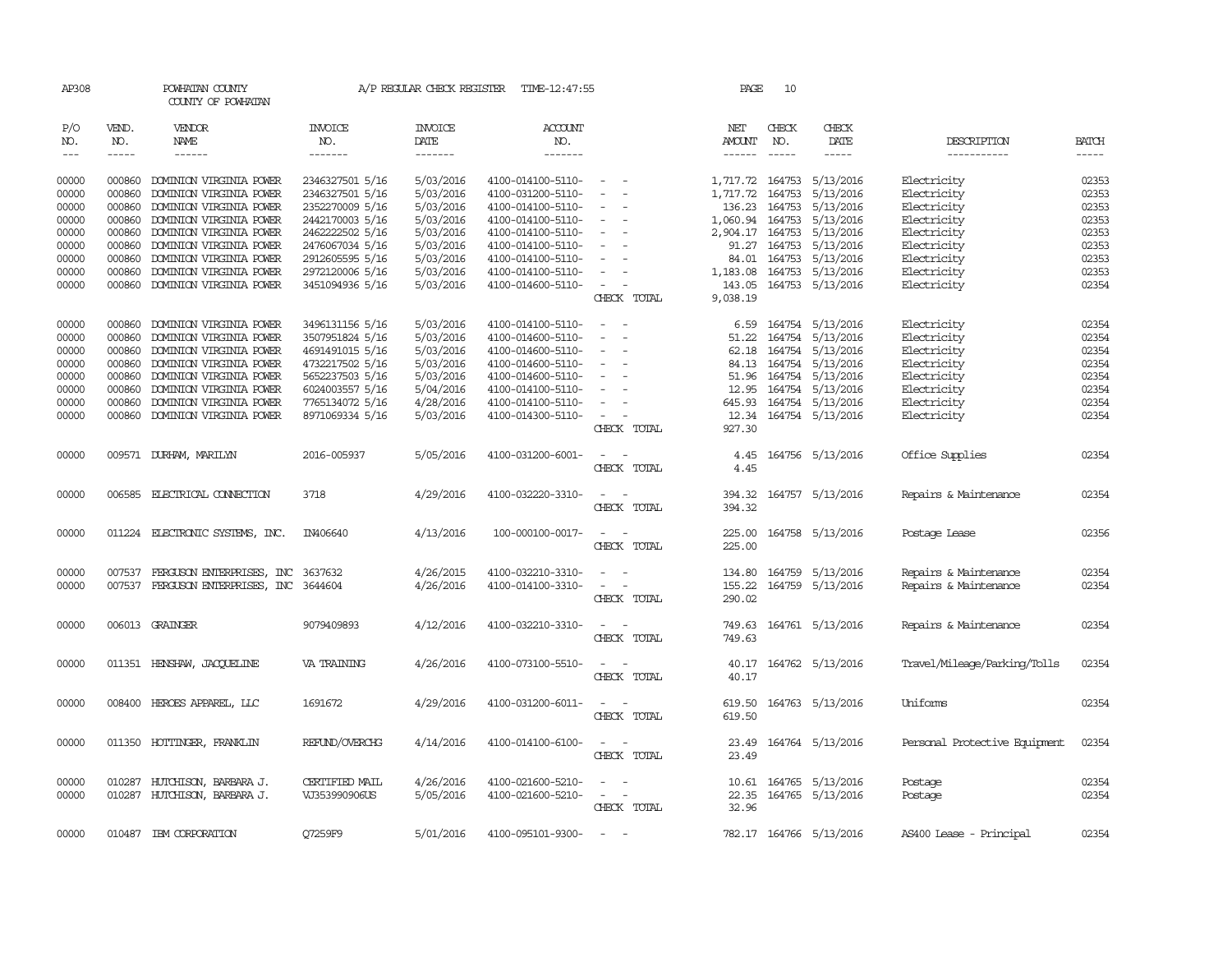| AP308                                                                                  |                               | POWHATAN COUNTY<br>COUNTY OF POWHATAN                                                                                                                                                                                                                                                      |                                                                                        | A/P REGULAR CHECK REGISTER                                                                                                     | TIME-12:47:55                                                                                                                                                                                                  |                                                                                                                                                                                 | PAGE                                      | 11                          |                                                                                                                                                                                                                                                              |                                                                                                                                                                                                                          |                                                                                        |
|----------------------------------------------------------------------------------------|-------------------------------|--------------------------------------------------------------------------------------------------------------------------------------------------------------------------------------------------------------------------------------------------------------------------------------------|----------------------------------------------------------------------------------------|--------------------------------------------------------------------------------------------------------------------------------|----------------------------------------------------------------------------------------------------------------------------------------------------------------------------------------------------------------|---------------------------------------------------------------------------------------------------------------------------------------------------------------------------------|-------------------------------------------|-----------------------------|--------------------------------------------------------------------------------------------------------------------------------------------------------------------------------------------------------------------------------------------------------------|--------------------------------------------------------------------------------------------------------------------------------------------------------------------------------------------------------------------------|----------------------------------------------------------------------------------------|
| P/O<br>NO.<br>$- - -$                                                                  | VEND.<br>NO.<br>$\frac{1}{2}$ | VENDOR<br>NAME                                                                                                                                                                                                                                                                             | <b>INVOICE</b><br>NO.<br>-------                                                       | <b>INVOICE</b><br>DATE<br>--------                                                                                             | <b>ACCOUNT</b><br>NO.<br>-------                                                                                                                                                                               |                                                                                                                                                                                 | NET<br>AMOUNT<br>------                   | CHECK<br>NO.<br>$- - - - -$ | CHECK<br>DATE<br>$- - - - -$                                                                                                                                                                                                                                 | DESCRIPTION<br>------------                                                                                                                                                                                              | <b>BATCH</b><br>$- - - - -$                                                            |
| 00000                                                                                  |                               | 010487 IBM CORPORATION                                                                                                                                                                                                                                                                     | O7259F9                                                                                | 5/01/2016                                                                                                                      | 4100-095101-9301-                                                                                                                                                                                              | $\sim$ $ -$<br>CHECK TOTAL                                                                                                                                                      | 854.57                                    |                             | 72.40 164766 5/13/2016                                                                                                                                                                                                                                       | AS400 Lease - Interest                                                                                                                                                                                                   | 02354                                                                                  |
| 00000                                                                                  |                               | 011352 IPSWITCH, INC.                                                                                                                                                                                                                                                                      | SERVICE AGREEMT                                                                        | 4/30/2016                                                                                                                      | 4100-012510-3320-                                                                                                                                                                                              | CHECK TOTAL                                                                                                                                                                     | 631.00                                    |                             | 631.00 164767 5/13/2016                                                                                                                                                                                                                                      | Maintenance & Service Contract                                                                                                                                                                                           | 02354                                                                                  |
| 00000                                                                                  |                               | 010231 J & K HEAVY TRUCKS &                                                                                                                                                                                                                                                                | 6482                                                                                   | 5/06/2016                                                                                                                      | 4100-032200-6009-                                                                                                                                                                                              | $\sim$ $\sim$<br>CHECK TOTAL                                                                                                                                                    | 16.00<br>16.00                            |                             | 164768 5/13/2016                                                                                                                                                                                                                                             | Auto Repairs and Parts                                                                                                                                                                                                   | 02354                                                                                  |
| 00000<br>00000                                                                         |                               | 010811 LAND AND COATES, INC<br>010811 IAND AND COATES, INC                                                                                                                                                                                                                                 | 667168<br>672728                                                                       | 4/21/2016<br>5/05/2016                                                                                                         | 4100-032210-3310-<br>4100-014500-3319-                                                                                                                                                                         | $\sim$<br>$\sim$<br>CHECK TOTAL                                                                                                                                                 | 93.52<br>597.53                           |                             | 504.01 164770 5/13/2016<br>164770 5/13/2016                                                                                                                                                                                                                  | Repairs & Maintenance<br>Equipment Repairs and Maintena                                                                                                                                                                  | 02354<br>02354                                                                         |
| 00000<br>00000                                                                         | 006629                        | LANDSCAPE SUPPLY, INC.<br>006629 LANDSCAPE SUPPLY, INC.                                                                                                                                                                                                                                    | 0097703-IN<br>0097703-IN                                                               | 4/28/2016<br>4/28/2016                                                                                                         | 4100-014600-3310-<br>4100-014500-3190-                                                                                                                                                                         | $\sim$<br>$\overline{\phantom{a}}$<br>CHECK TOTAL                                                                                                                               | 69.69<br>190.69<br>260.38                 |                             | 164771 5/13/2016<br>164771 5/13/2016                                                                                                                                                                                                                         | Repairs and Maintenance<br>Grounds Maintenance                                                                                                                                                                           | 02355<br>02355                                                                         |
| 00000                                                                                  |                               | 011354 MATTHEW BENDER & CO, INC.                                                                                                                                                                                                                                                           | 82744424                                                                               | 5/05/2016                                                                                                                      | 4100-012210-6012-                                                                                                                                                                                              | $\sim$ $\sim$<br>CHECK TOTAL                                                                                                                                                    | 63.93                                     |                             | 63.93 164773 5/13/2016                                                                                                                                                                                                                                       | Books & Subscriptions                                                                                                                                                                                                    | 02356                                                                                  |
| 00000<br>00000<br>00000<br>00000<br>00000<br>00000<br>00000<br>00000<br>00000<br>00000 | 006610<br>006610              | 006610 MO-JOHNS SANITATION<br>MO-JOHNS SANITATION<br>006610 MO-JOHNS SANITATION<br>MO-JOHNS SANITATION<br>006610 MO-JOHNS SANITATION<br>006610 MO-JOHNS SANITATION<br>006610 MO-JOHNS SANITATION<br>006610 MO-JOHNS SANITATION<br>006610 MO-JOHNS SANITATION<br>006610 MO-JOHNS SANITATION | 90322<br>90323<br>90324<br>90325<br>90326<br>90327<br>90328<br>90329<br>90330<br>90331 | 5/05/2016<br>5/05/2016<br>5/05/2016<br>5/05/2016<br>5/05/2016<br>5/05/2016<br>5/05/2016<br>5/05/2016<br>5/05/2016<br>5/05/2016 | 4100-014600-3311-<br>4100-014600-3311-<br>4100-014600-3311-<br>4100-014600-3311-<br>4100-014600-3311-<br>4100-014600-3311-<br>4100-014600-3311-<br>4100-014600-3311-<br>4100-014600-3311-<br>4100-014600-3311- | $\sim$<br>$\equiv$<br>$\overline{\phantom{a}}$<br>$\overline{\phantom{a}}$<br>$\overline{\phantom{a}}$<br>$\sim$<br>$\overline{\phantom{a}}$<br>$\sim$<br>$\sim$<br>CHECK TOTAL | 206.00<br>128.00<br>1,180.00              |                             | 103.00 164774 5/13/2016<br>164774 5/13/2016<br>125.00 164774 5/13/2016<br>164774 5/13/2016<br>103.00 164774 5/13/2016<br>103.00 164774 5/13/2016<br>103.00 164774 5/13/2016<br>103.00 164774 5/13/2016<br>103.00 164774 5/13/2016<br>103.00 164774 5/13/2016 | Portable Bathrooms<br>Portable Bathrooms<br>Portable Bathrooms<br>Portable Bathrooms<br>Portable Bathrooms<br>Portable Bathrooms<br>Portable Bathrooms<br>Portable Bathrooms<br>Portable Bathrooms<br>Portable Bathrooms | 02355<br>02355<br>02355<br>02355<br>02355<br>02355<br>02355<br>02355<br>02355<br>02355 |
| 00000                                                                                  |                               | 006610 MO-JOHNS SANITATION                                                                                                                                                                                                                                                                 | 90332                                                                                  | 5/05/2016                                                                                                                      | 4100-014600-3311-                                                                                                                                                                                              | $ -$<br>CHECK TOTAL                                                                                                                                                             | 103.00<br>103.00                          |                             | 164775 5/13/2016                                                                                                                                                                                                                                             | Portable Bathrooms                                                                                                                                                                                                       | 02355                                                                                  |
| 00000                                                                                  |                               | 011348 NERO, EMMA                                                                                                                                                                                                                                                                          | 196986*1 CO-PAY                                                                        | 4/05/2016                                                                                                                      | 4100-031200-3110-                                                                                                                                                                                              | CHECK TOTAL                                                                                                                                                                     | 25.00<br>25.00                            |                             | 164777 5/13/2016                                                                                                                                                                                                                                             | Professional Health Services                                                                                                                                                                                             | 02355                                                                                  |
| 00000                                                                                  |                               | 009281 OVER DRIVE, INC.                                                                                                                                                                                                                                                                    | 13690004050216                                                                         | 5/02/2016                                                                                                                      | 4100-073100-6012-                                                                                                                                                                                              | CHECK TOTAL                                                                                                                                                                     | 29.00<br>29.00                            |                             | 164778 5/13/2016                                                                                                                                                                                                                                             | Books & Subscriptions                                                                                                                                                                                                    | 02355                                                                                  |
| 00000                                                                                  |                               | 008404 PEST MASTERS, INC.                                                                                                                                                                                                                                                                  | 309059                                                                                 | 4/07/2016                                                                                                                      | 4100-032210-3320-                                                                                                                                                                                              | CHECK TOTAL                                                                                                                                                                     | 110.00<br>110.00                          |                             | 164779 5/13/2016                                                                                                                                                                                                                                             | Maintenance & Service Contract                                                                                                                                                                                           | 02355                                                                                  |
| 00000                                                                                  |                               | 000375 PIEDMONT REGIONAL JAIL                                                                                                                                                                                                                                                              | 2744                                                                                   | 4/30/2016                                                                                                                      | 4100-033400-3841-                                                                                                                                                                                              | $\overline{\phantom{a}}$<br>CHECK TOTAL                                                                                                                                         | 32, 192.00 164780 5/13/2016<br>32, 192.00 |                             |                                                                                                                                                                                                                                                              | Detention of Adults                                                                                                                                                                                                      | 02355                                                                                  |
| 00000                                                                                  |                               | 007431 PIPER, MARK D.                                                                                                                                                                                                                                                                      | REFUND/OVERCHG                                                                         | 4/14/2016                                                                                                                      | 4100-014100-6100-                                                                                                                                                                                              | CHECK TOTAL                                                                                                                                                                     | 20.42                                     |                             | 20.42 164781 5/13/2016                                                                                                                                                                                                                                       | Personal Protective Equipment                                                                                                                                                                                            | 02354                                                                                  |
| 00000                                                                                  |                               | 006564 POSTMASTER, POWHATAN CO. P O BOX 87                                                                                                                                                                                                                                                 |                                                                                        | 5/01/2016                                                                                                                      | 4100-012410-3320-                                                                                                                                                                                              | CHRCK TOTAL                                                                                                                                                                     | 44.00                                     |                             | 44.00 164782 5/13/2016                                                                                                                                                                                                                                       | Maintenance & Service Contract 02355                                                                                                                                                                                     |                                                                                        |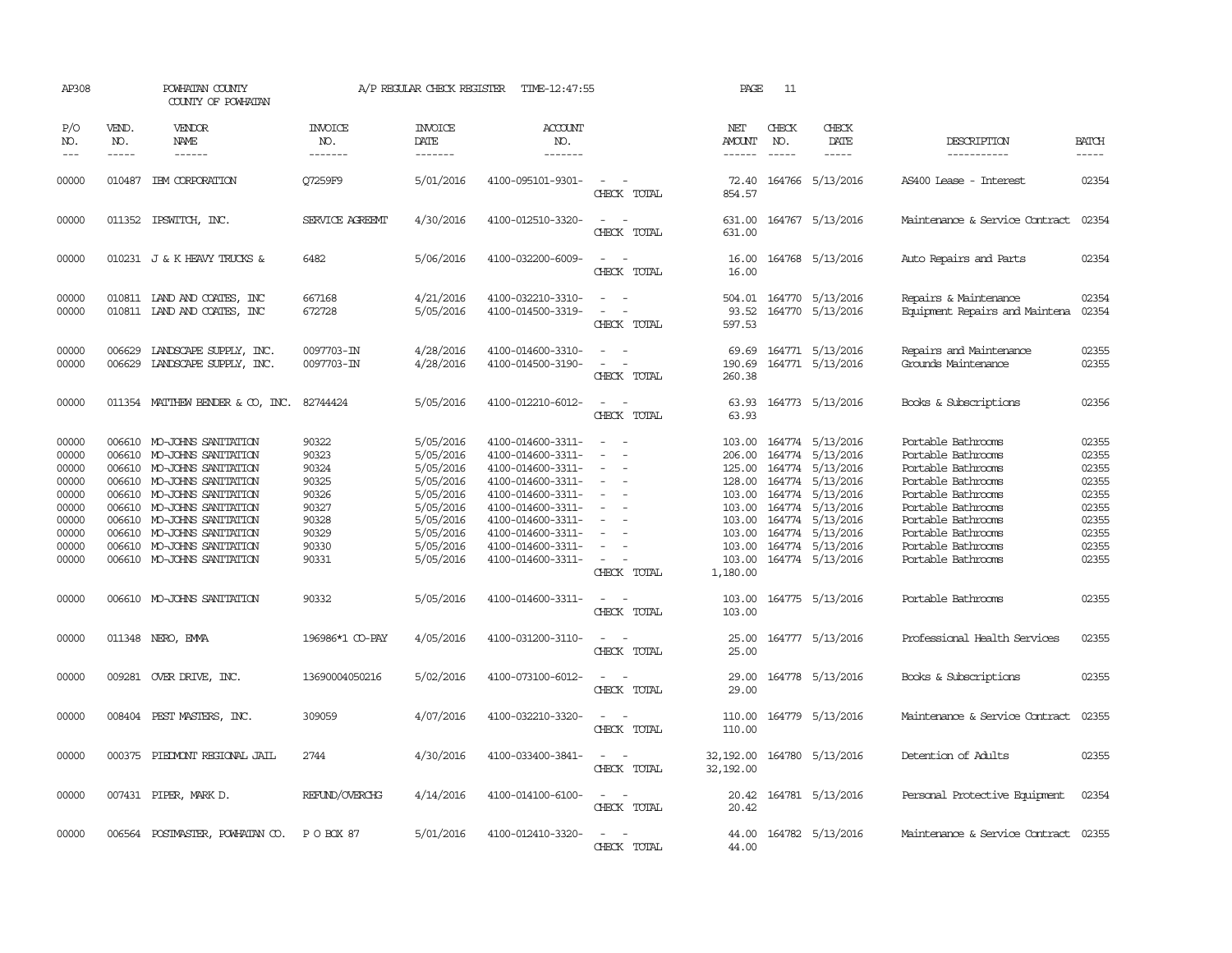| AP308      |               | POWHATAN COUNTY<br>COUNTY OF POWHATAN    |                       | A/P REGULAR CHECK REGISTER | TIME-12:47:55         |                                                      | PAGE          | 12            |                           |                                |              |
|------------|---------------|------------------------------------------|-----------------------|----------------------------|-----------------------|------------------------------------------------------|---------------|---------------|---------------------------|--------------------------------|--------------|
| P/O<br>NO. | VEND.<br>NO.  | VENDOR<br><b>NAME</b>                    | <b>INVOICE</b><br>NO. | <b>INVOICE</b><br>DATE     | <b>ACCOUNT</b><br>NO. |                                                      | NET<br>AMOUNT | CHECK<br>NO.  | CHECK<br>DATE             | DESCRIPTION                    | <b>BATCH</b> |
| $- - -$    | $- - - - -$   | $- - - - - -$                            | -------               | -------                    | -------               |                                                      | ------        | $- - - - -$   | -----                     | -----------                    | $- - - - -$  |
| 00000      | 001250        | POWHATAN AUTO & TRACTOR                  | 393434                | 4/05/2016                  | 4100-014500-3319-     | $\overline{\phantom{a}}$                             |               | 148.43 164783 | 5/13/2016                 | Equipment Repairs and Maintena | 02355        |
| 00000      | 001250        | POWHATAN AUTO & TRACTOR                  | 394548                | 4/12/2016                  | 4100-014500-3319-     |                                                      | 12.91         | 164783        | 5/13/2016                 | Equipment Repairs and Maintena | 02355        |
| 00000      | 001250        | POWHATAN AUTO & TRACTOR                  | 395581                | 4/19/2016                  | 4100-031200-6009-     |                                                      | 29.99         | 164783        | 5/13/2016                 | Auto Parts/Repairs             | 02355        |
| 00000      | 001250        | POWHATAN AUTO & TRACTOR                  | 395582                | 4/19/2016                  | 4100-031200-6009-     |                                                      | 4.29          | 164783        | 5/13/2016                 | Auto Parts/Repairs             | 02355        |
| 00000      | 001250        | POWHATAN AUTO & TRACTOR                  | 395667                | 4/20/2016                  | 4100-014500-3319-     | $\sim$                                               | 95.24         | 164783        | 5/13/2016                 | Equipment Repairs and Maintena | 02355        |
| 00000      | 001250        | POWHATAN AUTO & TRACTOR                  | 396562                | 4/26/2016                  | 4100-014500-3319-     |                                                      | 21.07         | 164783        | 5/13/2016                 | Equipment Repairs and Maintena | 02355        |
| 00000      | 001250        | POWHATAN AUTO & TRACTOR                  | 396896                | 4/28/2016                  | 4100-014500-6009-     |                                                      | 101.10        | 164783        | 5/13/2016                 | Auto Parts & Repairs           | 02355        |
| 00000      | 001250        | POWHATAN AUTO & TRACTOR                  | 396910                | 4/28/2016                  | 4100-014500-6009-     |                                                      | 11.07         | 164783        | 5/13/2016                 | Auto Parts & Repairs           | 02355        |
| 00000      | 001250        | POWHATAN AUTO & TRACTOR                  | 396911                | 4/28/2016                  | 4100-014500-3319-     |                                                      | 14.76         | 164783        | 5/13/2016                 | Equipment Repairs and Maintena | 02355        |
| 00000      |               | 001250 POWHATAN AUTO & TRACTOR           | 397249                | 4/30/2016                  | 4100-031200-6009-     |                                                      | 68.08         |               | 164783 5/13/2016          | Auto Parts/Repairs             | 02355        |
|            |               |                                          |                       |                            |                       | CHECK TOTAL                                          | 506.94        |               |                           |                                |              |
| 00000      |               | 006914 POWHATAN AUTO REPAIR              | 794                   | 5/04/2016                  | 4100-034100-6009-     | $\overline{\phantom{a}}$<br>$\overline{\phantom{a}}$ | 15.00         |               | 164784 5/13/2016          | Auto Parts/Repairs             | 02355        |
|            |               |                                          |                       |                            |                       | CHECK TOTAL                                          | 15.00         |               |                           |                                |              |
| 00000      |               | 000620 R. C. GOODWYN & SONS, INC         | 0715332               | 4/25/2016                  | 4100-032210-3310-     |                                                      | 18.77         |               | 164786 5/13/2016          | Repairs & Maintenance          | 02356        |
| 00000      | 000620        | R. C. GOODWYN & SONS, INC                | 0715419               | 4/25/2016                  | 4100-014100-3310-     |                                                      | 17.25         | 164786        | 5/13/2016                 | Repairs & Maintenance          | 02356        |
| 00000      |               | 000620 R. C. GOODWYN & SONS, INC         | 0715690               | 4/27/2016                  | 4100-014100-3310-     | $\equiv$                                             | 38.40         |               | 164786 5/13/2016          | Repairs & Maintenance          | 02356        |
| 00000      | 000620        | R. C. GOODWYN & SONS, INC                | 0715737               | 4/27/2016                  | 4100-014100-3310-     |                                                      | 23.68         | 164786        | 5/13/2016                 | Repairs & Maintenance          | 02356        |
| 00000      |               | 000620 R. C. GOODWYN & SONS, INC         | 0715966               | 4/29/2016                  | 4100-014100-3310-     |                                                      | 6.99          |               | 164786 5/13/2016          | Repairs & Maintenance          | 02356        |
| 00000      |               | 000620 R. C. GOODWYN & SONS, INC 0716013 |                       | 4/29/2016                  | 4100-014100-3310-     | $\equiv$                                             | 10.00         |               | 164786 5/13/2016          | Repairs & Maintenance          | 02356        |
|            |               |                                          |                       |                            |                       | CHECK TOTAL                                          | 115.09        |               |                           |                                |              |
| 00000      |               | 007975 REMOVAL SERVICES OF VA            | 116044737             | 4/05/2016                  | 4100-035300-3110-     | $\sim$ $\sim$                                        | 79.00         |               | 164787 5/13/2016          | Professional Health Services   | 02356        |
|            |               |                                          |                       |                            |                       | CHECK TOTAL                                          | 79.00         |               |                           |                                |              |
| 00000      |               | 007942 RICHMOND SUBURBAN                 | I00002888110330       | 3/30/2016                  | 4100-012320-3600-     | - -                                                  | 146.25        |               | 164788 5/13/2016          | Advertising                    | 02356        |
|            |               |                                          |                       |                            |                       | CHECK TOTAL                                          | 146.25        |               |                           |                                |              |
| 00000      |               | 001720 RICHMOND TIMES-DISPATCH           | 100003008520425       | 4/25/2016                  | 4100-012200-3600-     | $\overline{\phantom{a}}$                             | 234.20        |               | 164789 5/13/2016          | Advertising                    | 02356        |
|            |               |                                          |                       |                            |                       | CHECK TOTAL                                          | 234.20        |               |                           |                                |              |
| 00000      |               | 007456 SCHOEFFEL, PATRICK M.             | LUNCH FF1 CLASS       | 5/07/2016                  | 4100-032200-5815-     |                                                      | 29.50         |               | 164790 5/13/2016          | Training/Seminars              | 02356        |
|            |               |                                          |                       |                            |                       | CHECK TOTAL                                          | 29.50         |               |                           |                                |              |
| 00000      | 001320        | SOUTHERN POLICE                          | 185042                | 5/02/2016                  | 4100-031200-6011-     | $\overline{\phantom{a}}$                             | 1,370.00      |               | 164791 5/13/2016          | Uniforms                       | 02356        |
|            |               |                                          |                       |                            |                       | CHECK TOTAL                                          | 1,370.00      |               |                           |                                |              |
| 00000      | 006594        | SOUTHSIDE ELECTRIC COOP                  | 550844001 4/16        | 4/25/2016                  | 4100-053910-5642-     |                                                      | 188.00        |               | 164792 5/13/2016          | PCCAA Services - TANF          | 02356        |
| 00000      | 006594        | SOUTHSIDE ELECTRIC COOP                  | 63504011 4/16         | 4/18/2016                  | 4100-014100-5110-     |                                                      | 122.12        |               | 164792 5/13/2016          | Electricity                    | 02356        |
|            |               |                                          |                       |                            |                       | CHECK TOTAL                                          | 310.12        |               |                           |                                |              |
| 00000      | 006565        | SPRINT                                   | 93043161000500        | 5/01/2016                  | 4100-012510-5230-     |                                                      | 18.98         |               | 164793 5/13/2016          | Telephone Services             | 02356        |
| 00000      | 006565 SPRINT |                                          | 93043161000503        | 4/30/2016                  | 4100-012510-5240-     | $\equiv$<br>$\sim$                                   | 4.44          |               | 164793 5/13/2016          | Long Distance                  | 02356        |
|            |               |                                          |                       |                            |                       | CHECK TOTAL                                          | 23.42         |               |                           |                                |              |
| 00000      | 008578        | STAPLES BUSINESS AD-                     | 3300121351            | 4/23/2016                  | 4100-083500-6014-     |                                                      |               |               | 14.29 164794 5/13/2016    | Other Operating Supplies       | 02356        |
| 00000      |               | 008578 STAPLES BUSINESS AD-              | 3300121351            | 4/23/2016                  | 4100-083500-6001-     | $\overline{\phantom{a}}$<br>$\overline{a}$           | 119.82        |               | 164794 5/13/2016          | Office Supplies                | 02356        |
|            |               |                                          |                       |                            |                       | CHECK TOTAL                                          | 134.11        |               |                           |                                |              |
| 00000      | 011353        | THE BRIDGE CHURCH ACADEMY A.MCVAUGH CAMP |                       | 5/03/2016                  | 4100-053910-5642-     |                                                      |               |               | 1,485.00 164796 5/13/2016 | PCCAA Services - TANF          | 02356        |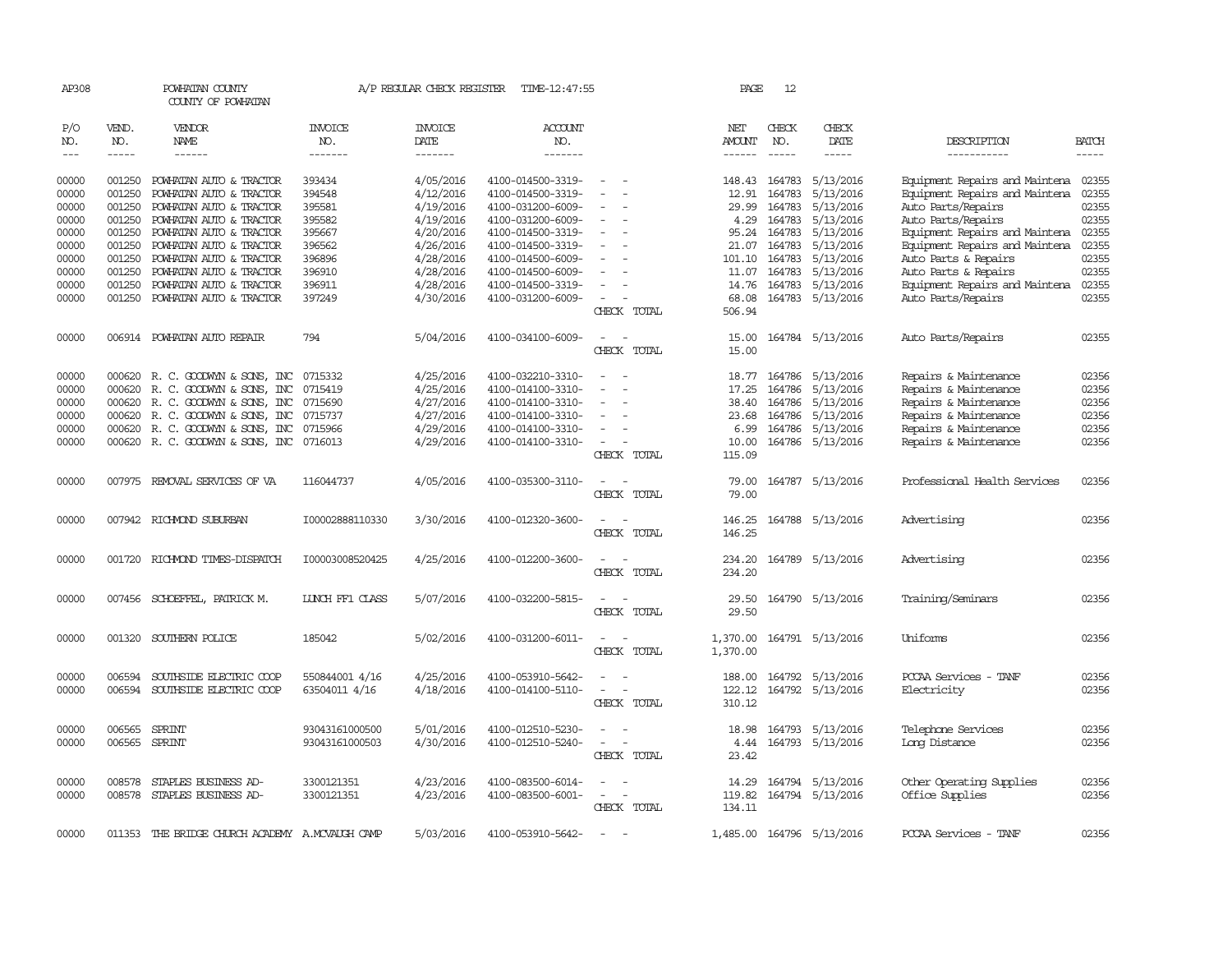| AP308                                     |                                      | POWHATAN COUNTY<br>COUNTY OF POWHATAN                                                                            |                                                                          | A/P REGULAR CHECK REGISTER                                    | TIME-12:47:55                                                                                         |                                                      | PAGE                                            | 13                                                   |                                                                |                                                                                                                    |                                           |
|-------------------------------------------|--------------------------------------|------------------------------------------------------------------------------------------------------------------|--------------------------------------------------------------------------|---------------------------------------------------------------|-------------------------------------------------------------------------------------------------------|------------------------------------------------------|-------------------------------------------------|------------------------------------------------------|----------------------------------------------------------------|--------------------------------------------------------------------------------------------------------------------|-------------------------------------------|
| P/O<br>NO.<br>$---$                       | VEND.<br>NO.<br>$- - - - -$          | VENDOR<br>NAME                                                                                                   | <b>INVOICE</b><br>NO.<br>-------                                         | <b>INVOICE</b><br><b>DATE</b><br>-------                      | <b>ACCOUNT</b><br>NO.<br>-------                                                                      |                                                      | NET<br><b>AMOUNT</b><br>------                  | CHECK<br>NO.<br>$\frac{1}{2}$                        | CHECK<br>DATE<br>-----                                         | DESCRIPTION<br>-----------                                                                                         | <b>BATCH</b><br>-----                     |
| 00000                                     |                                      | 011353 THE BRIDGE CHURCH ACADEMY M.MCVAUGH CAMP                                                                  |                                                                          | 5/03/2016                                                     | 4100-053910-5642-                                                                                     | CHECK TOTAL                                          | 1,320.00<br>2,805.00                            |                                                      | 164796 5/13/2016                                               | PCCAA Services - TANF                                                                                              | 02356                                     |
| 00000                                     |                                      | 006324 ULTRA-VIOLET LASER                                                                                        | 92782                                                                    | 5/03/2016                                                     | 4100-073100-6001-                                                                                     | $\sim$<br>$\overline{\phantom{a}}$<br>CHECK<br>TOTAL | 182.62                                          |                                                      | 182.62 164799 5/13/2016                                        | Office Supplies                                                                                                    | 02356                                     |
| 00000<br>00000<br>00000<br>00000          | 008126<br>008126                     | 008126 VERIZON<br>VERIZON<br>VERIZON<br>008126 VERIZON                                                           | 9764686049<br>9764686049<br>9764686049<br>9764686049                     | 5/01/2016<br>5/01/2016<br>5/01/2016<br>5/01/2016              | 4100-012100-5250-<br>4100-012510-5250-<br>4100-012510-5270-<br>4100-014100-5250-                      | $\sim$<br>$\overline{\phantom{a}}$                   | 49.79<br>100.01<br>624.93                       | 164801<br>164801<br>164801                           | 51.44 164801 5/13/2016<br>5/13/2016<br>5/13/2016<br>5/13/2016  | Cell Phones<br>Cell Phones<br>Network Service Cornection<br>Cell Phones                                            | 02356<br>02356<br>02356<br>02356          |
| 00000<br>00000<br>00000<br>00000<br>00000 | 008126<br>008126                     | 008126 VERIZON<br>008126 VERIZON<br>008126 VERIZON<br>VERIZON<br>VERIZON                                         | 9764686049<br>9764686049<br>9764686049<br>9764686049<br>9764686049       | 5/01/2016<br>5/01/2016<br>5/01/2016<br>5/01/2016<br>5/01/2016 | 4100-032200-5250-<br>4100-033300-5250-<br>4100-034100-5250-<br>4100-071110-5250-<br>4100-073100-5250- | $\overline{\phantom{a}}$<br>$\sim$                   | 349.42<br>27.84<br>149.37<br>99.58              | 164801<br>164801<br>164801<br>49.79 164801<br>164801 | 5/13/2016<br>5/13/2016<br>5/13/2016<br>5/13/2016<br>5/13/2016  | Cell Phones<br>Cell Phones<br>Cell Phones<br>Cell Phones<br>Cell Phones                                            | 02356<br>02356<br>02356<br>02356<br>02356 |
| 00000                                     |                                      | 008126 VERIZON                                                                                                   | 9764686049                                                               | 5/01/2016                                                     | 4100-081100-5250-                                                                                     | $\overline{\phantom{a}}$<br>CHECK TOTAL              | 51.96<br>1,554.13                               |                                                      | 164801 5/13/2016                                               | Cell Phones                                                                                                        | 02356                                     |
| 00000<br>00000<br>00000<br>00000          | 011169<br>011169<br>011169<br>011169 | VERIZON<br>VERIZON<br>VERIZON<br>VERIZON                                                                         | 8043780915 4/16<br>8045981340 4/16<br>8045986057 4/16<br>8045987939 4/16 | 4/25/2016<br>4/28/2016<br>4/28/2016<br>4/28/2016              | 4100-012510-5230-<br>4100-012510-5230-<br>4100-012510-5230-<br>4100-012510-5230-                      | $\sim$<br>$\sim$<br>CHECK TOTAL                      | 173.42<br>47.90<br>438.08<br>56.78<br>716.18    | 164802<br>164802<br>164802<br>164802                 | 5/13/2016<br>5/13/2016<br>5/13/2016<br>5/13/2016               | Telephone Services<br>Telephone Services<br>Telephone Services<br>Telephone Services                               | 02356<br>02356<br>02356<br>02356          |
| 00000<br>00000                            | 011187<br>011187                     | <b>VERIZON BUSINESS</b><br><b>VERIZON BUSINESS</b>                                                               | 68170605<br>68170605                                                     | 4/10/2016<br>4/10/2016                                        | 100-000100-0006-<br>4100-012510-5240-                                                                 | $\equiv$<br>$\overline{\phantom{a}}$<br>CHECK TOTAL  | 3.21<br>29.32<br>32.53                          |                                                      | 164803 5/13/2016<br>164803 5/13/2016                           | Due from Other Agencies<br>Long Distance                                                                           | 02356<br>02356                            |
| 00000<br>00000<br>00000<br>00000          | 008710<br>008710<br>008710<br>008710 | VIRGINIA BUSINESS SYSTEMS<br>VIRGINIA BUSINESS SYSTEMS<br>VIRGINIA BUSINESS SYSTEMS<br>VIRGINIA BUSINESS SYSTEMS | 18669207 PAYOFF<br>18669206<br>18669206<br>18669207 PAYOFF               | 4/26/2016<br>4/26/2016<br>4/26/2016<br>4/26/2016              | 100-000100-0010-<br>4100-012100-3320-<br>4100-081500-3320-<br>4100-021200-8002-                       | $\equiv$<br>$\sim$<br>CHECK TOTAL                    | 99.05<br>372.30<br>372.30<br>777.40<br>1,621.05 | 164804<br>164804                                     | 5/13/2016<br>5/13/2016<br>164804 5/13/2016<br>164804 5/13/2016 | Due from other funds<br>Maintenance & Service Contract<br>Maintenance & Service Contract<br>Copier Lease Agreement | 02356<br>02356<br>02356<br>02356          |
| 00000                                     |                                      | 006302 VIRGINIA INFORMATION                                                                                      | T298681                                                                  | 4/28/2016                                                     | 4100-012510-5260-                                                                                     | $\overline{\phantom{a}}$<br>CHECK TOTAL              | 129.76<br>129.76                                |                                                      | 164805 5/13/2016                                               | Internet Usage                                                                                                     | 02356                                     |
| 00000                                     |                                      | 001680 WASTE MANAGEMENT OF                                                                                       | 3111650-2424-2                                                           | 5/01/2016                                                     | 4100-014300-3175-                                                                                     | CHECK TOTAL                                          | 282.32                                          |                                                      | 282.32 164806 5/13/2016                                        | Waste Disposal                                                                                                     | 02356                                     |
| 00000                                     |                                      | 008224 WORLDVIEW SOLUTIONS, INC. 12697                                                                           |                                                                          | 4/04/2016                                                     | 4100-012520-8205-                                                                                     | $\sim$<br>$\overline{\phantom{a}}$<br>CHECK TOTAL    | 8,850.49<br>8,850.49                            |                                                      | 164808 5/13/2016                                               | Internet and Website Costs                                                                                         | 02356                                     |
| 00000                                     |                                      | 009987 WRISTBANDS MEDTECH USA                                                                                    | 17145                                                                    | 5/06/2016                                                     | 4100-035500-6014-                                                                                     | $\sim$<br>CHECK TOTAL                                | 374.25<br>374.25                                |                                                      | 164809 5/13/2016                                               | Other Operating Supplies                                                                                           | 02355                                     |
| 00000<br>00000<br>00000<br>00000          | 007436                               | 007436 AOUA VIRGINIA, INC.<br>AQUA VIRGINIA, INC.<br>007436 AQUA VIRGINIA, INC.<br>007436 AQUA VIRGINIA, INC.    | 0559913 5/16<br>0574622 5/16<br>0575072 5/16<br>0575528 5/16             | 5/09/2016<br>5/09/2016<br>5/09/2016<br>5/09/2016              | 4100-014100-5130-<br>4100-014100-5130-<br>4100-014100-5130-<br>4100-032210-5130-                      | $\sim$                                               | 2.22<br>96.00<br>106.14<br>51.90                | 164812<br>164812<br>164812<br>164812                 | 5/19/2016<br>5/19/2016<br>5/19/2016<br>5/19/2016               | Water<br>Water<br>Water<br>Water                                                                                   | 02359<br>02359<br>02359<br>02359          |
| 00000                                     |                                      | 007436 AOUA VIRGINIA, INC.                                                                                       | 0620830 5/16                                                             | 5/09/2016                                                     | 4100-014100-5130-                                                                                     | $\sim$                                               |                                                 |                                                      | 100.26 164812 5/19/2016                                        | Water                                                                                                              | 02359                                     |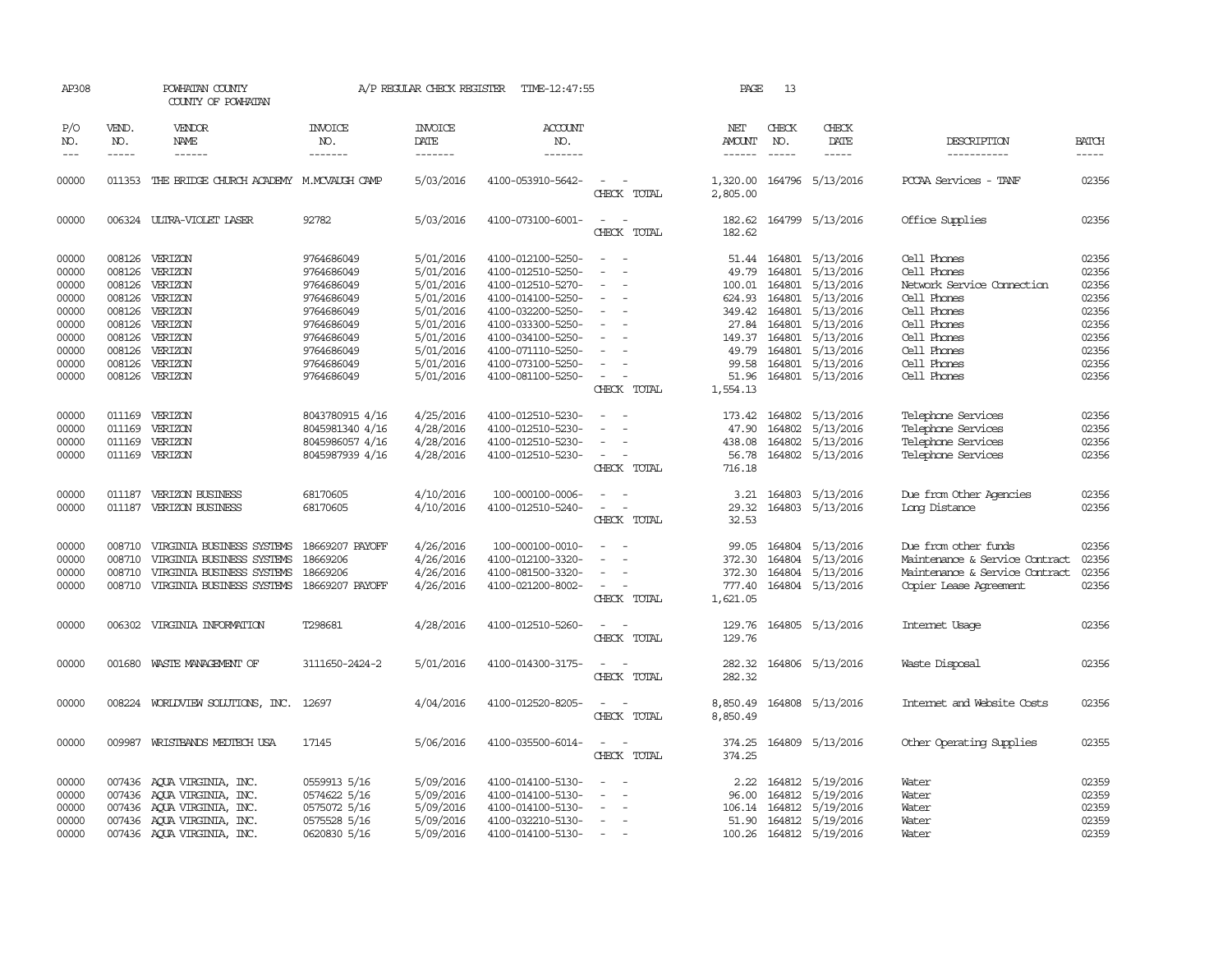| AP308         |              | POWHATAN COUNTY<br>COUNTY OF POWHATAN     |                       | A/P REGULAR CHECK REGISTER | TIME-12:47:55         |                                    | PAGE          | 14           |                           |                                |              |
|---------------|--------------|-------------------------------------------|-----------------------|----------------------------|-----------------------|------------------------------------|---------------|--------------|---------------------------|--------------------------------|--------------|
| P/O<br>NO.    | VEND.<br>NO. | VENDOR<br>NAME                            | <b>INVOICE</b><br>NO. | <b>INVOICE</b><br>DATE     | <b>ACCOUNT</b><br>NO. |                                    | NET<br>AMOUNT | CHECK<br>NO. | CHECK<br>DATE             | DESCRIPTION                    | <b>BATCH</b> |
| $\frac{1}{2}$ | -----        | $- - - - - -$                             | -------               | -------                    | -------               |                                    | $- - - - - -$ |              | -----                     | -----------                    | $- - - - -$  |
| 00000         |              | 007436 AOUA VIRGINIA, INC.                | 0620830 5/16          | 5/09/2016                  | 4100-031200-5130-     | $\sim$ $ \sim$                     |               |              | 100.27 164812 5/19/2016   | Water                          | 02359        |
| 00000         | 007436       | AQUA VIRGINIA, INC.                       | 0621132 5/16          | 5/09/2016                  | 4100-014600-5130-     | $\sim$                             | 611.09        | 164812       | 5/19/2016                 | Water - Field Irrigation       | 02359        |
| 00000         |              | 007436 AOUA VIRGINIA, INC.                | 0621730 5/16          | 5/09/2016                  | 4100-014100-5130-     | $\sim$                             |               |              | 185.32 164812 5/19/2016   | Water                          | 02359        |
| 00000         |              | 007436 AQUA VIRGINIA, INC.                | 0621781 5/16          | 5/09/2016                  | 4100-014100-5130-     | $\sim$                             |               |              | 22.69 164812 5/19/2016    | Water                          | 02359        |
| 00000         |              | 007436 AQUA VIRGINIA, INC.                | 0621784 5/16          | 5/09/2016                  | 4100-014600-5130-     | $\sim$                             |               |              | 60.01 164812 5/19/2016    | Water - Field Irrigation       | 02359        |
|               |              |                                           |                       |                            |                       | CHECK TOTAL                        | 1,335.90      |              |                           |                                |              |
| 00000         |              | 007436 AQUA VIRGINIA, INC.                | 0621880 5/16          | 5/09/2016                  | 4100-014600-5130-     | $\sim$<br>$\sim$                   |               |              | 17.62 164813 5/19/2016    | Water - Field Irrigation       | 02359        |
| 00000         |              | 007436 AQUA VIRGINIA, INC.                | 1100656 5/16          | 5/09/2016                  | 4100-014600-5130-     | $\sim$                             | 159.97        |              | 164813 5/19/2016          | Water - Field Irrigation       | 02359        |
| 00000         |              | 007436 AQUA VIRGINIA, INC.                | 1100657 5/16          | 5/09/2016                  | 4100-014600-5130-     |                                    |               |              | 175.18 164813 5/19/2016   | Water - Field Irrigation       | 02359        |
| 00000         |              | 007436 AQUA VIRGINIA, INC.                | 1401897 5/16          | 5/09/2016                  | 4100-014600-5130-     | $\sim$ $-$<br>$\sim$               |               |              | 17.62 164813 5/19/2016    | Water - Field Irrigation       | 02359        |
|               |              |                                           |                       |                            |                       | CHECK TOTAL                        | 370.39        |              |                           |                                |              |
| 00000         |              | 009206 ATLANTIC EMERGENCY                 | 2077RIC               | 5/09/2016                  | 4100-032200-6009-     | $\sim$<br>$\sim$                   | 74.15         |              | 164814 5/19/2016          | Auto Repairs and Parts         | 02358        |
|               |              |                                           |                       |                            |                       | CHECK TOTAL                        | 74.15         |              |                           |                                |              |
| 00000         |              | 011016 BAI ACCOUNTING GROUP               | DUES 2016/2017        | 5/12/2016                  | 4100-012200-5810-     | $\sim$ $\sim$                      | 500.00        |              | 164815 5/19/2016          | Dues/Association Memberships   | 02357        |
|               |              |                                           |                       |                            |                       | CHECK TOTAL                        | 500.00        |              |                           |                                |              |
| 00000         |              | 007941 BAKER & TAYLOR                     | B15488500             | 5/09/2016                  | 4100-073100-6012-     | $\sim$                             |               |              | 20.96 164816 5/19/2016    | Books & Subscriptions          | 02358        |
| 00000         | 007941       | BAKER & TAYLOR                            | K65481280             | 5/09/2016                  | 4100-073100-6012-     | $\overline{\phantom{a}}$           |               |              | 10.47 164816 5/19/2016    | Books & Subscriptions          | 02358        |
| 00000         |              | 007941 BAKER & TAYLOR                     | 5014106276            | 5/09/2016                  | 4100-073100-6012-     |                                    | 254.03        |              | 164816 5/19/2016          | Books & Subscriptions          | 02358        |
| 00000         |              | 007941 BAKER & TAYLOR                     | 5014113967            | 5/13/2016                  | 4100-073100-6012-     | $\sim$ $-$                         |               |              | 290.49 164816 5/19/2016   | Books & Subscriptions          | 02358        |
|               |              |                                           |                       |                            |                       | CHECK TOTAL                        | 575.95        |              |                           |                                |              |
| 00000         |              | 009897 BLEDSOE, B. THOMAS                 | 7718730               | 5/06/2016                  | 4100-021200-3150-     |                                    | 120.00        |              | 164818 5/19/2016          | Outside Counsel                | 02357        |
|               |              |                                           |                       |                            |                       | CHECK TOTAL                        | 120.00        |              |                           |                                |              |
| 00000         |              | 006655 BLOSSMAN GAS COMPANIES,            | 20149 FINE CRK        | 3/01/2016                  | 4100-032200-5120-     | $\sim$<br>$\overline{\phantom{a}}$ | 12.00         |              | 164819 5/19/2016          | Apparatus Fuel                 | 02357        |
|               |              |                                           |                       |                            |                       | CHECK TOTAL                        | 12.00         |              |                           |                                |              |
| 00000         |              | 009111 BLUE PRINTING SERVICES OF 132575   |                       | 5/06/2016                  | 4100-014600-5110-     | $\sim$<br>$\sim$                   | 60.87         |              | 164820 5/19/2016          | Electricity                    | 02359        |
|               |              |                                           |                       |                            |                       | CHECK TOTAL                        | 60.87         |              |                           |                                |              |
| 00000         |              | 009984 BRAME SPECIALITY CO., INC. 7072630 |                       | 5/11/2016                  | 4100-014100-6005-     | $\sim$ 100 $\sim$                  |               |              | 1,087.46 164821 5/19/2016 | Cleaning Supplies              | 02359        |
| 00000         |              | 009984 BRAME SPECIALITY CO., INC. 7073420 |                       | 5/11/2016                  | 4100-014100-6005-     | $\sim$<br>$\sim$                   | 43.76         |              | 164821 5/19/2016          | Cleaning Supplies              | 02359        |
|               |              |                                           |                       |                            |                       | CHECK TOTAL                        | 1,131.22      |              |                           |                                |              |
| 00000         |              | 011168 BURKE, RYAN                        | MARCH HOURS           | 4/19/2016                  | 4100-032200-3320-     | $\sim$<br>$\sim$                   | 480.00        |              | 164822 5/19/2016          | Maintenance & Service Contract | 02358        |
|               |              |                                           |                       |                            |                       | CHECK TOTAL                        | 480.00        |              |                           |                                |              |
| 00000         | 000540       | CENTRAL VIRGINIA WASTE                    | 21165                 | 5/11/2016                  | 4100-014600-3185-     | $\sim$<br>$\sim$                   |               |              | 288.37 164824 5/19/2016   | Trash Removal                  | 02359        |
| 00000         | 000540       | CENTRAL VIRGINIA WASTE                    | 21165                 | 5/11/2016                  | 4100-014100-3185-     | $\overline{\phantom{a}}$           | 192.25        | 164824       | 5/19/2016                 | Trash Removal                  | 02359        |
| 00000         | 000540       | CENTRAL VIRGINIA WASTE                    | 21165                 | 5/11/2016                  | 4100-035100-3185-     | $\overline{\phantom{a}}$           | 32.04         | 164824       | 5/19/2016                 | Trash Removal                  | 02359        |
| 00000         | 000540       | CENTRAL VIRGINIA WASTE                    | 21165                 | 5/11/2016                  | 4100-073100-3185-     | $\sim$                             |               | 32.04 164824 | 5/19/2016                 | Trash Removal                  | 02359        |
| 00000         | 000540       | CENTRAL VIRGINIA WASTE                    | 21165                 | 5/11/2016                  | 4100-032210-3185-     | $\sim$                             | 7.40          | 164824       | 5/19/2016                 | Trash Removal                  | 02359        |
| 00000         |              | 000540 CENTRAL VIRGINIA WASTE             | 21165                 | 5/11/2016                  | 4100-032220-3185-     | $\sim$ $ \sim$                     |               |              | 16.02 164824 5/19/2016    | Trash Removal                  | 02359        |
|               |              |                                           |                       |                            |                       | CHECK TOTAL                        | 568.12        |              |                           |                                |              |
| 00000         | 006965       | CINIAS CORPORATION                        | 143742077             | 5/11/2016                  | 4100-014500-6011-     | $\overline{\phantom{a}}$           |               |              | 72.70 164825 5/19/2016    | Uniforms                       | 02359        |
| 00000         | 006965       | CINIAS CORPORATION                        | 143742077             | 5/11/2016                  | 4100-014100-6011-     |                                    |               |              | 72.89 164825 5/19/2016    | Uniforms                       | 02359        |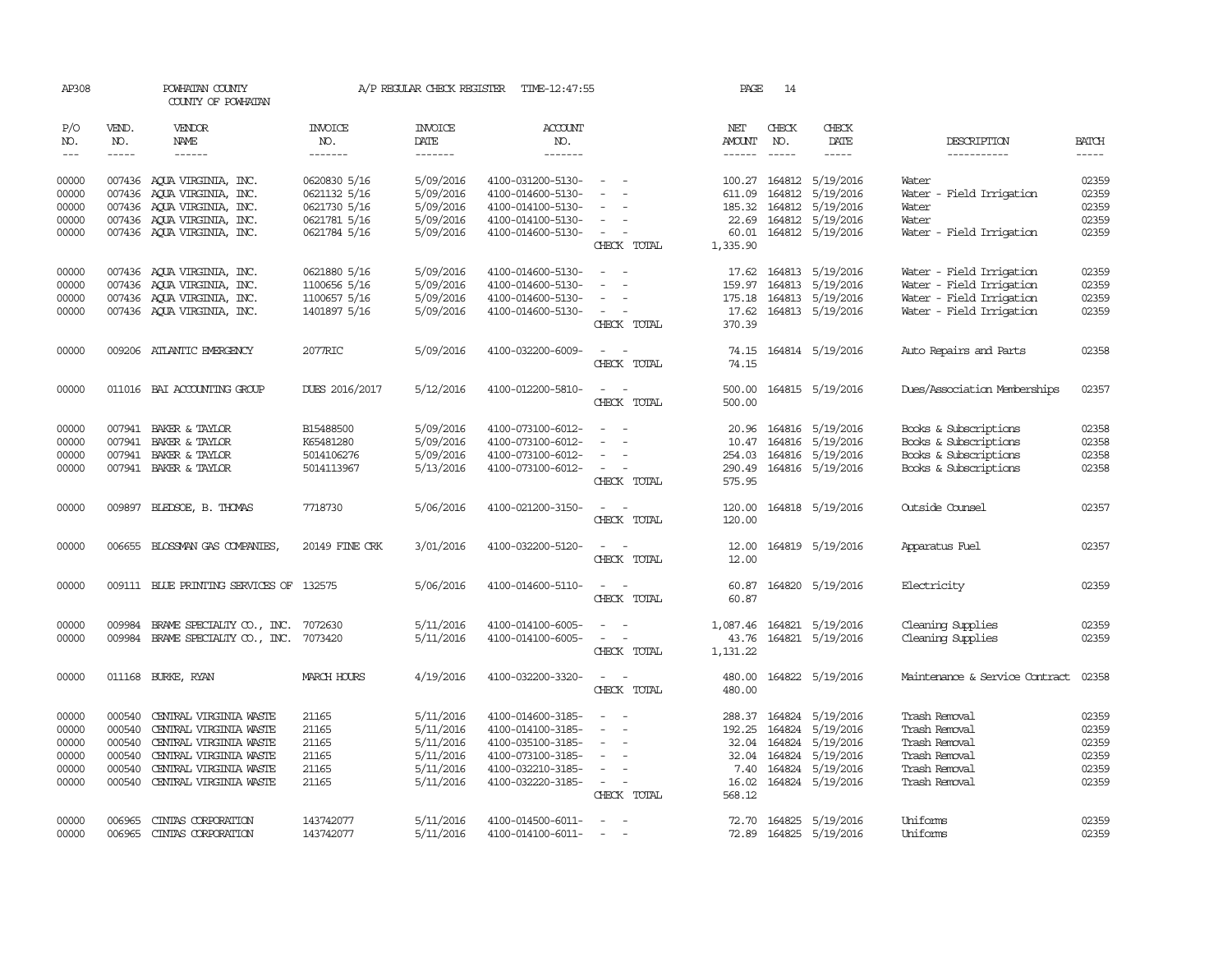| AP308                                                       |                             | POWHATAN COUNTY<br>COUNTY OF POWHATAN                                                                                                                                                                                                                                                                          |                                                       | A/P REGULAR CHECK REGISTER                                                              | TIME-12:47:55                                                                                                                                   |                                                                                                                             | PAGE                                                         | 15                            |                                                                                                                                                |                                                                       |                                                             |
|-------------------------------------------------------------|-----------------------------|----------------------------------------------------------------------------------------------------------------------------------------------------------------------------------------------------------------------------------------------------------------------------------------------------------------|-------------------------------------------------------|-----------------------------------------------------------------------------------------|-------------------------------------------------------------------------------------------------------------------------------------------------|-----------------------------------------------------------------------------------------------------------------------------|--------------------------------------------------------------|-------------------------------|------------------------------------------------------------------------------------------------------------------------------------------------|-----------------------------------------------------------------------|-------------------------------------------------------------|
| P/O<br>NO.<br>$---$                                         | VEND.<br>NO.<br>$- - - - -$ | VENDOR<br><b>NAME</b><br>------                                                                                                                                                                                                                                                                                | <b>INVOICE</b><br>NO.<br>-------                      | <b>INVOICE</b><br>DATE<br>-------                                                       | <b>ACCOUNT</b><br>NO.<br>-------                                                                                                                |                                                                                                                             | NET<br>AMOUNT<br>$- - - - - -$                               | CHECK<br>NO.<br>$\frac{1}{2}$ | CHECK<br>DATE<br>$- - - - -$                                                                                                                   | DESCRIPTION<br>-----------                                            | <b>BATCH</b><br>$- - - - -$                                 |
| 00000                                                       |                             | 006965 CINIAS CORPORATION                                                                                                                                                                                                                                                                                      | 143742078                                             | 5/11/2016                                                                               | 4100-014300-6011-                                                                                                                               | $\sim$ $\sim$<br>CHECK TOTAL                                                                                                | 256.61                                                       |                               | 111.02 164825 5/19/2016                                                                                                                        | Uniforms                                                              | 02359                                                       |
| 00000                                                       |                             | 007282 COBB TECHNOLOGIES, INC.                                                                                                                                                                                                                                                                                 | 763329                                                | 5/11/2016                                                                               | 4100-032200-3320-                                                                                                                               | $\frac{1}{2} \left( \frac{1}{2} \right) \left( \frac{1}{2} \right) = \frac{1}{2} \left( \frac{1}{2} \right)$<br>CHECK TOTAL | 365.99<br>365.99                                             |                               | 164826 5/19/2016                                                                                                                               | Maintenance & Service Contract                                        | 02357                                                       |
| 00000                                                       |                             | 009178 COMCAST                                                                                                                                                                                                                                                                                                 | 141566011 4/16                                        | 4/21/2016                                                                               | 4100-032210-5260-                                                                                                                               | $\frac{1}{2} \left( \frac{1}{2} \right) \left( \frac{1}{2} \right) = \frac{1}{2} \left( \frac{1}{2} \right)$<br>CHECK TOTAL | 85.69<br>85.69                                               |                               | 164827 5/19/2016                                                                                                                               | <b>Internet</b>                                                       | 02359                                                       |
| 00000                                                       |                             | 008587 COMONWEALTH OF VIRGINIA                                                                                                                                                                                                                                                                                 | 752S-16-110                                           | 5/03/2016                                                                               | 4100-014500-3200-                                                                                                                               | $\sim$ 100 $\sim$<br>CHECK TOTAL                                                                                            | 391.50<br>391.50                                             |                               | 164828 5/19/2016                                                                                                                               | DOC Labor Services                                                    | 02359                                                       |
| 00000                                                       | 009889                      | CONDON, ROBERT B.                                                                                                                                                                                                                                                                                              | 7727833                                               | 5/02/2016                                                                               | 4100-021200-3150-                                                                                                                               | $\sim$<br>$\sim$<br>CHECK TOTAL                                                                                             | 120.00<br>120.00                                             |                               | 164829 5/19/2016                                                                                                                               | Outside Counsel                                                       | 02357                                                       |
| 00000                                                       |                             | 033130 COUNTY OF HENRICO                                                                                                                                                                                                                                                                                       | 126821                                                | 5/01/2016                                                                               | 4100-033400-3840-                                                                                                                               | $\overline{\phantom{a}}$<br>CHECK TOTAL                                                                                     | 17,752.80<br>17,752.80                                       |                               | 164830 5/19/2016                                                                                                                               | Detention of Juveniles                                                | 02357                                                       |
| 00000                                                       |                             | 008237 CREATIVE PRODUCT SOURCING 94186                                                                                                                                                                                                                                                                         |                                                       | 5/04/2016                                                                               | 4100-031200-5840-                                                                                                                               | $\frac{1}{2} \left( \frac{1}{2} \right) \left( \frac{1}{2} \right) = \frac{1}{2} \left( \frac{1}{2} \right)$<br>CHECK TOTAL | 2,962.98<br>2,962.98                                         |                               | 164831 5/19/2016                                                                                                                               | D.A.R.E.                                                              | 02359                                                       |
| 00000<br>00000<br>00000<br>00000<br>00000<br>00000<br>00000 | 006240<br>006240<br>006240  | DIAMOND SPRINGS WATER, INC 2810515<br>006240 DIAMOND SPRINGS WATER, INC 404075450<br>DIAMOND SPRINGS WATER, INC 411070170<br>006240 DIAMOND SPRINGS WATER, INC 418075450<br>DIAMOND SPRINGS WATER, INC 425070170<br>006240 DIAMOND SPRINGS WATER, INC 502075450<br>006240 DIAMOND SPRINGS WATER, INC 509070170 |                                                       | 5/06/2016<br>4/04/2016<br>4/11/2016<br>4/19/2016<br>4/22/2016<br>5/02/2016<br>5/05/2016 | 4100-031200-5130-<br>4100-031200-5130-<br>4100-031200-5130-<br>4100-031200-5130-<br>4100-031200-5130-<br>4100-031200-5130-<br>4100-031200-5130- | $\overline{\phantom{a}}$<br>$\sim$<br>$\overline{\phantom{a}}$<br>$\overline{\phantom{a}}$<br>$\sim$<br>CHECK TOTAL         | 11.95<br>20.85<br>27.80<br>13.90<br>20.85<br>13.98<br>137.13 |                               | 164832 5/19/2016<br>164832 5/19/2016<br>164832 5/19/2016<br>27.80 164832 5/19/2016<br>164832 5/19/2016<br>164832 5/19/2016<br>164832 5/19/2016 | Water<br>Water<br>Water<br>Water<br>Water<br>Water<br>Water           | 02359<br>02359<br>02359<br>02359<br>02359<br>02359<br>02359 |
| 00000                                                       | 008467                      | DISCOUNT SCHOOL SUPPLY                                                                                                                                                                                                                                                                                         | P34303620002                                          | 5/10/2016                                                                               | 4100-073100-6001-                                                                                                                               | $\overline{\phantom{a}}$<br>CHECK TOTAL                                                                                     | 204.73<br>204.73                                             |                               | 164833 5/19/2016                                                                                                                               | Office Supplies                                                       | 02358                                                       |
| 00000                                                       | 008787 DMV                  |                                                                                                                                                                                                                                                                                                                | 16120755                                              | 4/29/2016                                                                               | 4100-031200-6014-                                                                                                                               | $\frac{1}{2} \left( \frac{1}{2} \right) \left( \frac{1}{2} \right) = \frac{1}{2} \left( \frac{1}{2} \right)$<br>CHECK TOTAL | 30.00<br>30.00                                               |                               | 164834 5/19/2016                                                                                                                               | Other Operating Supplies                                              | 02359                                                       |
| 00000<br>00000<br>00000                                     | 000860                      | 000860 DOMINION VIRGINIA POWER<br>DOMINION VIRGINIA POWER<br>000860 DOMINION VIRGINIA POWER                                                                                                                                                                                                                    | 0962041034 5/16<br>2932352368 5/16<br>9750120975 5/16 | 5/03/2016<br>5/03/2016<br>5/03/2016                                                     | 4100-032210-5110-<br>4100-032220-5110-<br>4100-032220-5110-                                                                                     | $\equiv$<br>$\sim$<br>$\sim$ $ -$<br>CHECK TOTAL                                                                            | 19.81<br>1,699.21<br>2,320.28                                |                               | 601.26 164835 5/19/2016<br>164835 5/19/2016<br>164835 5/19/2016                                                                                | Electricity<br>Electricity<br>Electricity                             | 02360<br>02360<br>02360                                     |
| 00000                                                       | 008201                      | EMERGENCY EQUIPMENT, INC. 16724                                                                                                                                                                                                                                                                                |                                                       | 5/10/2016                                                                               | 4100-032200-6009-                                                                                                                               | $\overline{\phantom{a}}$<br>CHECK TOTAL                                                                                     | 808.42<br>808.42                                             |                               | 164836 5/19/2016                                                                                                                               | Auto Repairs and Parts                                                | 02358                                                       |
| 00000<br>00000<br>00000                                     | 007537<br>007537            | FERGUSON ENTERPRISES, INC 3674483<br>FERGUSON ENTERPRISES, INC<br>007537 FERGUSON ENTERPRISES, INC 3678072                                                                                                                                                                                                     | 3674525                                               | 5/02/2016<br>5/02/2016<br>5/03/2016                                                     | 4100-032210-3310-<br>4100-014100-6004-<br>4100-032210-3310-                                                                                     | $\sim$ 10 $\pm$<br>CHECK TOTAL                                                                                              | 219.59<br>128.90<br>357.46                                   |                               | 164838 5/19/2016<br>164838 5/19/2016<br>8.97 164838 5/19/2016                                                                                  | Repairs & Maintenance<br>Tools and Equipment<br>Repairs & Maintenance | 02360<br>02360<br>02360                                     |
| 00000<br>00000                                              | 000338                      | FIRE PROTECTION EQUIP. CO 63167<br>000338 FIRE PROTECTION EQUIP. CO 63782                                                                                                                                                                                                                                      |                                                       | 4/21/2016<br>4/21/2016                                                                  | 4100-032200-6010-<br>4100-032200-3310-                                                                                                          | $\sim$ $\sim$<br>CHRCK TOTAL                                                                                                | 383.75                                                       |                               | 173.75 164839 5/19/2016<br>210.00 164839 5/19/2016                                                                                             | Breathing Apparatus<br>Equipment Repair                               | 02357<br>02357                                              |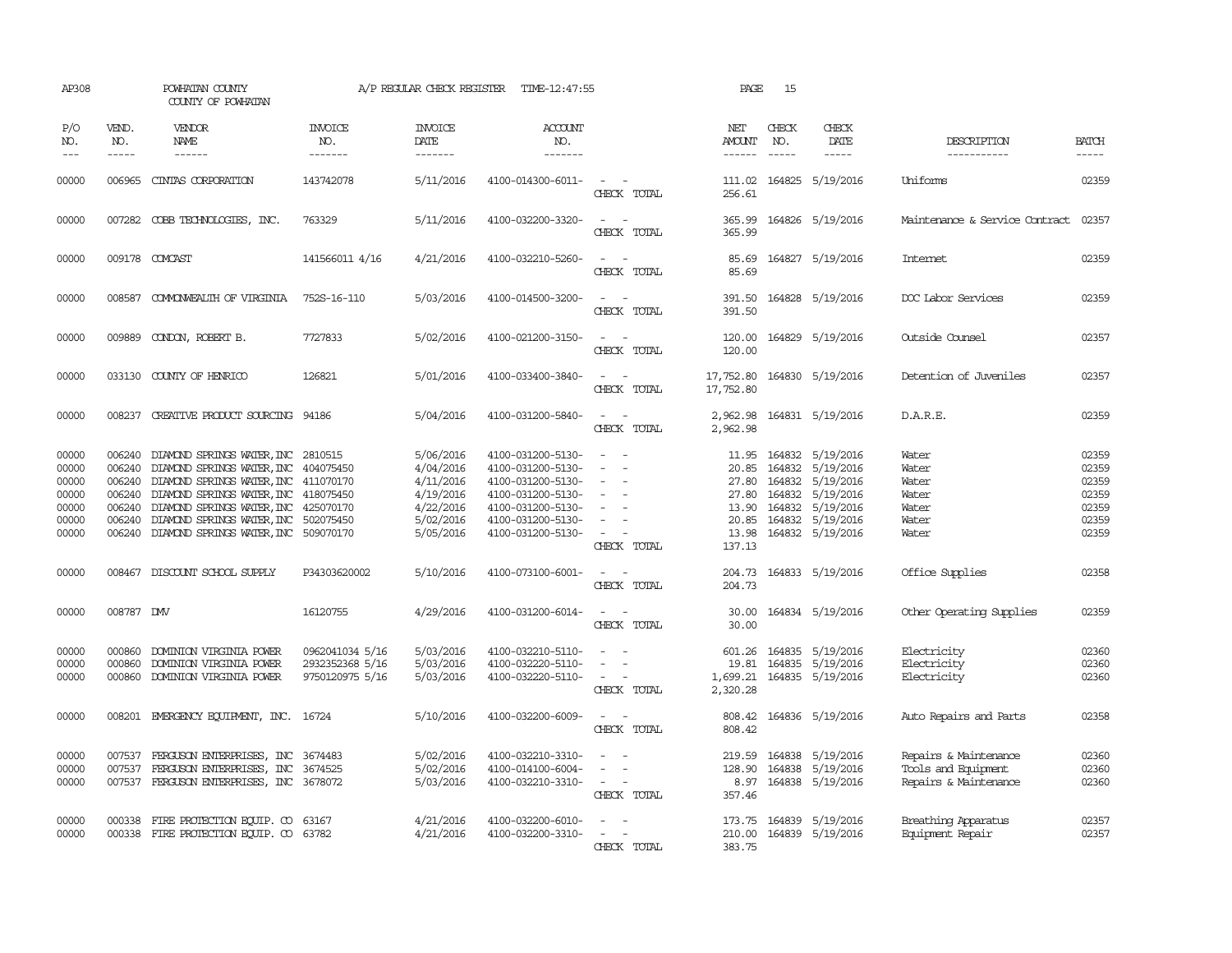| AP308                                     |                       | POWHATAN COUNTY<br>COUNTY OF POWHATAN                                                          |                                                       | A/P REGULAR CHECK REGISTER                                    | TIME-12:47:55                                                                                         |                                                                                                                             | PAGE                                                       | 16                            |                                                                             |                                                                                                                                                                        |                                           |
|-------------------------------------------|-----------------------|------------------------------------------------------------------------------------------------|-------------------------------------------------------|---------------------------------------------------------------|-------------------------------------------------------------------------------------------------------|-----------------------------------------------------------------------------------------------------------------------------|------------------------------------------------------------|-------------------------------|-----------------------------------------------------------------------------|------------------------------------------------------------------------------------------------------------------------------------------------------------------------|-------------------------------------------|
| P/O<br>NO.<br>$\frac{1}{2}$               | VEND.<br>NO.<br>----- | <b>VENDOR</b><br>NAME<br>$- - - - - -$                                                         | INVOICE<br>NO.<br>-------                             | <b>INVOICE</b><br>DATE<br>-------                             | <b>ACCOUNT</b><br>NO.<br>-------                                                                      |                                                                                                                             | NET<br>AMOUNT<br>$- - - - - -$                             | CHECK<br>NO.<br>$\frac{1}{2}$ | CHECK<br>DATE<br>-----                                                      | DESCRIPTION<br>-----------                                                                                                                                             | <b>BATCH</b><br>-----                     |
| 00000<br>00000<br>00000                   |                       | 011339 GOVDEALS.COM<br>011339 GOVDEALS.COM<br>011339 GOVDEALS.COM                              | SALES0000048291<br>SALES0000048291<br>SALES0000048291 | 4/30/2016<br>4/30/2016<br>4/30/2016                           | 3100-018990-0006-<br>3100-018990-0009-<br>3100-018990-0099-                                           | CHECK TOTAL                                                                                                                 | 5.00<br>26.87<br>84.37<br>116.24                           |                               | 164840 5/19/2016<br>164840 5/19/2016<br>164840 5/19/2016                    | Sale of Salvage and Surplus<br>Sale of Equipment<br>Miscellaneous                                                                                                      | 02357<br>02357<br>02357                   |
| 00000                                     |                       | 010677 HEINTZELMAN, MICHAEL                                                                    | STAFFORD/AMELIA                                       | 5/09/2016                                                     | 4100-031200-5550-                                                                                     | CHECK TOTAL                                                                                                                 | 2.62<br>2.62                                               |                               | 164842 5/19/2016                                                            | Prisoner Extradition                                                                                                                                                   | 02360                                     |
| 00000<br>00000                            | 008400                | HEROES APPAREL, LLC<br>008400 HEROES APPAREL, LLC                                              | 1687919.001<br>1688724                                | 5/06/2016<br>5/05/2016                                        | 4100-031200-6011-<br>4100-031200-6011-                                                                | $\overline{\phantom{a}}$<br>$\sim$<br>$\overline{\phantom{a}}$<br>CHECK TOTAL                                               | 45.00<br>861.50<br>906.50                                  |                               | 164843 5/19/2016<br>164843 5/19/2016                                        | Uniforms<br>Uniforms                                                                                                                                                   | 02360<br>02360                            |
| 00000<br>00000                            | 006097                | HERIZLER FARM & FEED, INC 16/05/05-021091<br>006097 HERIZLER FARM & FEED, INC 16/05/10-021100  |                                                       | 5/05/2016<br>5/10/2016                                        | 4100-032200-5540-<br>4100-032200-5540-                                                                | $\equiv$<br>$\overline{\phantom{a}}$<br>CHECK TOTAL                                                                         | 156.25<br>87.50<br>243.75                                  |                               | 164844 5/19/2016<br>164844 5/19/2016                                        | Travel - Convention & Educatio<br>Travel - Convention & Educatio                                                                                                       | 02357<br>02357                            |
| 00000                                     |                       | 010755 INNOVATIVE TURF                                                                         | 2986                                                  | 4/29/2016                                                     | 4100-014600-3320-                                                                                     | $\frac{1}{2} \left( \frac{1}{2} \right) \left( \frac{1}{2} \right) = \frac{1}{2} \left( \frac{1}{2} \right)$<br>CHECK TOTAL | 1,580.95<br>1,580.95                                       |                               | 164845 5/19/2016                                                            | Maintenance/Service Contracts                                                                                                                                          | 02360                                     |
| 00000                                     |                       | 011359 LANDMARK PROPERTY                                                                       | 3600-C                                                | 5/09/2016                                                     | 4100-053910-5643-                                                                                     | $\sim$ $ \sim$<br>CHECK TOTAL                                                                                               | 687.05<br>687.05                                           |                               | 164846 5/19/2016                                                            | PCCAA Services - Federal CSBG                                                                                                                                          | 02358                                     |
| 00000                                     |                       | 007981 LANGUAGE LINE SERVICES                                                                  | 9020922054                                            | 4/30/2016                                                     | 4100-031210-3140-                                                                                     | $\frac{1}{2} \left( \frac{1}{2} \right) \left( \frac{1}{2} \right) = \frac{1}{2} \left( \frac{1}{2} \right)$<br>CHECK TOTAL | 17.60<br>17.60                                             |                               | 164847 5/19/2016                                                            | Professional Services                                                                                                                                                  | 02358                                     |
| 00000                                     |                       | 009691 LAYMAN IRRIGATION &                                                                     | 18182                                                 | 5/10/2016                                                     | 4100-014600-3310-                                                                                     | $\frac{1}{2} \left( \frac{1}{2} \right) \left( \frac{1}{2} \right) = \frac{1}{2} \left( \frac{1}{2} \right)$<br>CHECK TOTAL | 585.50<br>585.50                                           |                               | 164848 5/19/2016                                                            | Repairs and Maintenance                                                                                                                                                | 02360                                     |
| 00000                                     |                       | 007061 LIBRARY STORE, INC.                                                                     | 203570                                                | 5/09/2016                                                     | 4100-073100-6001-                                                                                     | CHECK TOTAL                                                                                                                 | 26.85                                                      |                               | 26.85 164849 5/19/2016                                                      | Office Supplies                                                                                                                                                        | 02358                                     |
| 00000<br>00000                            |                       | 001550 M & W PRINTERS, INC.<br>001550 M & W PRINTERS, INC.                                     | 101709<br>101710                                      | 4/30/2016<br>4/30/2016                                        | 4100-012410-3500-<br>4100-012410-3500-                                                                | $\sim$ $ \sim$<br>CHECK TOTAL                                                                                               | 2,129.76<br>926.65<br>3,056.41                             |                               | 164850 5/19/2016<br>164850 5/19/2016                                        | Printing & Binding<br>Printing & Binding                                                                                                                               | 02358<br>02358                            |
| 00000<br>00000                            |                       | 011354 MATTHEW BENDER & CO, INC.<br>011354 MATTHEW BENDER & CO, INC.                           | 82762139<br>82763038                                  | 5/05/2016<br>5/05/2016                                        | 4100-011010-3002-<br>4100-031200-5810-                                                                | $\overline{\phantom{a}}$<br>CHECK TOTAL                                                                                     | 63.93<br>127.86                                            |                               | 63.93 164851 5/19/2016<br>164851 5/19/2016                                  | County Code<br>Dues/Association Memberships                                                                                                                            | 02357<br>02360                            |
| 00000                                     |                       | 010473 MCCORMICK'S GARAGE                                                                      | 11023                                                 | 5/16/2016                                                     | 4100-032200-6009-                                                                                     | $\frac{1}{2} \left( \frac{1}{2} \right) \left( \frac{1}{2} \right) = \frac{1}{2} \left( \frac{1}{2} \right)$<br>CHECK TOTAL | 583.61<br>583.61                                           |                               | 164852 5/19/2016                                                            | Auto Repairs and Parts                                                                                                                                                 | 02358                                     |
| 00000<br>00000<br>00000<br>00000<br>00000 |                       | 010086 MEDPROUS<br>010086 MEDPROUS<br>010086 MEDPRO US<br>010086 MEDPRO US<br>010086 MEDPRO US | MC26404<br>MC26500<br>MC26675<br>MC26924<br>MC27179   | 5/01/2016<br>1/01/2016<br>2/01/2016<br>3/01/2016<br>4/01/2016 | 4100-032200-3320-<br>4100-032200-3320-<br>4100-032200-3320-<br>4100-032200-3320-<br>4100-032200-3320- | $\equiv$<br>$\sim$<br>$\equiv$<br>$\sim$ 10 $\pm$<br>CHECK TOTAL                                                            | 395.83<br>395.83<br>395.83<br>395.83<br>395.83<br>1,979.15 | 164853<br>164853<br>164853    | 164853 5/19/2016<br>5/19/2016<br>5/19/2016<br>5/19/2016<br>164853 5/19/2016 | Maintenance & Service Contract<br>Maintenance & Service Contract<br>Maintenance & Service Contract<br>Maintenance & Service Contract<br>Maintenance & Service Contract | 02357<br>02357<br>02357<br>02357<br>02357 |
| 00000                                     |                       | 009666 MID-ATLANTIC CONTROLS                                                                   | 20254                                                 | 5/05/2016                                                     | 4100-032220-3320-                                                                                     | $\overline{\phantom{a}}$<br>CHRCK TOTAL                                                                                     | 900.00                                                     |                               | 900.00 164854 5/19/2016                                                     | Maintenance & Service Contract 02360                                                                                                                                   |                                           |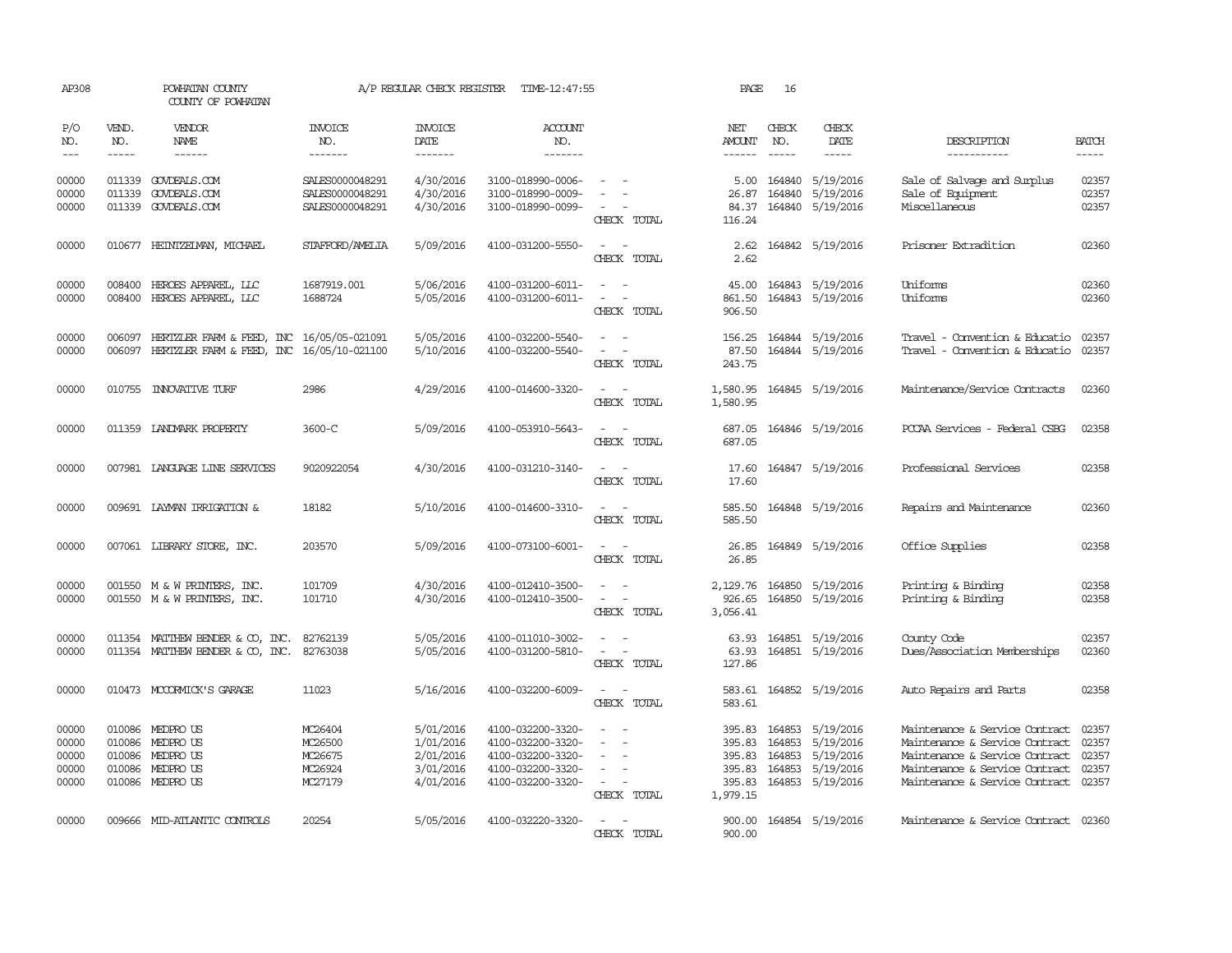| AP308                       |                             | POWHATAN COUNTY<br>COUNTY OF POWHATAN                                                                    |                                  | A/P REGULAR CHECK REGISTER          | TIME-12:47:55                                               |                                                                                                                             | PAGE                                   | 17                            |                                                          |                                                                            |                         |
|-----------------------------|-----------------------------|----------------------------------------------------------------------------------------------------------|----------------------------------|-------------------------------------|-------------------------------------------------------------|-----------------------------------------------------------------------------------------------------------------------------|----------------------------------------|-------------------------------|----------------------------------------------------------|----------------------------------------------------------------------------|-------------------------|
| P/O<br>NO.<br>$\frac{1}{2}$ | VEND.<br>NO.<br>$- - - - -$ | <b>VENDOR</b><br>NAME                                                                                    | <b>INVOICE</b><br>NO.<br>------- | <b>INVOICE</b><br>DATE<br>--------  | <b>ACCOUNT</b><br>NO.<br>-------                            |                                                                                                                             | NET<br>AMOUNT<br>------                | CHECK<br>NO.<br>$\frac{1}{2}$ | CHECK<br>DATE<br>$- - - - -$                             | DESCRIPTION<br>-----------                                                 | <b>BATCH</b><br>-----   |
| 00000                       |                             | 010924 MITCHELL PEST                                                                                     | 95681                            | 5/10/2016                           | 4100-014100-3320-                                           | $\equiv$<br>CHECK TOTAL                                                                                                     | 150.00<br>150.00                       |                               | 164855 5/19/2016                                         | Maintenance & Service Contract                                             | 02360                   |
| 00000                       |                             | 007297 NAFECO, INC.                                                                                      | 825103                           | 5/04/2016                           | 4100-032200-6009-                                           | $\overline{\phantom{a}}$<br>CHECK TOTAL                                                                                     | 554.00<br>554.00                       |                               | 164857 5/19/2016                                         | Auto Repairs and Parts                                                     | 02357                   |
| 00000                       |                             | 011231 NEOFUNDS BY NEOPOST                                                                               | 80230695 05/16                   | 5/09/2016                           | 100-000100-0016-                                            | $\sim$<br>CHECK TOTAL                                                                                                       | 1,000.00<br>1,000.00                   |                               | 164858 5/19/2016                                         | Prepaid Postage                                                            | 02357                   |
| 00000                       |                             | 011356 OLD TOWNE LAWYERS                                                                                 | 6994615                          | 5/10/2016                           | 4100-021200-3150-                                           | $\sim$<br>CHECK TOTAL                                                                                                       | 90.00<br>90.00                         |                               | 164860 5/19/2016                                         | Outside Counsel                                                            | 02357                   |
| 00000                       |                             | 008079 PAETEC/CAVALIER BUSINESS                                                                          | 4237625 5/16                     | 5/10/2016                           | 4100-073100-5230-                                           | $ -$<br>CHECK TOTAL                                                                                                         | 455.01                                 |                               | 455.01 164861 5/19/2016                                  | Telephone Services                                                         | 02358                   |
| 00000                       |                             | 008031 PARRISH MOTOR COMPANY                                                                             | 6023845/1                        | 4/27/2016                           | 4100-031200-6009-                                           | $\sim$<br>$\sim$<br>CHECK TOTAL                                                                                             | 205.53<br>205.53                       |                               | 164862 5/19/2016                                         | Auto Parts/Repairs                                                         | 02360                   |
| 00000<br>00000              | 000761                      | 000761 POSTMASTER OF POWHATAN<br>POSTMASTER OF POWHATAN                                                  | POSTAGE MAY16<br>PO BOX133 2016  | 5/13/2016<br>5/31/2016              | 4100-012310-5210-<br>4100-031200-5210-                      | CHECK TOTAL                                                                                                                 | 600.00<br>32.00<br>632.00              |                               | 164863 5/19/2016<br>164863 5/19/2016                     | Postage<br>Postage                                                         | 02357<br>02361          |
| 00000<br>00000              | 006914                      | POWHATAN AUTO REPAIR<br>006914 POWHATAN AUTO REPAIR                                                      | 795<br>796                       | 5/11/2016<br>5/11/2016              | 4100-031200-6008-<br>4100-031200-6009-                      | $\sim$<br>CHECK TOTAL                                                                                                       | 25.70<br>49.12<br>74.82                |                               | 164864 5/19/2016<br>164864 5/19/2016                     | Gas/Grease/Oil<br>Auto Parts/Repairs                                       | 02360<br>02360          |
| 00000                       |                             | 000770 POWHATAN HEALTH DEPT                                                                              | 4TH QTR 2016                     | 5/13/2016                           | 4100-051200-5699-                                           | $\frac{1}{2} \left( \frac{1}{2} \right) \left( \frac{1}{2} \right) = \frac{1}{2} \left( \frac{1}{2} \right)$<br>CHECK TOTAL | 49,712.75<br>49,712.75                 |                               | 164865 5/19/2016                                         | State Health Department                                                    | 02357                   |
| 00000                       |                             | 010777 PRESEARCH BACKGROUND                                                                              | 57247-85                         | 5/01/2016                           | 4100-083500-7002-                                           | $\omega_{\rm{max}}$ , $\omega_{\rm{max}}$<br>CHECK TOTAL                                                                    | 19.90<br>19.90                         |                               | 164866 5/19/2016                                         | Criminal History/Background Ch                                             | 02357                   |
| 00000<br>00000<br>00000     | 006474<br>006474            | PROGRESSIVE AUTO WORKS<br>PROGRESSIVE AUTO WORKS<br>006474 PROGRESSIVE AUTO WORKS                        | 30980<br>30987<br>30991          | 5/12/2016<br>5/12/2016<br>5/12/2016 | 4100-031200-6009-<br>4100-031200-6009-<br>4100-031200-6009- | $\equiv$<br>$\equiv$<br>CHECK TOTAL                                                                                         | 728.03<br>653.08<br>612.52<br>1,993.63 |                               | 164867 5/19/2016<br>164867 5/19/2016<br>164867 5/19/2016 | Auto Parts/Repairs<br>Auto Parts/Repairs<br>Auto Parts/Repairs             | 02360<br>02360<br>02360 |
| 00000                       | 009518                      | <b>QUARLES PETROLEUM, INC.</b>                                                                           | 934763 4/16                      | 4/30/2016                           | 4100-031200-6008-                                           | $\equiv$<br>CHECK TOTAL                                                                                                     | 4,717.69<br>4,717.69                   |                               | 164868 5/19/2016                                         | Gas/Grease/Oil                                                             | 02360                   |
| 00000<br>00000<br>00000     | 000620                      | 000620 R. C. GOODWYN & SONS, INC<br>R. C. GOODWYN & SONS, INC<br>000620 R. C. GOODWYN & SONS, INC 718151 | 716770<br>716826                 | 5/05/2016<br>5/06/2016<br>5/17/2016 | 4100-032210-3310-<br>4100-032210-3310-<br>4100-031200-6014- | $\sim$<br>$\sim$<br>CHECK TOTAL                                                                                             | 15.38<br>16.00<br>27.99<br>59.37       | 164869                        | 164869 5/19/2016<br>5/19/2016<br>164869 5/19/2016        | Repairs & Maintenance<br>Repairs & Maintenance<br>Other Operating Supplies | 02360<br>02360<br>02360 |
| 00000<br>00000              | 009037                      | REYNOLDS LIGHTING SUPPLY<br>009037 REYNOLDS LIGHTING SUPPLY                                              | 116491<br>116521                 | 3/28/2016<br>5/06/2016              | 4100-032210-3310-<br>4100-014100-3310-                      | $\frac{1}{2} \left( \frac{1}{2} \right) \left( \frac{1}{2} \right) = \frac{1}{2} \left( \frac{1}{2} \right)$<br>CHECK TOTAL | 126.19<br>367.50<br>493.69             |                               | 164871 5/19/2016<br>164871 5/19/2016                     | Repairs & Maintenance<br>Repairs & Maintenance                             | 02360<br>02360          |
| 00000                       |                             | 007380 RICHMOND SECURITY INC.                                                                            | 13344                            | 5/12/2016                           | 4100-014100-3310-                                           | $\overline{\phantom{a}}$<br>CHECK TOTAL                                                                                     | 13.50<br>13.50                         |                               | 164872 5/19/2016                                         | Repairs & Maintenance                                                      | 02360                   |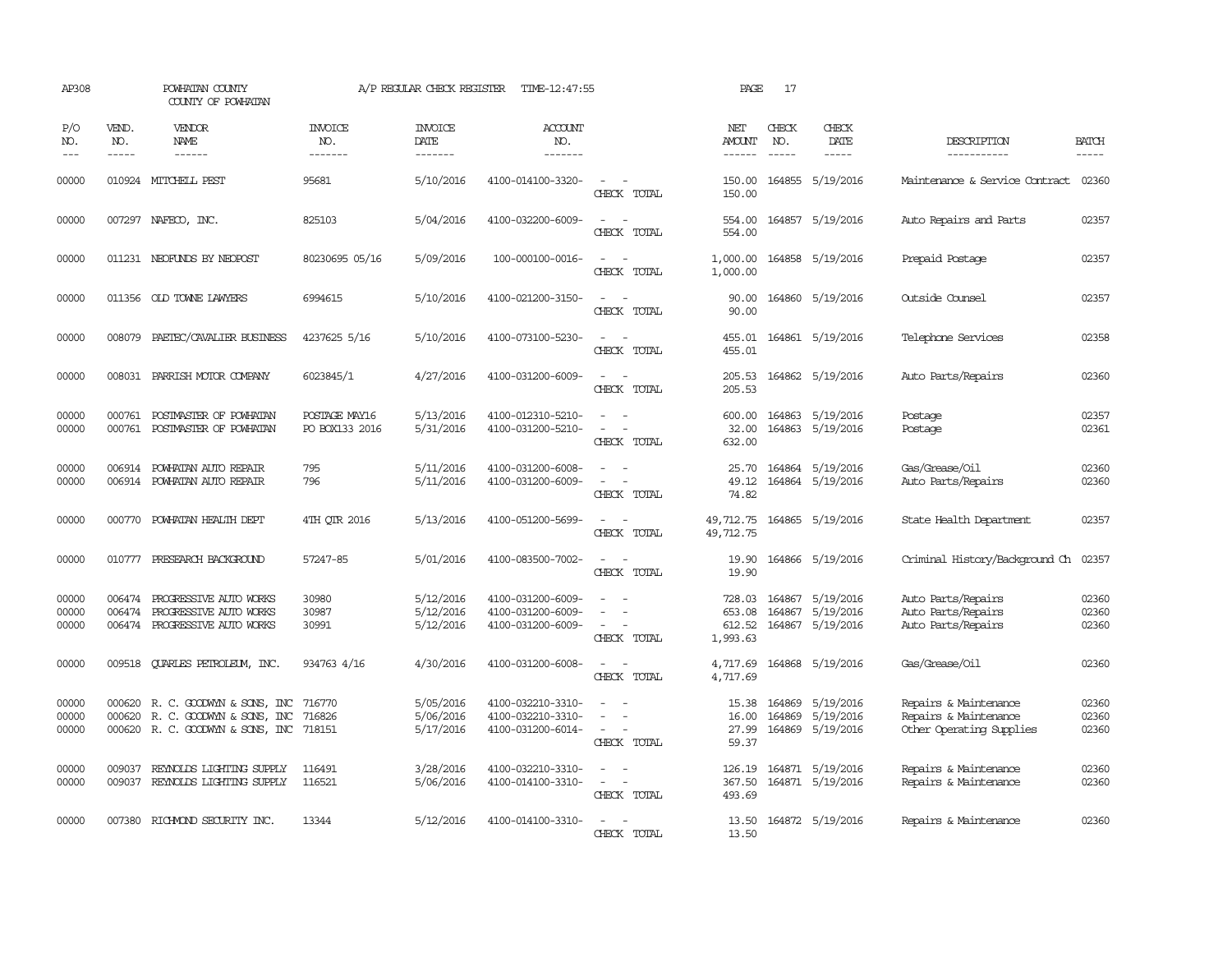| AP308                                                       |                                                          | POWHATAN COUNTY<br>COUNTY OF POWHATAN                                                                                                                                       |                                                                                                | A/P REGULAR CHECK REGISTER                                                              | TIME-12:47:55                                                                                                                                   |                                         | PAGE                                                                  | 18                                                       |                                                                                                |                                                                                                                                                                    |                                                             |
|-------------------------------------------------------------|----------------------------------------------------------|-----------------------------------------------------------------------------------------------------------------------------------------------------------------------------|------------------------------------------------------------------------------------------------|-----------------------------------------------------------------------------------------|-------------------------------------------------------------------------------------------------------------------------------------------------|-----------------------------------------|-----------------------------------------------------------------------|----------------------------------------------------------|------------------------------------------------------------------------------------------------|--------------------------------------------------------------------------------------------------------------------------------------------------------------------|-------------------------------------------------------------|
| P/O<br>NO.<br>$---$                                         | VEND.<br>NO.<br>$- - - - -$                              | VENDOR<br><b>NAME</b><br>$- - - - - -$                                                                                                                                      | <b>INVOICE</b><br>NO.<br>-------                                                               | <b>INVOICE</b><br>DATE<br>-------                                                       | <b>ACCOUNT</b><br>NO.<br>-------                                                                                                                |                                         | NET<br>AMOUNT<br>$- - - - - -$                                        | CHECK<br>NO.<br>$- - - - -$                              | CHECK<br>DATE<br>-----                                                                         | DESCRIPTION<br>-----------                                                                                                                                         | <b>BATCH</b><br>-----                                       |
| 00000                                                       |                                                          | 008260 RON ELLIS FRAME & FRONT                                                                                                                                              | 100812                                                                                         | 4/07/2016                                                                               | 4100-032200-6009-                                                                                                                               | CHECK TOTAL                             | 540.52<br>540.52                                                      |                                                          | 164873 5/19/2016                                                                               | Auto Repairs and Parts                                                                                                                                             | 02357                                                       |
| 00000                                                       |                                                          | 006253 SALISBURY TIRE & SERVICE                                                                                                                                             | 86930                                                                                          | 5/06/2016                                                                               | 4100-031200-6009-                                                                                                                               | $\sim$<br>CHECK TOTAL                   | 649.68<br>649.68                                                      |                                                          | 164875 5/19/2016                                                                               | Auto Parts/Repairs                                                                                                                                                 | 02360                                                       |
| 00000                                                       |                                                          | 010282 SCHUBERT, CHARLA                                                                                                                                                     | VGFOA CONF 5/16                                                                                | 5/09/2016                                                                               | 4100-012200-5540-CS3-                                                                                                                           | $\sim$<br>CHECK TOTAL                   | 561.64                                                                |                                                          | 561.64 164876 5/19/2016                                                                        | VGFOA Conference                                                                                                                                                   | 02357                                                       |
| 00000                                                       |                                                          | 011326 SHENANDOAH VALLEY TRACTOR BAL TRACTOR PUL                                                                                                                            |                                                                                                | 4/02/2016                                                                               | 4100-032200-6016-                                                                                                                               | CHECK TOTAL                             | 500.00<br>500.00                                                      |                                                          | 164877 5/19/2016                                                                               | <b>JET</b> Program                                                                                                                                                 | 02357                                                       |
| 00000                                                       | 011358                                                   | SHOENTHAL, CAROLINE                                                                                                                                                         | MILEAGE                                                                                        | 5/18/2016                                                                               | 4100-073100-5510-                                                                                                                               | CHECK TOTAL                             | 81.64<br>81.64                                                        |                                                          | 164879 5/19/2016                                                                               | Travel/Mileage/Parking/Tolls                                                                                                                                       | 02358                                                       |
| 00000                                                       |                                                          | 007157 SHORES COLLISION, INC.                                                                                                                                               | 16-10416                                                                                       | 5/13/2016                                                                               | 4100-031200-6009-                                                                                                                               | CHECK TOTAL                             | 3,498.80<br>3,498.80                                                  |                                                          | 164880 5/19/2016                                                                               | Auto Parts/Repairs                                                                                                                                                 | 02361                                                       |
| 00000<br>00000<br>00000                                     | 001320<br>001320<br>001320                               | SOUTHERN POLICE<br>SOUTHERN POLICE<br>SOUTHERN POLICE                                                                                                                       | 185079<br>185081<br>185226                                                                     | 5/04/2016<br>5/04/2016<br>5/12/2016                                                     | 4100-031200-6011-<br>4100-031200-6011-<br>4100-031200-6011-                                                                                     | $\overline{\phantom{a}}$<br>CHECK TOTAL | 190.66<br>267.92<br>9.90<br>468.48                                    | 164882<br>164882                                         | 5/19/2016<br>5/19/2016<br>164882 5/19/2016                                                     | Uniforms<br>Uniforms<br>Uniforms                                                                                                                                   | 02361<br>02361<br>02361                                     |
| 00000<br>00000                                              | 006594<br>006594                                         | SOUTHSIDE ELECTRIC COOP<br>SOUTHSIDE ELECTRIC COOP                                                                                                                          | 63504005 5/16<br>541087001 4/16                                                                | 5/09/2016<br>4/08/2016                                                                  | 4100-031210-5110-<br>4100-053910-5643-                                                                                                          | CHECK TOTAL                             | 107.82<br>220.04<br>327.86                                            | 164883<br>164883                                         | 5/19/2016<br>5/19/2016                                                                         | Electricity - Comunications H<br>PCCAA Services - Federal CSBG                                                                                                     | 02358<br>02362                                              |
| 00000<br>00000<br>00000<br>00000<br>00000<br>00000<br>00000 | 008578<br>008578<br>008578<br>008578<br>008578<br>008578 | STAPLES BUSINESS AD-<br>STAPLES BUSINESS AD-<br>STAPLES BUSINESS AD-<br>STAPLES BUSINESS AD-<br>STAPLES BUSINESS AD-<br>STAPLES BUSINESS AD-<br>008578 STAPLES BUSINESS AD- | 3301564103<br>3301881779<br>3301881783<br>3301881786<br>3301881794<br>3300543459<br>3301881776 | 5/03/2016<br>5/07/2016<br>5/07/2016<br>5/07/2016<br>5/07/2016<br>4/28/2016<br>5/07/2016 | 4100-012210-6001-<br>4100-032200-6001-<br>4100-032200-6001-<br>4100-032200-6001-<br>4100-034100-6001-<br>4100-031200-6001-<br>4100-031200-6001- | CHECK TOTAL                             | 17.59<br>17.98<br>17.98<br>88.68<br>67.93<br>54.67<br>70.79<br>335.62 | 164884<br>164884<br>164884<br>164884<br>164884<br>164884 | 5/19/2016<br>5/19/2016<br>5/19/2016<br>5/19/2016<br>5/19/2016<br>5/19/2016<br>164884 5/19/2016 | Office Supplies<br>Stationery/Office Supplies<br>Stationery/Office Supplies<br>Stationery/Office Supplies<br>Office Supplies<br>Office Supplies<br>Office Supplies | 02357<br>02358<br>02358<br>02358<br>02358<br>02361<br>02361 |
| 00000                                                       |                                                          | 007295 STERICYLE, INC.                                                                                                                                                      | 1006653711                                                                                     | 5/09/2016                                                                               | 4100-032200-3175-                                                                                                                               | CHECK TOTAL                             | 256.64<br>256.64                                                      |                                                          | 164885 5/19/2016                                                                               | Waste Disposal                                                                                                                                                     | 02358                                                       |
| 00000                                                       |                                                          | 007326 T H ADAMS TIRE SERVICE                                                                                                                                               | 5066                                                                                           | 5/10/2016                                                                               | 4100-014500-6009-                                                                                                                               | CHECK TOTAL                             | 67.00<br>67.00                                                        |                                                          | 164886 5/19/2016                                                                               | Auto Parts & Repairs                                                                                                                                               | 02361                                                       |
| 00000                                                       |                                                          | 007450 THOMSON REUTERS -                                                                                                                                                    | 833945042                                                                                      | 5/01/2016                                                                               | 4100-031200-3320-                                                                                                                               | CHECK TOTAL                             | 234.53                                                                |                                                          | 234.53 164888 5/19/2016                                                                        | Maintenance & Service Contract                                                                                                                                     | 02361                                                       |
| 00000<br>00000<br>00000<br>00000<br>00000<br>00000          | 011006<br>011006<br>011006<br>011006<br>011006           | TRACTOR SUPPLY CREDIT<br>TRACTOR SUPPLY CREDIT<br>TRACTOR SUPPLY CREDIT<br>TRACTOR SUPPLY CREDIT<br>TRACTOR SUPPLY CREDIT<br>011006 TRACTOR SUPPLY CREDIT                   | 100291203<br>100293527<br>100295135<br>200491684<br>200491685<br>200494561                     | 3/31/2016<br>4/12/2016<br>4/19/2016<br>4/10/2016<br>4/10/2016<br>4/24/2016              | 4100-035100-6022-<br>4100-035100-6022-<br>4100-035100-6022-<br>4100-031200-6022-<br>4100-031200-6022-<br>4100-031200-6022-                      | CHECK<br>TOTAL                          | 45.98<br>82.45<br>37.47<br>10.08<br>2.99<br>37.78<br>216.75           | 164890<br>164890<br>164890<br>164890<br>164890           | 5/19/2016<br>5/19/2016<br>5/19/2016<br>5/19/2016<br>5/19/2016<br>164890 5/19/2016              | Dog Food/Supplies<br>Dog Food/Supplies<br>Dog Food/Supplies<br>Dog Food & Supplies K9<br>Dog Food & Supplies K9<br>Dog Food & Supplies K9                          | 02361<br>02361<br>02361<br>02361<br>02361<br>02361          |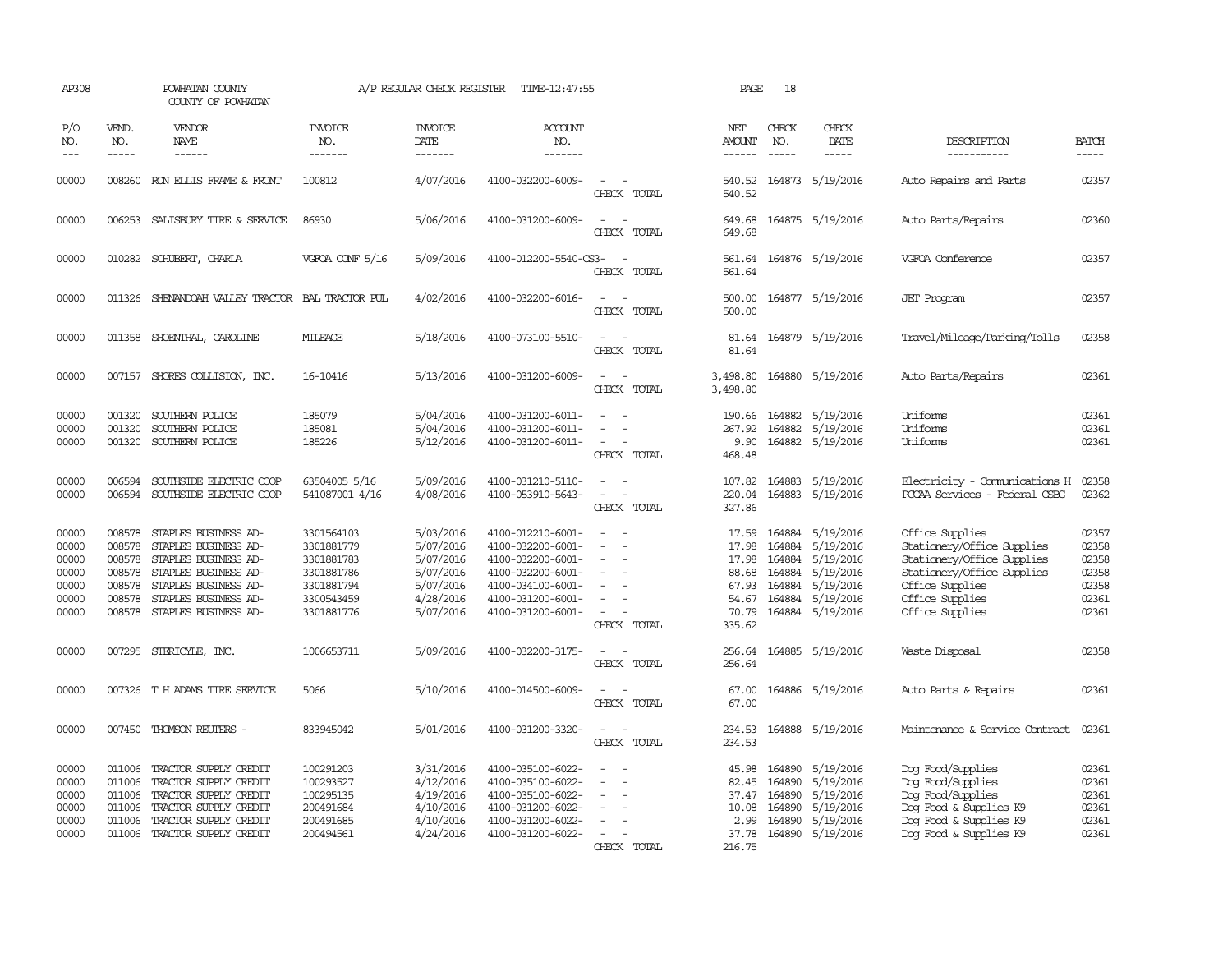| AP308                            |                             | POWHATAN COUNTY<br>COUNTY OF POWHATAN                                                     |                                                   | A/P REGULAR CHECK REGISTER                       | TIME-12:47:55                                                                    |                                                                                                                             | PAGE                                  | 19                            |                                                                            |                                                                                                  |                                  |
|----------------------------------|-----------------------------|-------------------------------------------------------------------------------------------|---------------------------------------------------|--------------------------------------------------|----------------------------------------------------------------------------------|-----------------------------------------------------------------------------------------------------------------------------|---------------------------------------|-------------------------------|----------------------------------------------------------------------------|--------------------------------------------------------------------------------------------------|----------------------------------|
| P/O<br>NO.<br>$\qquad \qquad -$  | VEND.<br>NO.<br>$- - - - -$ | VENDOR<br>NAME                                                                            | <b>INVOICE</b><br>NO.<br>-------                  | <b>INVOICE</b><br>DATE<br>-------                | <b>ACCOUNT</b><br>NO.<br>-------                                                 |                                                                                                                             | NET<br><b>AMOUNT</b><br>$- - - - - -$ | CHECK<br>NO.<br>$\frac{1}{2}$ | CHECK<br>DATE                                                              | DESCRIPTION<br>-----------                                                                       | <b>BATCH</b><br>-----            |
| 00000                            |                             | 009574 UNIQUE MANAGEMENT                                                                  | 426913                                            | 5/01/2016                                        | 4100-073100-6012-                                                                | $\sim$<br>CHECK TOTAL                                                                                                       | 50.00<br>50.00                        |                               | 164891 5/19/2016                                                           | Books & Subscriptions                                                                            | 02358                            |
| 00000<br>00000                   | 008126                      | 008126 VERIZON<br>VERIZON                                                                 | 9764598933<br>9764686048                          | 5/01/2016<br>5/01/2016                           | 4100-032200-5250-<br>4100-031200-5250-                                           | $\sim$<br>$\sim$<br>CHECK TOTAL                                                                                             | 3,544.66<br>3,785.67                  |                               | 241.01 164892 5/19/2016<br>164892 5/19/2016                                | Cell Phones<br>Cell Phones                                                                       | 02357<br>02361                   |
| 00000                            |                             | 011169 VERIZON                                                                            | 8044925951 5/16                                   | 5/11/2016                                        | 4100-032200-5230-                                                                | $\overline{\phantom{a}}$<br>CHECK TOTAL                                                                                     | 265.01<br>265.01                      |                               | 164893 5/19/2016                                                           | Telephone Services                                                                               | 02358                            |
| 00000                            |                             | 011357 VIRGINIA EMPLOYMENT                                                                | CR-16-PPD-0011                                    | 4/19/2016                                        | 4100-012410-3320-                                                                | $\omega_{\rm{max}}$ , $\omega_{\rm{max}}$<br>CHECK TOTAL                                                                    | 931.00<br>931.00                      |                               | 164894 5/19/2016                                                           | Maintenance & Service Contract                                                                   | 02358                            |
| 00000<br>00000                   | 007666<br>007666            | VIRGINIA MUNICIPAL LEAGUE ADS MAY 2016<br>VIRGINIA MUNICIPAL LEAGUE ADS MAY 2016          |                                                   | 5/10/2016<br>5/10/2016                           | 4100-081500-3600-<br>4100-032200-3600-                                           | $\equiv$<br>$\overline{\phantom{a}}$<br>CHECK TOTAL                                                                         | 25.00<br>25.00<br>50.00               |                               | 164895 5/19/2016<br>164895 5/19/2016                                       | Advertising<br>Advertising                                                                       | 02358<br>02358                   |
| 00000                            | 001890 X-ZACT               |                                                                                           | 3303                                              | 5/06/2016                                        | 4100-031200-6001-                                                                | $\sim$ $ \sim$<br>CHECK TOTAL                                                                                               | 110.00<br>110.00                      |                               | 164897 5/19/2016                                                           | Office Supplies                                                                                  | 02361                            |
| 00000                            |                             | 006175 ADAMS OIL COMPANY, INC.                                                            | 99241                                             | 5/19/2016                                        | 4100-014500-6008-                                                                | $\sim$ $\sim$<br>CHECK TOTAL                                                                                                | 78.01<br>78.01                        |                               | 164921 5/31/2016                                                           | Gas/Grease/Oil                                                                                   | 02363                            |
| 00000<br>00000                   |                             | 007758 ADVANCE AUTO PARTS<br>007758 ADVANCE AUTO PARTS                                    | 6819610455756<br>6819611335895                    | 4/13/2016<br>4/22/2016                           | 4100-032200-6009-<br>4100-032200-6009-                                           | CHECK TOTAL                                                                                                                 | 37.98<br>12.89<br>50.87               |                               | 164922 5/31/2016<br>164922 5/31/2016                                       | Auto Repairs and Parts<br>Auto Repairs and Parts                                                 | 02363<br>02363                   |
| 00000                            |                             | 006815 ANTHEM BLUE CROSS/SHIELD                                                           | GROUP77356 4/16                                   | 4/30/2016                                        | 4100-033400-3845-                                                                | $\frac{1}{2} \left( \frac{1}{2} \right) \left( \frac{1}{2} \right) = \frac{1}{2} \left( \frac{1}{2} \right)$<br>CHECK TOTAL | 11,217.57<br>11,217.57                |                               | 164924 5/31/2016                                                           | Detention of Adults - Health C                                                                   | 02366                            |
| 00000                            |                             | 007436 AQUA VIRGINIA, INC.                                                                | 0621788 5/16                                      | 5/09/2016                                        | 4100-073100-5130-                                                                | $\sim$<br>- -<br>CHECK TOTAL                                                                                                | 66.60<br>66.60                        |                               | 164925 5/31/2016                                                           | Water                                                                                            | 02363                            |
| 00000<br>00000<br>00000<br>00000 | 007941                      | 007941 BAKER & TAYLOR<br>BAKER & TAYLOR<br>007941 BAKER & TAYLOR<br>007941 BAKER & TAYLOR | K65796950<br>K66092900<br>K66092901<br>5014120171 | 5/16/2016<br>5/18/2016<br>5/18/2016<br>5/18/2016 | 4100-073100-6012-<br>4100-073100-6012-<br>4100-073100-6012-<br>4100-073100-6012- | $\equiv$<br>$\overline{\phantom{a}}$<br>CHECK TOTAL                                                                         | 41.92<br>398.96<br>545.69             | 164928<br>164928              | 87.35 164928 5/31/2016<br>5/31/2016<br>17.46 164928 5/31/2016<br>5/31/2016 | Books & Subscriptions<br>Books & Subscriptions<br>Books & Subscriptions<br>Books & Subscriptions | 02363<br>02363<br>02363<br>02363 |
| 00000<br>00000                   | 006655                      | BLOSSMAN GAS COMPANIES,<br>006655 BLOSSMAN GAS COMPANIES,                                 | 507463<br>507419                                  | 4/11/2016<br>4/05/2016                           | 4100-032210-5120-<br>4100-035100-5120-                                           | $\overline{\phantom{a}}$<br>$\sim$<br>$\equiv$<br>CHECK TOTAL                                                               | 234.83<br>155.06<br>389.89            |                               | 164931 5/31/2016<br>164931 5/31/2016                                       | Fuel<br>Fuel                                                                                     | 02363<br>02366                   |
| 00000                            |                             | 009991 BMS DIRECT                                                                         | 102486                                            | 5/17/2016                                        | 4100-013200-3500-                                                                | $\sim$<br>$\overline{\phantom{a}}$<br>CHECK TOTAL                                                                           | 2,544.81<br>2,544.81                  |                               | 164932 5/31/2016                                                           | Printing & Binding                                                                               | 02363                            |
| 00000                            |                             | 011168 BURKE, RYAN                                                                        | BURKE 4/4-5/10                                    | 5/10/2016                                        | 4100-032200-3320-                                                                | $\sim$ 10 $\sim$ 10 $\sim$<br>CHECK TOTAL                                                                                   | 525.00<br>525.00                      |                               | 164935 5/31/2016                                                           | Maintenance & Service Contract                                                                   | 02363                            |
| 00000                            |                             | 008276 CENGAGE LEARNING INC.                                                              | 58050716                                          | 5/16/2016                                        | 4100-073100-6012-                                                                | CHECK TOTAL                                                                                                                 | 378.25                                |                               | 378.25 164937 5/31/2016                                                    | Books & Subscriptions                                                                            | 02363                            |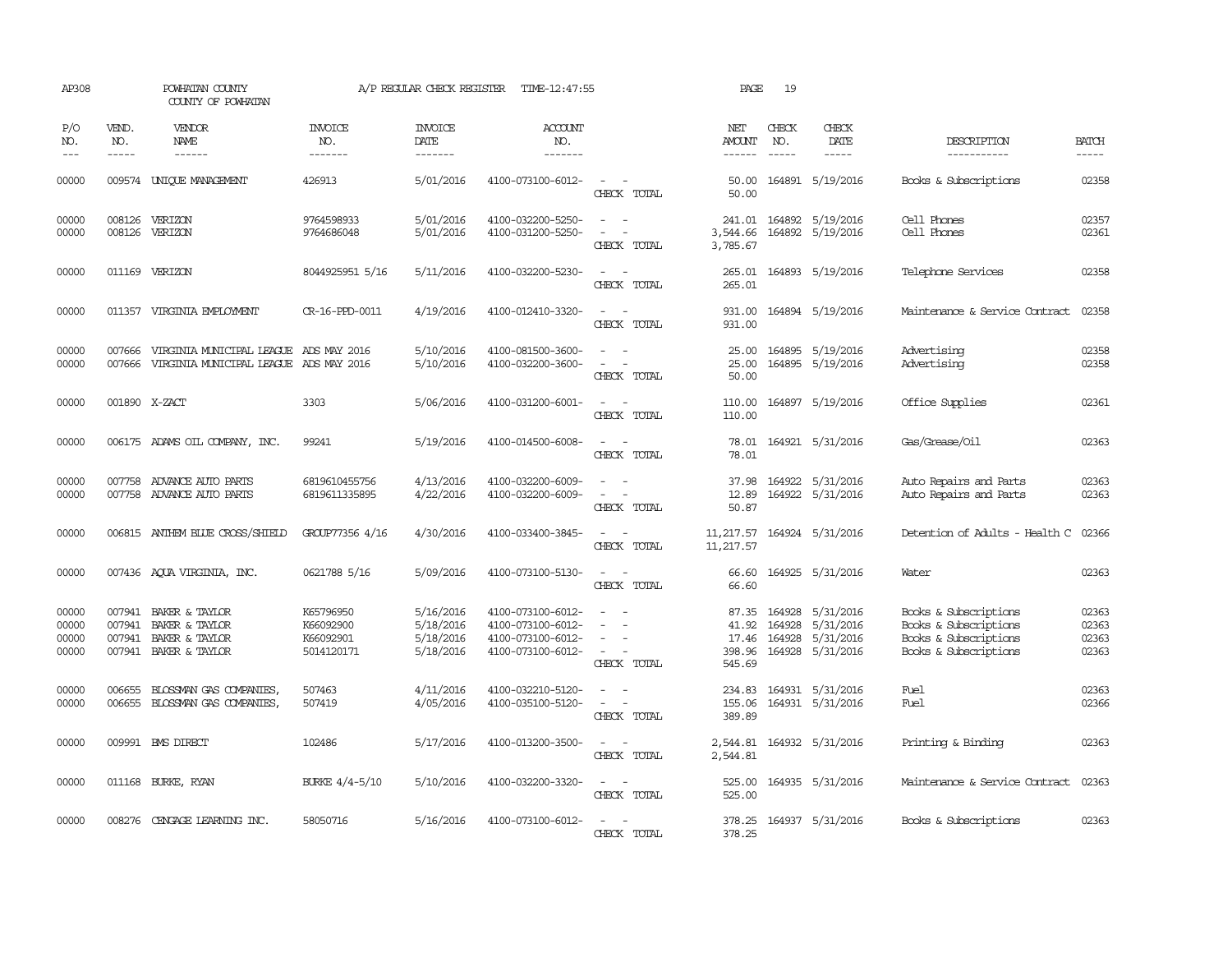| AP308                                                       |                                                | POWHATAN COUNTY<br>COUNTY OF POWHATAN                                                                                                                                                                                                                                                            |                                                                                                                | A/P REGULAR CHECK REGISTER                                                              | TIME-12:47:55                                                                                                                                   |                                                                                                                                              | PAGE                                                            | 20                                             |                                                                                                            |                                                                                                                                                                                              |                                                             |
|-------------------------------------------------------------|------------------------------------------------|--------------------------------------------------------------------------------------------------------------------------------------------------------------------------------------------------------------------------------------------------------------------------------------------------|----------------------------------------------------------------------------------------------------------------|-----------------------------------------------------------------------------------------|-------------------------------------------------------------------------------------------------------------------------------------------------|----------------------------------------------------------------------------------------------------------------------------------------------|-----------------------------------------------------------------|------------------------------------------------|------------------------------------------------------------------------------------------------------------|----------------------------------------------------------------------------------------------------------------------------------------------------------------------------------------------|-------------------------------------------------------------|
| P/O<br>NO.                                                  | VEND.<br>NO.                                   | VENDOR<br>NAME                                                                                                                                                                                                                                                                                   | <b>INVOICE</b><br>NO.                                                                                          | <b>INVOICE</b><br>DATE                                                                  | <b>ACCOUNT</b><br>NO.                                                                                                                           |                                                                                                                                              | NET<br>AMOUNT                                                   | CHECK<br>NO.                                   | CHECK<br>DATE                                                                                              | DESCRIPTION                                                                                                                                                                                  | <b>BATCH</b>                                                |
| $---$                                                       | $\frac{1}{2}$                                  | $- - - - - -$                                                                                                                                                                                                                                                                                    | -------                                                                                                        | -------                                                                                 | -------                                                                                                                                         |                                                                                                                                              |                                                                 | $\frac{1}{2}$                                  | -----                                                                                                      | -----------                                                                                                                                                                                  |                                                             |
| 00000                                                       |                                                | 000540 CENTRAL VIRGINIA WASTE                                                                                                                                                                                                                                                                    | 21151                                                                                                          | 5/10/2016                                                                               | 4100-014300-3176-                                                                                                                               | $\sim$<br>CHECK TOTAL                                                                                                                        | 218.08<br>218.08                                                |                                                | 164938 5/31/2016                                                                                           | Recycling Pulls                                                                                                                                                                              | 02363                                                       |
| 00000<br>00000<br>00000                                     | 006965<br>006965<br>006965                     | CINIAS CORPORATION<br>CINIAS CORPORATION<br>CINIAS CORPORATION                                                                                                                                                                                                                                   | 143745809<br>143745809<br>143745810                                                                            | 5/18/2016<br>5/18/2016<br>5/18/2016                                                     | 4100-014500-6011-<br>4100-014100-6011-<br>4100-014300-6011-                                                                                     | $\overline{\phantom{a}}$<br>$\sim$<br>$\overline{\phantom{a}}$                                                                               | 72.89<br>111.02                                                 |                                                | 69.95 164939 5/31/2016<br>164939 5/31/2016<br>164939 5/31/2016                                             | Uniforms<br>Uniforms<br>Uniforms                                                                                                                                                             | 02363<br>02363<br>02363                                     |
|                                                             |                                                |                                                                                                                                                                                                                                                                                                  |                                                                                                                |                                                                                         |                                                                                                                                                 | CHECK TOTAL                                                                                                                                  | 253.86                                                          |                                                |                                                                                                            |                                                                                                                                                                                              |                                                             |
| 00000                                                       |                                                | 011360 CYPHYSECURITY, LLC                                                                                                                                                                                                                                                                        | 2016-102                                                                                                       | 5/17/2016                                                                               | 4100-035500-6014-                                                                                                                               | CHECK TOTAL                                                                                                                                  | 308.16                                                          |                                                | 308.16 164942 5/31/2016                                                                                    | Other Operating Supplies                                                                                                                                                                     | 02363                                                       |
| 00000                                                       |                                                | 011363 DELEON, MICHAEL                                                                                                                                                                                                                                                                           | GANDHI/MY LIFE                                                                                                 | 5/23/2016                                                                               | 3100-014020-0001-                                                                                                                               | CHECK TOTAL                                                                                                                                  | 36.75<br>36.75                                                  |                                                | 164943 5/31/2016                                                                                           | Library Fines - Lost Books, Et                                                                                                                                                               | 02363                                                       |
| 00000                                                       |                                                | 000076 DELL MARKETING L.P.                                                                                                                                                                                                                                                                       | XJXDKP5C9                                                                                                      | 5/16/2016                                                                               | 4100-073100-6002-                                                                                                                               | CHECK TOTAL                                                                                                                                  | 63.54<br>63.54                                                  |                                                | 164944 5/31/2016                                                                                           | Computer Equipment-non-capital                                                                                                                                                               | 02363                                                       |
| 00000<br>00000<br>00000<br>00000<br>00000<br>00000<br>00000 | 006240                                         | 006240 DIAMOND SPRINGS WATER, INC<br>DIAMOND SPRINGS WATER, INC<br>006240 DIAMOND SPRINGS WATER, INC<br>006240 DIAMOND SPRINGS WATER, INC 411070110<br>006240 DIAMOND SPRINGS WATER, INC 425070120<br>006240 DIAMOND SPRINGS WATER, INC 429074500<br>006240 DIAMOND SPRINGS WATER, INC 509070110 | 2810490<br>2810508<br>2810725                                                                                  | 5/06/2016<br>5/06/2016<br>5/06/2016<br>4/11/2016<br>4/29/2016<br>4/28/2016<br>5/05/2016 | 4100-014100-5130-<br>4100-014100-5130-<br>4100-014300-5130-<br>4100-014100-5130-<br>4100-014100-5130-<br>4100-014300-5130-<br>4100-014100-5130- | $\overline{\phantom{a}}$<br>$\sim$<br>$\overline{\phantom{a}}$<br>$\equiv$<br>$\overline{\phantom{a}}$<br>$\sim$<br>$\overline{\phantom{a}}$ | 8.95<br>11.95<br>24.75<br>12.99<br>13.90<br>6.25                | 164945<br>164945<br>164945<br>164945<br>164945 | 9.95 164945 5/31/2016<br>5/31/2016<br>5/31/2016<br>5/31/2016<br>5/31/2016<br>5/31/2016<br>164945 5/31/2016 | Water<br>Water<br>Water<br>Water<br>Water<br>Water<br>Water                                                                                                                                  | 02363<br>02363<br>02363<br>02363<br>02363<br>02363<br>02363 |
| 00000<br>00000<br>00000<br>00000<br>00000<br>00000          | 000860<br>000860<br>000860<br>000860<br>000860 | DOMINION VIRGINIA POWER<br>DOMINION VIRGINIA POWER<br>DOMINION VIRGINIA POWER<br>DOMINION VIRGINIA POWER<br>DOMINION VIRGINIA POWER<br>000860 DOMINION VIRGINIA POWER                                                                                                                            | 1221667833 5/16<br>4062035391 5/16<br>4165680929 5/16<br>6211789810 5/16<br>8009370571 5/16<br>2322252509 5/16 | 5/03/2016<br>5/03/2016<br>5/04/2016<br>5/03/2016<br>5/04/2016<br>5/03/2016              | 4100-031210-5110-<br>4100-031210-5110-<br>4100-031210-5110-<br>4100-031210-5110-<br>4100-031210-5110-<br>4100-031200-5110-                      | CHECK TOTAL<br>$\equiv$<br>$\overline{\phantom{a}}$<br>$\sim$<br>$\overline{\phantom{a}}$<br>$\sim$<br>$\sim$                                | 88.74<br>230.66<br>108.84<br>132.58<br>93.25<br>34.20<br>118.51 | 164947<br>164947<br>164947<br>164947           | 5/31/2016<br>5/31/2016<br>5/31/2016<br>5/31/2016<br>164947 5/31/2016<br>164947 5/31/2016                   | Electricity - Comunications H<br>Electricity - Comunications H 02364<br>Electricity - Comunications H<br>Electricity - Comunications H<br>Electricity - Comunications H 02364<br>Electricity | 02364<br>02364<br>02364<br>02366                            |
|                                                             |                                                |                                                                                                                                                                                                                                                                                                  |                                                                                                                |                                                                                         |                                                                                                                                                 | CHECK TOTAL                                                                                                                                  | 718.04                                                          |                                                |                                                                                                            |                                                                                                                                                                                              |                                                             |
| 00000                                                       |                                                | 011160 DUNIVAN, DAVID                                                                                                                                                                                                                                                                            | MECH INSP TEST                                                                                                 | 5/18/2016                                                                               | 4100-034100-5540-                                                                                                                               | $\overline{\phantom{a}}$<br>CHECK TOTAL                                                                                                      | 199.00<br>199.00                                                |                                                | 164949 5/31/2016                                                                                           | Conferences & Training                                                                                                                                                                       | 02364                                                       |
| 00000                                                       |                                                | 007509 ECK SUPPLY CO.                                                                                                                                                                                                                                                                            | 14554017                                                                                                       | 5/12/2016                                                                               | 4100-014100-3310-                                                                                                                               | $\sim$<br>$\sim$<br>CHECK TOTAL                                                                                                              | 8.00<br>8.00                                                    |                                                | 164950 5/31/2016                                                                                           | Repairs & Maintenance                                                                                                                                                                        | 02364                                                       |
| 00000                                                       |                                                | 011224 ELECTRONIC SYSTEMS, INC.                                                                                                                                                                                                                                                                  | IN428871                                                                                                       | 5/13/2016                                                                               | 4100-031200-3320-                                                                                                                               | $\sim$<br>CHECK TOTAL                                                                                                                        | 24.00<br>24.00                                                  |                                                | 164952 5/31/2016                                                                                           | Maintenance & Service Contract                                                                                                                                                               | 02364                                                       |
| 00000                                                       |                                                | 011365 EMERALD HOMES                                                                                                                                                                                                                                                                             | PERMIT CHANGE                                                                                                  | 5/11/2016                                                                               | 3100-013030-0008-                                                                                                                               | $\sim$<br>CHECK TOTAL                                                                                                                        | 93.39<br>93.39                                                  |                                                | 164954 5/31/2016                                                                                           | Building Permits                                                                                                                                                                             | 02364                                                       |
| 00000                                                       |                                                | 008201 EMERGENCY EQUIPMENT, INC. 3158                                                                                                                                                                                                                                                            |                                                                                                                | 5/10/2016                                                                               | 4100-032200-6009-                                                                                                                               | $\hspace{0.1mm}-\hspace{0.1mm}$<br>CHECK TOTAL                                                                                               | 808.42                                                          |                                                | 808.42 164955 5/31/2016                                                                                    | Auto Repairs and Parts                                                                                                                                                                       | 02364                                                       |
| 00000                                                       |                                                | 010534 FARONICS TECHNOLOGIES, INC INUS0158417                                                                                                                                                                                                                                                    |                                                                                                                | 5/17/2016                                                                               | 4100-073100-6003-                                                                                                                               | $\sim$<br>$\sim$<br>CHECK TOTAL                                                                                                              | 78.28<br>78.28                                                  |                                                | 164958 5/31/2016                                                                                           | Computer Equipment - Capitaliz 02364                                                                                                                                                         |                                                             |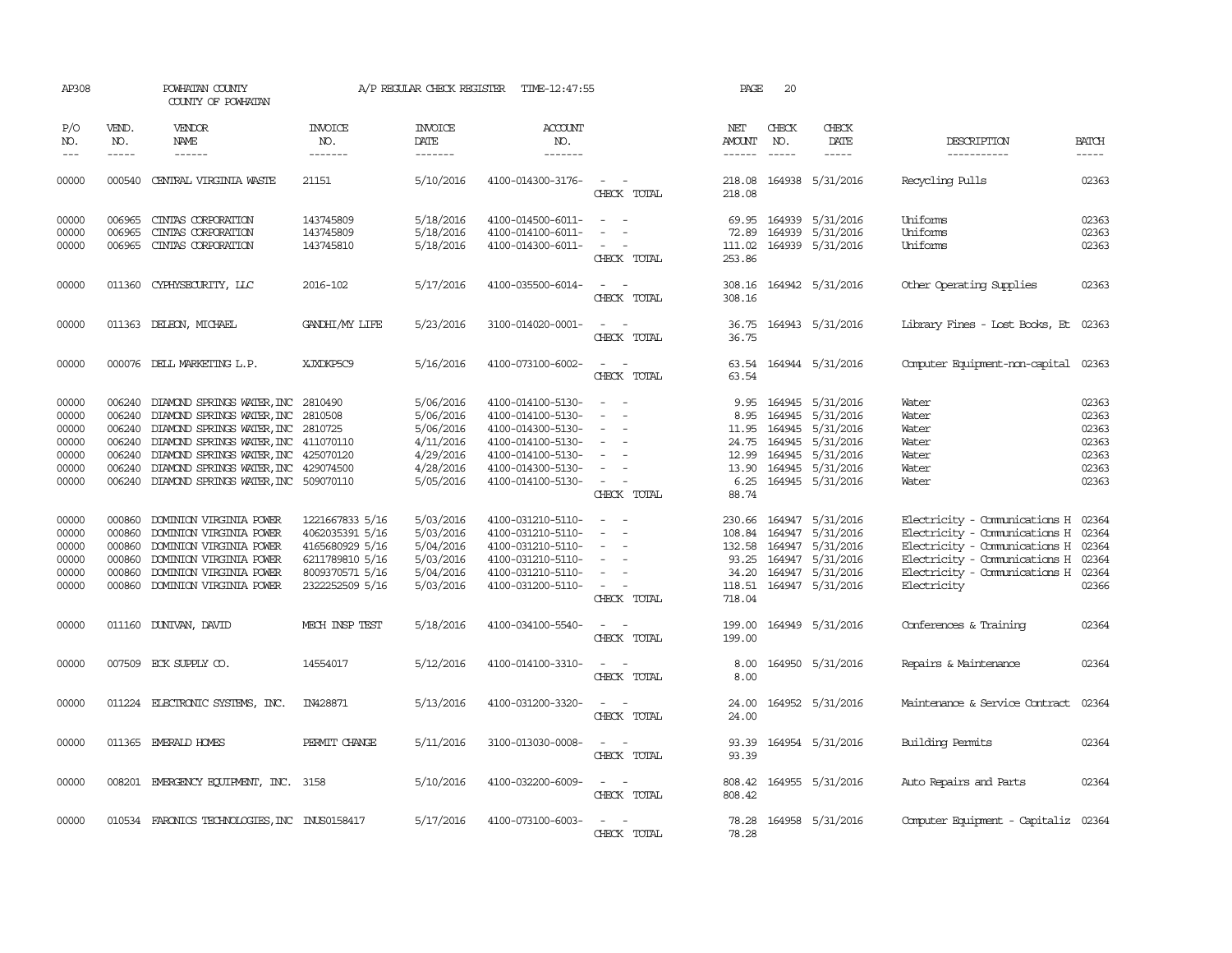| AP308                                                                                                             |                                                                                                                                | POWHATAN COUNTY<br>COUNTY OF POWHATAN                                                                                                                                                                                                                                                                                             |                                                                                       | A/P REGULAR CHECK REGISTER                                                                                                                                            | TIME-12:47:55                                                                                                                                                                                                                                                                 |                                                                                                                                                                                             | PAGE                                                                                                                                           | 21                                                                                                                   |                                                                                                                                                                              |                                                                                                                                                                                                                                        |                                                                                                                   |
|-------------------------------------------------------------------------------------------------------------------|--------------------------------------------------------------------------------------------------------------------------------|-----------------------------------------------------------------------------------------------------------------------------------------------------------------------------------------------------------------------------------------------------------------------------------------------------------------------------------|---------------------------------------------------------------------------------------|-----------------------------------------------------------------------------------------------------------------------------------------------------------------------|-------------------------------------------------------------------------------------------------------------------------------------------------------------------------------------------------------------------------------------------------------------------------------|---------------------------------------------------------------------------------------------------------------------------------------------------------------------------------------------|------------------------------------------------------------------------------------------------------------------------------------------------|----------------------------------------------------------------------------------------------------------------------|------------------------------------------------------------------------------------------------------------------------------------------------------------------------------|----------------------------------------------------------------------------------------------------------------------------------------------------------------------------------------------------------------------------------------|-------------------------------------------------------------------------------------------------------------------|
| P/O<br>NO.<br>$---$                                                                                               | VEND.<br>NO.<br>$- - - - -$                                                                                                    | VENDOR<br>NAME<br>------                                                                                                                                                                                                                                                                                                          | <b>INVOICE</b><br>NO.<br>-------                                                      | <b>INVOICE</b><br>DATE<br>-------                                                                                                                                     | ACCOUNT<br>NO.<br>-------                                                                                                                                                                                                                                                     |                                                                                                                                                                                             | NET<br>AMOUNT<br>------                                                                                                                        | CHECK<br>NO.<br>$\frac{1}{2}$                                                                                        | CHECK<br>DATE<br>$- - - - -$                                                                                                                                                 | DESCRIPTION<br>-----------                                                                                                                                                                                                             | <b>BATCH</b><br>$- - - - -$                                                                                       |
| 00000                                                                                                             |                                                                                                                                | 007948 GEOCOMM, INC.                                                                                                                                                                                                                                                                                                              | 2366                                                                                  | 5/19/2016                                                                                                                                                             | 4100-031210-3320-                                                                                                                                                                                                                                                             | $\overline{\phantom{a}}$<br>CHECK TOTAL                                                                                                                                                     | 1,610.00<br>1,610.00                                                                                                                           |                                                                                                                      | 164961 5/31/2016                                                                                                                                                             | Maintenance and Service Contra                                                                                                                                                                                                         | 02364                                                                                                             |
| 00000                                                                                                             |                                                                                                                                | 008700 GRADWELL, MELISSA LOWE                                                                                                                                                                                                                                                                                                     | FOIA TRAINING                                                                         | 5/19/2016                                                                                                                                                             | 4100-012200-5510-                                                                                                                                                                                                                                                             | CHECK TOTAL                                                                                                                                                                                 | 21.30<br>21.30                                                                                                                                 |                                                                                                                      | 164962 5/31/2016                                                                                                                                                             | Travel/Mileage/Parking/Tolls                                                                                                                                                                                                           | 02364                                                                                                             |
| 00000                                                                                                             |                                                                                                                                | 006763 GREENBERG & ASSOCIATES                                                                                                                                                                                                                                                                                                     | 2700                                                                                  | 5/03/2016                                                                                                                                                             | 4100-031200-3110-                                                                                                                                                                                                                                                             | $\sim$<br>CHECK TOTAL                                                                                                                                                                       | 360.00<br>360.00                                                                                                                               |                                                                                                                      | 164964 5/31/2016                                                                                                                                                             | Professional Health Services                                                                                                                                                                                                           | 02366                                                                                                             |
| 00000                                                                                                             |                                                                                                                                | 006097 HERTZLER FARM & FEED, INC 026308                                                                                                                                                                                                                                                                                           |                                                                                       | 5/19/2016                                                                                                                                                             | 4100-035100-6022-                                                                                                                                                                                                                                                             | $\sim$<br>CHECK TOTAL                                                                                                                                                                       | 24.99                                                                                                                                          |                                                                                                                      | 24.99 164965 5/31/2016                                                                                                                                                       | Dog Food/Supplies                                                                                                                                                                                                                      | 02366                                                                                                             |
| 00000                                                                                                             | 007752                                                                                                                         | ID NEIWORKS, INC.                                                                                                                                                                                                                                                                                                                 | 270647                                                                                | 6/01/2016                                                                                                                                                             | 4100-031200-3320-                                                                                                                                                                                                                                                             | $\overline{\phantom{a}}$<br>CHECK TOTAL                                                                                                                                                     | 775.00<br>775.00                                                                                                                               |                                                                                                                      | 164966 5/31/2016                                                                                                                                                             | Maintenance & Service Contract                                                                                                                                                                                                         | 02366                                                                                                             |
| 00000<br>00000                                                                                                    | 000120<br>000120                                                                                                               | <b>JAMES RIVER AIR</b><br><b>JAMES RIVER AIR</b>                                                                                                                                                                                                                                                                                  | S67613<br>S67741                                                                      | 5/18/2016<br>5/18/2016                                                                                                                                                | 4100-014100-3308-<br>4100-031210-3310-                                                                                                                                                                                                                                        | CHECK TOTAL                                                                                                                                                                                 | 757.50<br>257.50<br>1,015.00                                                                                                                   | 164968<br>164968                                                                                                     | 5/31/2016<br>5/31/2016                                                                                                                                                       | HVAC Service and Repairs<br>Repairs and Maintenance                                                                                                                                                                                    | 02364<br>02364                                                                                                    |
| 00000<br>00000<br>00000<br>00000<br>00000<br>00000<br>00000<br>00000<br>00000<br>00000<br>00000<br>00000<br>00000 | 008381<br>008381<br>008381<br>008381<br>008381<br>008381<br>008381<br>008381<br>008381<br>008381<br>008381<br>008381<br>008381 | JAMES RIVER PETROLEUM<br>JAMES RIVER PEIROLEUM<br>JAMES RIVER PEIROLEUM<br>JAMES RIVER PETROLEUM<br>JAMES RIVER PETROLEUM<br>JAMES RIVER PETROLEUM<br>JAMES RIVER PETROLEUM<br>JAMES RIVER PETROLEUM<br>JAMES RIVER PETROLEUM<br>JAMES RIVER PETROLEUM<br>JAMES RIVER PETROLEUM<br>JAMES RIVER PETROLEUM<br>JAMES RIVER PETROLEUM | 87<br>87<br>87A<br>87A<br>87A<br>87B<br>87C<br>87C<br>87E<br>87F<br>87G<br>87H<br>87I | 5/20/2016<br>5/20/2016<br>5/20/2016<br>5/20/2016<br>5/20/2016<br>5/20/2016<br>5/20/2016<br>5/20/2016<br>5/20/2016<br>5/20/2016<br>5/20/2016<br>5/20/2016<br>5/20/2016 | 4100-035100-6008-<br>4100-031200-6008-<br>4100-032200-6008-<br>4100-032200-5120-<br>4100-032200-6008-<br>4100-035500-6008-<br>4100-014100-6008-<br>4100-014500-6008-<br>4100-034100-6008-<br>4100-012510-6008-<br>4100-081100-6008-<br>4100-083500-6008-<br>4100-014300-6008- | $\overline{\phantom{a}}$<br>$\sim$<br>$\sim$<br>$\overline{\phantom{a}}$<br>$\sim$<br>$\overline{\phantom{a}}$<br>$\equiv$<br>$\equiv$<br>$\sim$<br>$\overline{\phantom{a}}$<br>CHECK TOTAL | 616.08<br>5,174.77<br>1,765.82<br>1,270.51<br>467.97<br>105.16<br>275.99<br>356.59<br>339.75<br>29.03<br>173.95<br>62.62<br>92.22<br>10,730.46 | 164969<br>164969<br>164969<br>164969<br>164969<br>164969<br>164969<br>164969<br>164969<br>164969<br>164969<br>164969 | 5/31/2016<br>5/31/2016<br>5/31/2016<br>5/31/2016<br>5/31/2016<br>5/31/2016<br>5/31/2016<br>5/31/2016<br>5/31/2016<br>5/31/2016<br>5/31/2016<br>5/31/2016<br>164969 5/31/2016 | Gas/Grease/Oil<br>Gas/Grease/Oil<br>Gas/Grease/Oil<br>Apparatus Fuel<br>Gas/Grease/Oil<br>Gas/Grease/Oil<br>Gas/Grease/Oil<br>Gas/Grease/Oil<br>Gas/Grease/Oil<br>Gas/Grease/Oil<br>Gas/Grease/Oil<br>Gas/Grease/Oil<br>Gas/Grease/Oil | 02367<br>02367<br>02367<br>02367<br>02367<br>02367<br>02367<br>02367<br>02367<br>02367<br>02367<br>02367<br>02367 |
| 00000                                                                                                             |                                                                                                                                | 010811 IAND AND COATES, INC                                                                                                                                                                                                                                                                                                       | 678998                                                                                | 5/23/2016                                                                                                                                                             | 4100-014500-3319-                                                                                                                                                                                                                                                             | $\overline{\phantom{a}}$<br>CHECK TOTAL                                                                                                                                                     | 12.29<br>12.29                                                                                                                                 |                                                                                                                      | 164971 5/31/2016                                                                                                                                                             | Equipment Repairs and Maintena                                                                                                                                                                                                         | 02364                                                                                                             |
| 00000<br>00000                                                                                                    | 009955                                                                                                                         | 009552 MANSFIELD OIL COMPANY<br>MONEIL & COMPANY, INC                                                                                                                                                                                                                                                                             | SOLCD-205539<br>MEIM08714200ADD                                                       | 5/17/2016<br>5/04/2016                                                                                                                                                | 4100-032200-5120-<br>4100-032200-5305-                                                                                                                                                                                                                                        | $\sim$<br>CHECK TOTAL                                                                                                                                                                       | 315.84<br>315.84<br>182.37                                                                                                                     |                                                                                                                      | 164972 5/31/2016<br>164973 5/31/2016                                                                                                                                         | Apparatus Fuel<br>Auto Insurance Premium                                                                                                                                                                                               | 02364<br>02364                                                                                                    |
| 00000                                                                                                             |                                                                                                                                | 009955 MONEIL & COMPANY, INC                                                                                                                                                                                                                                                                                                      | MEPK08667900ADD                                                                       | 5/04/2016                                                                                                                                                             | 4100-032200-5305-                                                                                                                                                                                                                                                             | $\sim$<br>CHECK TOTAL                                                                                                                                                                       | 71.84<br>254.21                                                                                                                                |                                                                                                                      | 164973 5/31/2016                                                                                                                                                             | Auto Insurance Premium                                                                                                                                                                                                                 | 02364                                                                                                             |
| 00000                                                                                                             |                                                                                                                                | 009705 MEYER, ANDREW D.                                                                                                                                                                                                                                                                                                           | 6994272                                                                               | 5/19/2016                                                                                                                                                             | 4100-021200-3150-                                                                                                                                                                                                                                                             | $\equiv$<br>CHECK TOTAL                                                                                                                                                                     | 120.00<br>120.00                                                                                                                               |                                                                                                                      | 164974 5/31/2016                                                                                                                                                             | Outside Counsel                                                                                                                                                                                                                        | 02364                                                                                                             |
| 00000                                                                                                             |                                                                                                                                | 007136 MOORE, JASON                                                                                                                                                                                                                                                                                                               | 006587896                                                                             | 5/17/2016                                                                                                                                                             | 4100-021200-3150-                                                                                                                                                                                                                                                             | $\overline{\phantom{a}}$<br>$\overline{\phantom{a}}$<br>CHECK TOTAL                                                                                                                         | 120.00<br>120.00                                                                                                                               |                                                                                                                      | 164975 5/31/2016                                                                                                                                                             | Outside Counsel                                                                                                                                                                                                                        | 02364                                                                                                             |
| 00000                                                                                                             |                                                                                                                                | 008663 O'REILLY, ASHLEY                                                                                                                                                                                                                                                                                                           | CERTIFIED MAIL                                                                        | 5/17/2016                                                                                                                                                             | 4100-035100-6014-                                                                                                                                                                                                                                                             | $\sim$<br>CHECK TOTAL                                                                                                                                                                       | 6.47<br>6.47                                                                                                                                   |                                                                                                                      | 164980 5/31/2016                                                                                                                                                             | Other Operating Supplies                                                                                                                                                                                                               | 02366                                                                                                             |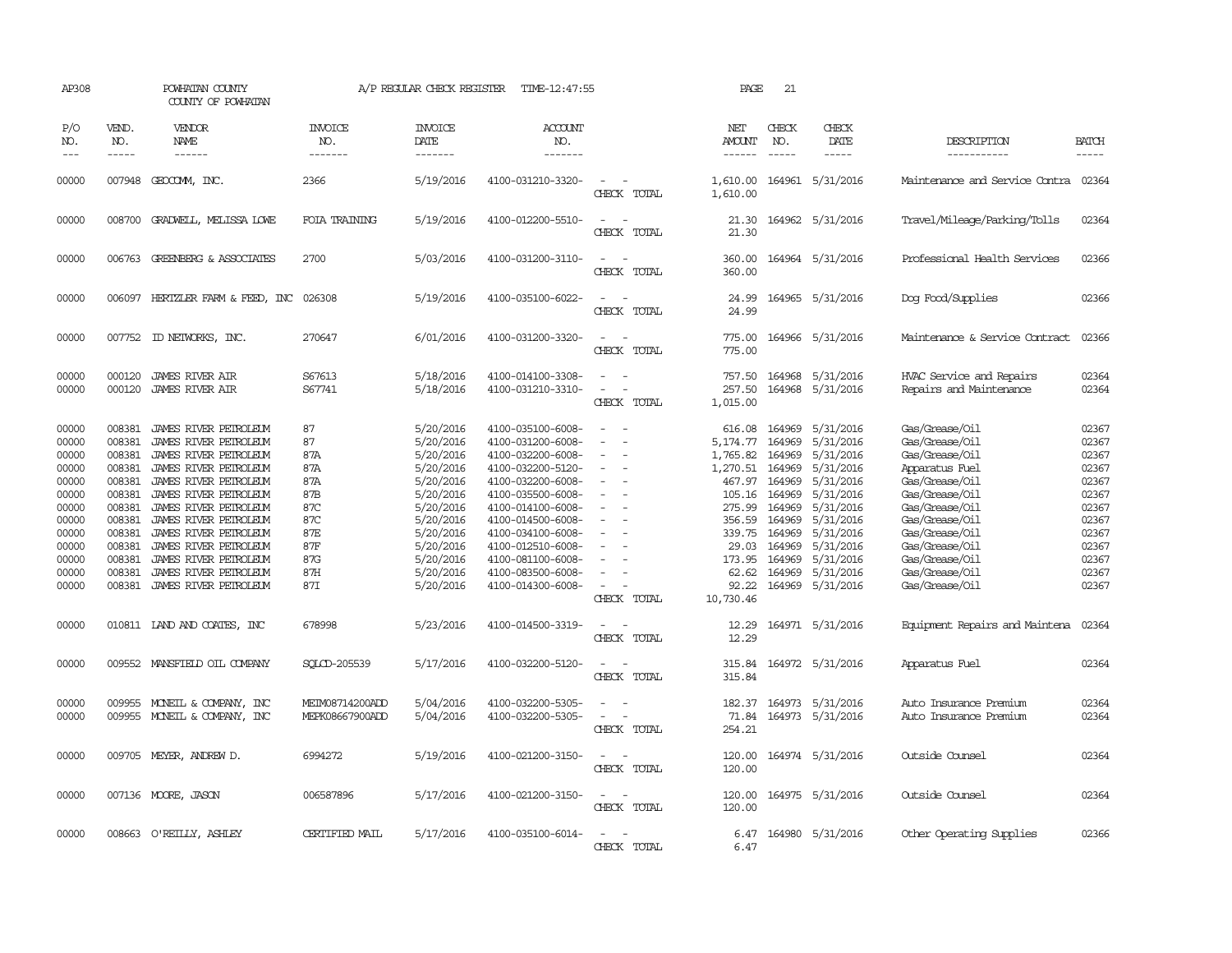| AP308                                                       |                                                          | POWHATAN COUNTY<br>COUNTY OF POWHATAN                                                                                                                                                            |                                                                                                                     | A/P REGULAR CHECK REGISTER                                                              | TIME-12:47:55                                                                                                                                   |                                                                                                                             | PAGE                                                        | 22                                             |                                                                                                                       |                                                                                                       |                                                             |
|-------------------------------------------------------------|----------------------------------------------------------|--------------------------------------------------------------------------------------------------------------------------------------------------------------------------------------------------|---------------------------------------------------------------------------------------------------------------------|-----------------------------------------------------------------------------------------|-------------------------------------------------------------------------------------------------------------------------------------------------|-----------------------------------------------------------------------------------------------------------------------------|-------------------------------------------------------------|------------------------------------------------|-----------------------------------------------------------------------------------------------------------------------|-------------------------------------------------------------------------------------------------------|-------------------------------------------------------------|
| P/O<br>NO.<br>$---$                                         | VEND.<br>NO.<br>$- - - - -$                              | VENDOR<br>NAME<br>------                                                                                                                                                                         | <b>INVOICE</b><br>NO.<br>-------                                                                                    | <b>INVOICE</b><br>DATE<br>-------                                                       | <b>ACCOUNT</b><br>NO.<br>-------                                                                                                                |                                                                                                                             | NET<br>AMOUNT<br>------                                     | CHECK<br>NO.<br>$- - - - -$                    | CHECK<br>DATE<br>$\cdots \cdots \cdots$                                                                               | DESCRIPTION<br>-----------                                                                            | <b>BATCH</b><br>$- - - - -$                                 |
| 00000                                                       |                                                          | 011356 OLD TOWNE LAWYERS                                                                                                                                                                         | 6587897                                                                                                             | 5/17/2016                                                                               | 4100-021200-3150-                                                                                                                               | $\sim$ $ \sim$<br>CHECK TOTAL                                                                                               | 120.00                                                      |                                                | 120.00 164981 5/31/2016                                                                                               | Outside Counsel                                                                                       | 02364                                                       |
| 00000                                                       |                                                          | 001250 POWHATAN AUTO & TRACTOR                                                                                                                                                                   | 397872                                                                                                              | 5/05/2016                                                                               | 4100-014500-6009-                                                                                                                               | - -<br>$\sim$<br>CHECK TOTAL                                                                                                | 55.18<br>55.18                                              |                                                | 164983 5/31/2016                                                                                                      | Auto Parts & Repairs                                                                                  | 02364                                                       |
| 00000                                                       |                                                          | 006914 POWHATAN AUTO REPAIR                                                                                                                                                                      | 797                                                                                                                 | 5/19/2016                                                                               | 4100-034100-6009-                                                                                                                               | $\sim$<br>$\sim$<br>CHECK TOTAL                                                                                             | 193.49<br>193.49                                            |                                                | 164984 5/31/2016                                                                                                      | Auto Parts/Repairs                                                                                    | 02364                                                       |
| 00000                                                       | 000780                                                   | <b>QUILL CORPORATION</b>                                                                                                                                                                         | 5853960                                                                                                             | 5/13/2016                                                                               | 4100-012410-6001-                                                                                                                               | CHECK TOTAL                                                                                                                 | 150.79<br>150.79                                            |                                                | 164985 5/31/2016                                                                                                      | Office Supplies                                                                                       | 02364                                                       |
| 00000                                                       |                                                          | 000620 R. C. GOODWYN & SONS, INC                                                                                                                                                                 | 716995                                                                                                              | 5/09/2016                                                                               | 4100-014500-3319-                                                                                                                               | $\overline{\phantom{a}}$<br>CHECK TOTAL                                                                                     | 5.99<br>5.99                                                |                                                | 164986 5/31/2016                                                                                                      | Equipment Repairs and Maintena                                                                        | 02364                                                       |
| 00000                                                       |                                                          | 011362 REAVES, JR., IRVINE L.                                                                                                                                                                    | 6994273                                                                                                             | 5/17/2016                                                                               | 4100-021200-3150-                                                                                                                               | $\sim$<br>CHECK TOTAL                                                                                                       | 120.00<br>120.00                                            |                                                | 164987 5/31/2016                                                                                                      | Outside Counsel                                                                                       | 02364                                                       |
| 00000                                                       |                                                          | 006886 RICHMOND TIMES-DISPATCH                                                                                                                                                                   | 9805600 RENEW16                                                                                                     | 5/11/2016                                                                               | 4100-073100-6012-                                                                                                                               | $\frac{1}{2} \left( \frac{1}{2} \right) \left( \frac{1}{2} \right) = \frac{1}{2} \left( \frac{1}{2} \right)$<br>CHECK TOTAL | 254.80<br>254.80                                            |                                                | 164989 5/31/2016                                                                                                      | Books & Subscriptions                                                                                 | 02365                                                       |
| 00000                                                       | 007062                                                   | RUTHERFORD JANITOR SUPPLY                                                                                                                                                                        | 932007                                                                                                              | 5/19/2016                                                                               | 4100-032210-6005-                                                                                                                               | $\sim$ $-$<br>CHECK TOTAL                                                                                                   | 84.50<br>84.50                                              |                                                | 164991 5/31/2016                                                                                                      | Cleaning Supplies                                                                                     | 02365                                                       |
| 00000<br>00000<br>00000                                     | 007400<br>007400                                         | SAFE AIR SYSTEMS, INC.<br>SAFE AIR SYSTEMS, INC.<br>007400 SAFE AIR SYSTEMS, INC.                                                                                                                | 0076521<br>0076522<br>0076523                                                                                       | 4/01/2016<br>4/01/2016<br>4/01/2016                                                     | 4100-032200-6010-<br>4100-032200-6010-<br>4100-032200-6010-                                                                                     | $\equiv$<br>CHECK TOTAL                                                                                                     | 742.63<br>600.68<br>631.68<br>1,974.99                      |                                                | 164992 5/31/2016<br>164992 5/31/2016<br>164992 5/31/2016                                                              | Breathing Apparatus<br>Breathing Apparatus<br>Breathing Apparatus                                     | 02365<br>02365<br>02365                                     |
| 00000                                                       | 006253                                                   | SALISBURY TIRE & SERVICE                                                                                                                                                                         | 86961                                                                                                               | 5/11/2016                                                                               | 4100-031200-6009-                                                                                                                               | CHECK TOTAL                                                                                                                 | 425.94<br>425.94                                            |                                                | 164993 5/31/2016                                                                                                      | Auto Parts/Repairs                                                                                    | 02366                                                       |
| 00000                                                       |                                                          | 006921 SEA-CLEAR AQUARIUM                                                                                                                                                                        | 4303                                                                                                                | 5/15/2016                                                                               | 4100-073100-3320-                                                                                                                               | CHECK TOTAL                                                                                                                 | 80.00<br>80.00                                              |                                                | 164994 5/31/2016                                                                                                      | Maintenance & Service Contract                                                                        | 02365                                                       |
| 00000                                                       | 009701                                                   | SHI INTERNATIONAL CORP.                                                                                                                                                                          | B04957454                                                                                                           | 5/10/2016                                                                               | 4100-012510-6003-                                                                                                                               | CHECK TOTAL                                                                                                                 | 1,237.95<br>1,237.95                                        |                                                | 164995 5/31/2016                                                                                                      | Computer Software                                                                                     | 02365                                                       |
| 00000                                                       |                                                          | 001320 SOUTHERN POLICE                                                                                                                                                                           | 185309                                                                                                              | 5/17/2016                                                                               | 4100-031200-6011-                                                                                                                               | $\sim$<br>CHECK TOTAL                                                                                                       | 174.44<br>174.44                                            |                                                | 164997 5/31/2016                                                                                                      | Uniforms                                                                                              | 02366                                                       |
| 00000<br>00000<br>00000<br>00000<br>00000<br>00000<br>00000 | 006594<br>006594<br>006594<br>006594<br>006594<br>006594 | SOUTHSIDE ELECTRIC COOP<br>SOUTHSIDE ELECTRIC COOP<br>SOUTHSIDE ELECTRIC COOP<br>SOUTHSIDE ELECTRIC COOP<br>SOUTHSIDE ELECTRIC COOP<br>SOUTHSIDE ELECTRIC COOP<br>006594 SOUTHSIDE ELECTRIC COOP | 63504001 5/16<br>63504006 5/16<br>63504008 5/16<br>63504009 5/16<br>63504010 5/16<br>63504011 5/16<br>63504004 5/16 | 5/16/2016<br>5/16/2016<br>5/16/2016<br>5/16/2016<br>5/16/2016<br>5/16/2016<br>5/16/2016 | 4100-073100-5110-<br>4100-014600-5110-<br>4100-014600-5110-<br>4100-014600-5110-<br>4100-014600-5110-<br>4100-014100-5110-<br>4100-035100-5110- | $\equiv$<br>$\equiv$<br>$\equiv$<br>$\sim$<br>$\sim$<br>$\sim$ 100 $\mu$<br>$\sim$<br>CHECK TOTAL                           | 167.75<br>375.28<br>3,230.59<br>31.70<br>116.89<br>6,638.74 | 164998<br>164998<br>164998<br>164998<br>164998 | 2,465.42 164998 5/31/2016<br>5/31/2016<br>5/31/2016<br>5/31/2016<br>5/31/2016<br>5/31/2016<br>251.11 164998 5/31/2016 | Electricity<br>Electricity<br>Electricity<br>Electricity<br>Electricity<br>Electricity<br>Electricity | 02365<br>02365<br>02365<br>02365<br>02365<br>02365<br>02366 |
| 00000                                                       |                                                          | 007937 SPRINT                                                                                                                                                                                    | 678582480 4/16                                                                                                      | 4/30/2016                                                                               | 4100-031200-5240-                                                                                                                               | $\overline{\phantom{a}}$<br>CHECK TOTAL                                                                                     | 57.32<br>57.32                                              |                                                | 165000 5/31/2016                                                                                                      | Long Distance                                                                                         | 02366                                                       |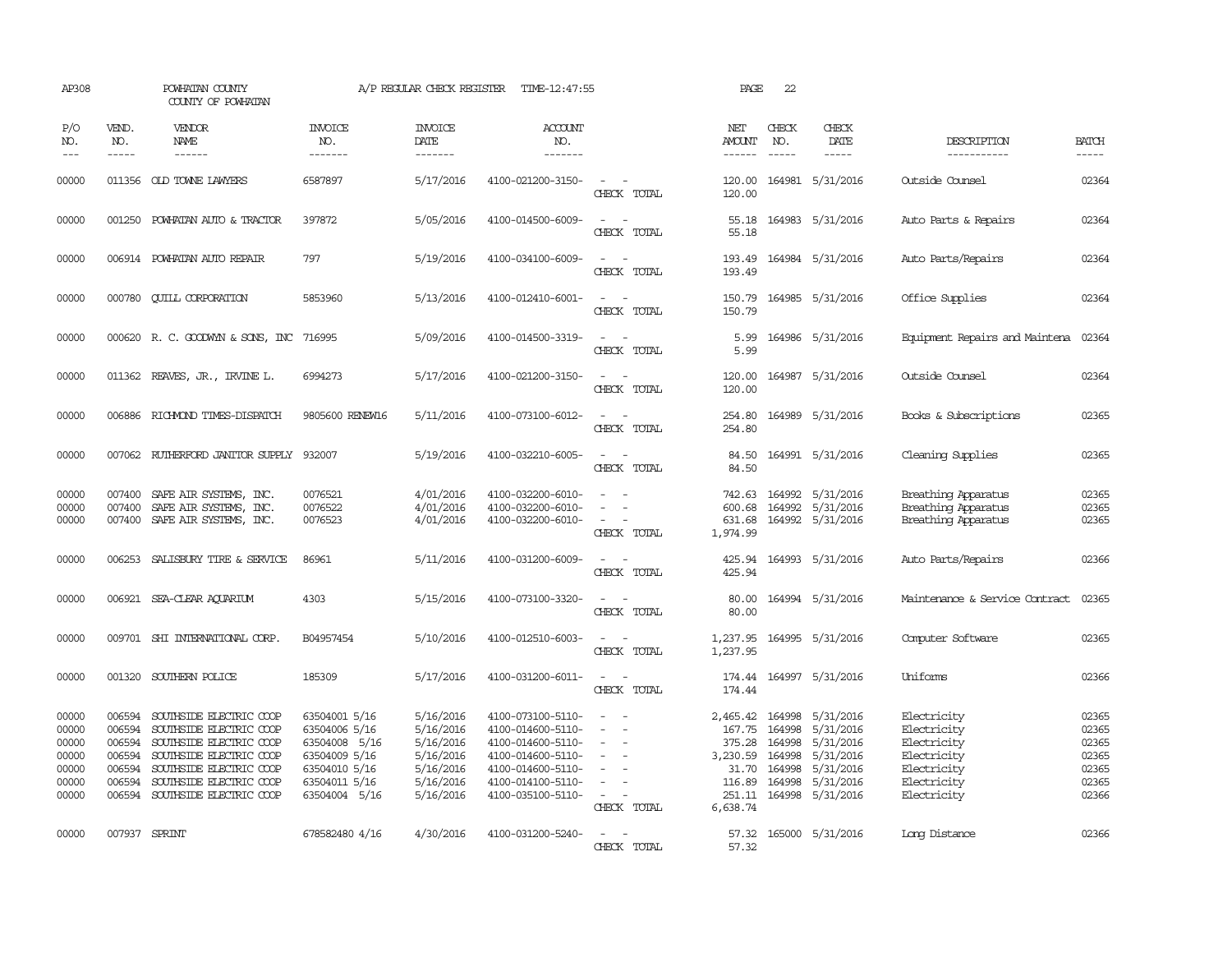| AP308                   |                       | POWHATAN COUNTY<br>A/P REGULAR CHECK REGISTER<br>TIME-12:47:55<br>COUNTY OF POWHATAN  |                                        |                                     |                                                             | PAGE                                                                                                                                                                                | 23                                      |              |                                                          |                                                                  |                         |
|-------------------------|-----------------------|---------------------------------------------------------------------------------------|----------------------------------------|-------------------------------------|-------------------------------------------------------------|-------------------------------------------------------------------------------------------------------------------------------------------------------------------------------------|-----------------------------------------|--------------|----------------------------------------------------------|------------------------------------------------------------------|-------------------------|
| P/O<br>NO.<br>$\cdots$  | VEND.<br>NO.<br>----- | VENDOR<br>NAME<br>------                                                              | <b>INVOICE</b><br>NO.<br>-------       | <b>INVOICE</b><br>DATE<br>-------   | <b>ACCOUNT</b><br>NO.<br>-------                            |                                                                                                                                                                                     | NET<br>AMOUNT<br>------                 | CHECK<br>NO. | CHECK<br>DATE                                            | DESCRIPTION<br>-----------                                       | <b>BATCH</b><br>-----   |
| 00000                   |                       | 001940 STANDBY SYSTEMS, INC.                                                          | 05161021                               | 5/11/2016                           | 4100-032210-3310-                                           | $\sim$ 100 $\mu$<br>CHECK TOTAL                                                                                                                                                     | 611.64                                  |              | 611.64 165002 5/31/2016                                  | Repairs & Maintenance                                            | 02365                   |
| 00000<br>00000          | 008578<br>008578      | STAPLES BUSINESS AD-<br>STAPLES BUSINESS AD-                                          | 3302118170<br>3302212504               | 5/11/2016<br>5/12/2016              | 4100-032200-6001-<br>4100-032200-6001-                      | CHECK TOTAL                                                                                                                                                                         | 53.94<br>88.96<br>142.90                |              | 165003 5/31/2016<br>165003 5/31/2016                     | Stationery/Office Supplies<br>Stationery/Office Supplies         | 02365<br>02365          |
| 00000                   |                       | 011361 STEIN, DEIRAY                                                                  | 0872016157162                          | 3/18/2016                           | 4100-031200-6014-                                           | CHECK TOTAL                                                                                                                                                                         | 125.00                                  |              | 125.00 165004 5/31/2016                                  | Other Operating Supplies                                         | 02365                   |
| 00000<br>00000          | 009520<br>009520      | STONE'S OFFICE EQUIPMENT<br>STONE'S OFFICE EQUIPMENT                                  | 67917<br>67918                         | 5/17/2016<br>5/17/2016              | 4100-073100-3320-<br>4100-073100-3320-                      | $\sim$ 100 $\mu$<br>$\sim$ 100 $\mu$<br>CHECK TOTAL                                                                                                                                 | 548.70<br>695.33                        |              | 165005 5/31/2016<br>146.63 165005 5/31/2016              | Maintenance & Service Contract<br>Maintenance & Service Contract | 02365<br>02365          |
| 00000                   |                       | 006230 SUPPLY ROOM COMPANIES                                                          | 2618240-0                              | 5/16/2016                           | 4100-021200-6001-                                           | $\sim 100$<br>CHECK TOTAL                                                                                                                                                           | 123.74                                  |              | 123.74 165006 5/31/2016                                  | Office Supplies                                                  | 02365                   |
| 00000<br>00000<br>00000 | 000845                | 000845 TOWN POLICE SUPPLY OF<br>TOWN POLICE SUPPLY OF<br>000845 TOWN POLICE SUPPLY OF | R7462<br>8003<br>8012                  | 9/30/2016<br>5/18/2016<br>5/19/2016 | 4100-031200-6011-<br>4100-031200-6011-<br>4100-031200-6011- | $\frac{1}{2} \left( \frac{1}{2} \right) \left( \frac{1}{2} \right) = \frac{1}{2} \left( \frac{1}{2} \right)$<br>$\overline{\phantom{a}}$<br>$\overline{\phantom{a}}$<br>CHECK TOTAL | 818.00<br>1,139.50<br>55.98<br>2,013.48 |              | 165008 5/31/2016<br>165008 5/31/2016<br>165008 5/31/2016 | Uniforms<br>Uniforms<br>Uniforms                                 | 02366<br>02366<br>02366 |
| 00000<br>00000<br>00000 | 008126<br>008126      | VERIZON<br>VERIZON<br>008126 VERIZON                                                  | 9764932400<br>9764932400<br>9764932400 | 5/06/2016<br>5/06/2016<br>5/06/2016 | 100-000100-0005-<br>4100-012510-5260-<br>4100-035500-5260-  | $\overline{\phantom{a}}$<br>$\sim$ 100 $\mu$<br>CHECK TOTAL                                                                                                                         | 40.01<br>40.01<br>40.03<br>120.05       |              | 165011 5/31/2016<br>165011 5/31/2016<br>165011 5/31/2016 | Due from other governmental un<br>Internet Usage<br>Internet     | 02365<br>02365<br>02365 |
| 00000                   |                       | 010158 VIRGINIA LIBRARY                                                               | 6072                                   | 5/23/2016                           | 4100-073100-3600-                                           | $\sim$ 100 $\mu$<br>CHECK TOTAL                                                                                                                                                     | 100.00<br>100.00                        |              | 165013 5/31/2016                                         | Advertising                                                      | 02365                   |
| 00000                   | 001890 X-ZACT         |                                                                                       | 3311                                   | 5/17/2016                           | 4100-031200-6001-                                           | $\sim$ 100 $\sim$<br>CHECK TOTAL                                                                                                                                                    | 110.00<br>110.00                        |              | 165014 5/31/2016                                         | Office Supplies                                                  | 02366                   |
|                         |                       |                                                                                       |                                        |                                     |                                                             | CHECK TYPE TOTAL                                                                                                                                                                    | 316,595.75                              |              |                                                          |                                                                  |                         |

FINAL TOTAL 316,595.75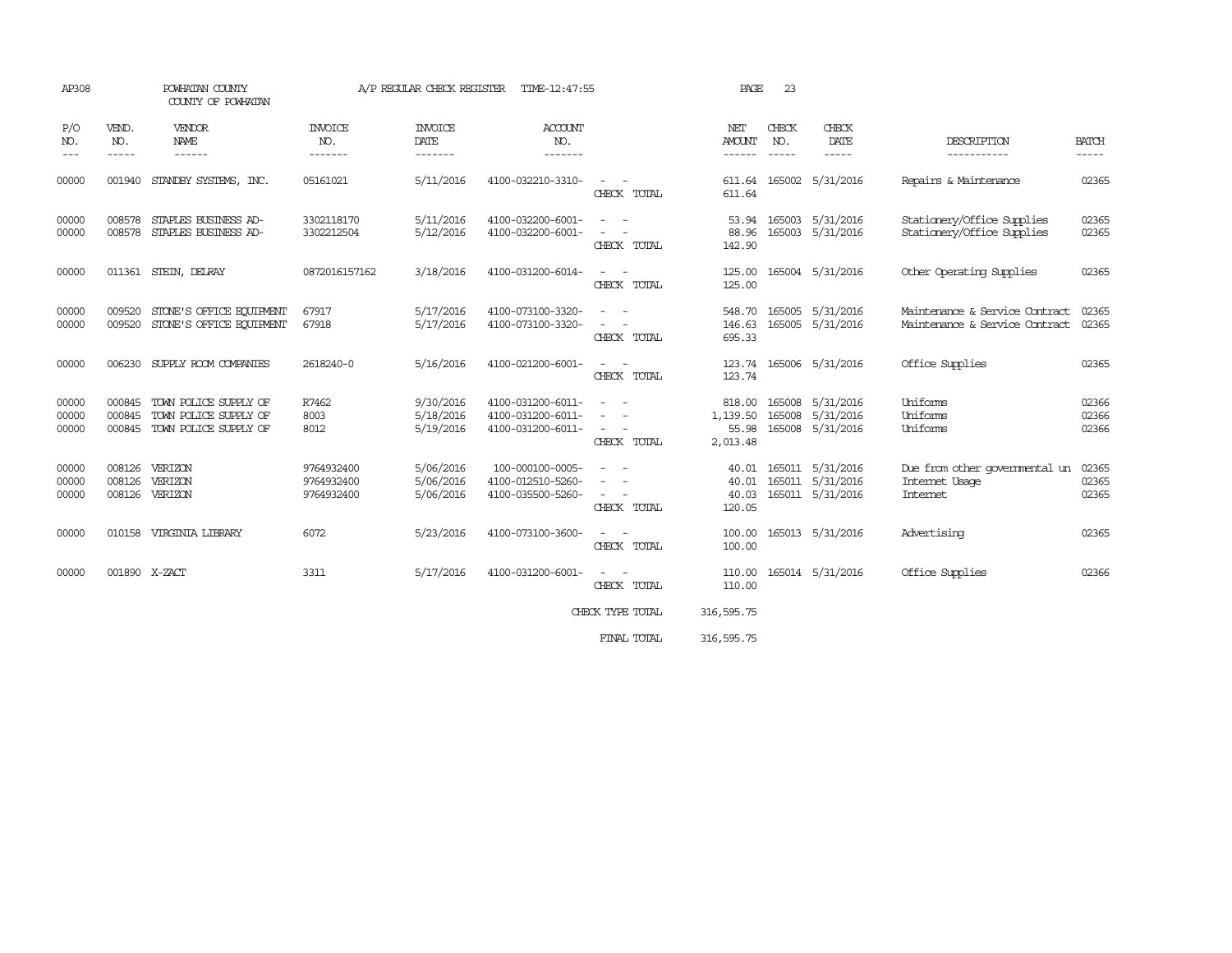| AP308               |                       | POWHATAN COUNTY<br>COUNTY OF POWHATAN |                           |                                   | A/P REGULAR CHECK REGISTER TIME-12:48:28 |             | PAGE          |              |                        |                            |                 |
|---------------------|-----------------------|---------------------------------------|---------------------------|-----------------------------------|------------------------------------------|-------------|---------------|--------------|------------------------|----------------------------|-----------------|
| P/O<br>NO.<br>$---$ | VEND.<br>NO.<br>----- | VENDOR<br>NAME<br>------              | INVOICE<br>NO.<br>------- | <b>INVOICE</b><br>DATE<br>------- | ACCOUNT<br>NO.<br>-------                |             | NET<br>AMOUNT | CHECK<br>NO. | CHECK<br>DATE<br>----- | DESCRIPTION<br>----------- | BATCH<br>------ |
| 00000               | 008668                | BANK OF AMERICA                       | 05/02/2016                | 5/02/2016                         | 4103-012510-0001-<br>$\sim$ $ \sim$ $ -$ | CHECK TOTAL | 16.60         |              | 16.60 164623 5/11/2016 | Capital Outlay             | 02350           |
|                     |                       |                                       |                           |                                   | CHECK TYPE TOTAL                         |             | 16.60         |              |                        |                            |                 |
|                     |                       |                                       |                           |                                   |                                          | FINAL TOTAL | 16.60         |              |                        |                            |                 |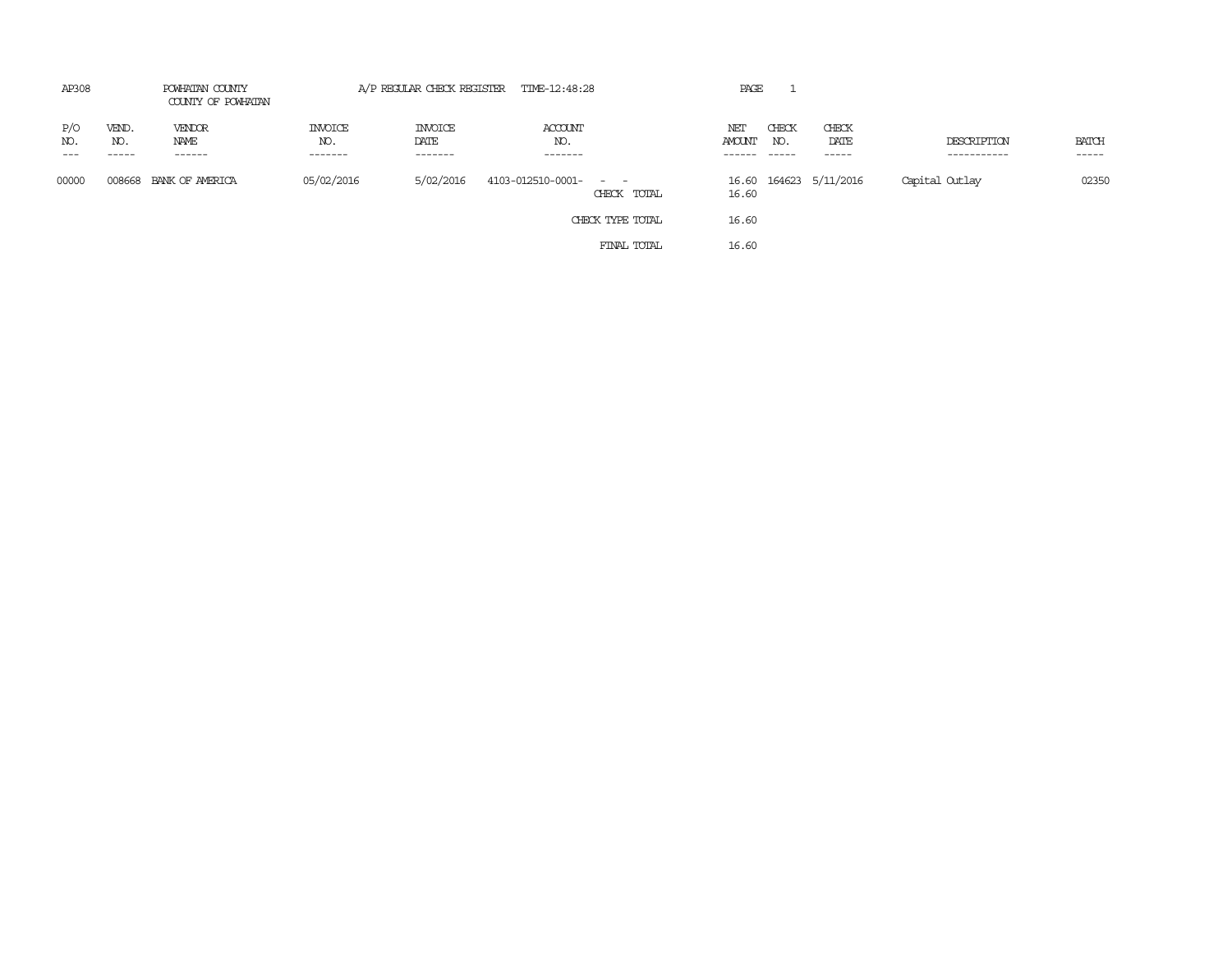| AP308               |                          | POWHATAN COUNTY<br>COUNTY OF POWHATAN |                           | A/P REGULAR CHECK REGISTER        | TIME-12:48:54             |                                                      | PAGE               | 1                           |                           |                                |                             |
|---------------------|--------------------------|---------------------------------------|---------------------------|-----------------------------------|---------------------------|------------------------------------------------------|--------------------|-----------------------------|---------------------------|--------------------------------|-----------------------------|
| P/O<br>NO.<br>$---$ | VEND.<br>NO.<br>$\cdots$ | VENDOR<br>NAME<br>------              | INVOICE<br>NO.<br>------- | <b>INVOICE</b><br>DATE<br>------- | ACCOUNT<br>NO.<br>------- |                                                      | NET<br>AMOUNT      | CHECK<br>NO.<br>$- - - - -$ | CHECK<br>DATE<br>-----    | DESCRIPTION<br>-----------     | <b>BATCH</b><br>$- - - - -$ |
| 00000               | 009183                   | AIR, WATER & SOIL LABORA-             | V16002737                 | 4/29/2016                         | 4501-043400-3140-         |                                                      | 40.00              | 164616                      | 5/11/2016                 | Professional Services          | 02344                       |
| 00000               | 009183                   | AIR, WATER & SOIL LABORA-             | V16002738                 | 4/29/2016                         | 4501-043400-3140-         | $\overline{\phantom{a}}$                             | 40.00              | 164616                      | 5/11/2016                 | Professional Services          | 02344                       |
| 00000               |                          | 009183 AIR, WATER & SOIL LABORA-      | V16002763                 | 4/29/2016                         | 4501-043400-3140-         | $\sim$                                               | 40.00              |                             | 164616 5/11/2016          | Professional Services          | 02344                       |
|                     |                          |                                       |                           |                                   |                           | CHECK TOTAL                                          | 120.00             |                             |                           |                                |                             |
| 00000               | 008668                   | BANK OF AMERICA                       | 05/02/2016                | 5/02/2016                         | 4116-083500-8215-         | $\overline{a}$                                       | 137.38             | 164623                      | 5/11/2016                 | DEO - Grant for Litter Control | 02350                       |
| 00000               | 008668                   | BANK OF AMERICA                       | 05/02/2016                | 5/02/2016                         | 4301-014200-6003-         |                                                      | 9.62               | 164623                      | 5/11/2016                 | Village Building Renovations   | 02350                       |
| 00000               | 008668                   | BANK OF AMERICA                       | 05/02/2016                | 5/02/2016                         | 4301-014200-6003-         | $\sim$                                               | 65.64              | 164623                      | 5/11/2016                 | Village Building Renovations   | 02350                       |
| 00000               | 008668                   | BANK OF AMERICA                       | 05/02/2016                | 5/02/2016                         | 4501-043400-3310-         | $\sim$                                               | 436.85             | 164623                      | 5/11/2016                 | Repairs and Maintenance        | 02350                       |
| 00000               | 008668                   | BANK OF AMERICA                       | 05/02/2016                | 5/02/2016                         | 4501-043400-3310-         |                                                      | 25.46              | 164623                      | 5/11/2016                 | Repairs and Maintenance        | 02350                       |
| 00000               | 008668                   | BANK OF AMERICA                       | 05/02/2016                | 5/02/2016                         | 4501-043400-3310-         |                                                      | 69.00              | 164623                      | 5/11/2016                 | Repairs and Maintenance        | 02350                       |
| 00000               |                          | 008668 BANK OF AMERICA                | 05/02/2016                | 5/02/2016                         | 4501-043400-3310-         | $\equiv$<br>$\overline{\phantom{a}}$                 | 84.35              | 164623                      | 5/11/2016                 | Repairs and Maintenance        | 02350                       |
| 00000               |                          | 008668 BANK OF AMERICA                | 05/02/2016                | 5/02/2016                         | 4501-043400-3310-         | $\sim$                                               | 67.99              | 164623                      | 5/11/2016                 | Repairs and Maintenance        | 02350                       |
| 00000               | 008668                   | BANK OF AMERICA                       | 05/02/2016                | 5/02/2016                         | 4501-043400-6015-         |                                                      | 177.22             | 164623                      | 5/11/2016                 | Lab Supplies                   | 02350                       |
| 00000               | 008668                   | BANK OF AMERICA                       | 05/02/2016                | 5/02/2016                         | 4501-043400-6015-         |                                                      | 15.88              | 164623                      | 5/11/2016                 | Lab Supplies                   | 02350                       |
| 00000               | 008668                   | BANK OF AMERICA                       | 05/02/2016                | 5/02/2016                         | 4501-043400-3310-         | $\overline{a}$                                       | 18.75              | 164623                      | 5/11/2016                 | Repairs and Maintenance        | 02350                       |
| 00000               | 008668                   | BANK OF AMERICA                       | 05/02/2016                | 5/02/2016                         | 4501-043400-3310-         |                                                      | 1,021.50           | 164623                      | 5/11/2016                 | Repairs and Maintenance        | 02350<br>02350              |
| 00000               | 008668                   | BANK OF AMERICA                       | 05/02/2016                | 5/02/2016                         | 4501-043400-5540-         | CHECK TOTAL                                          | 344.00<br>2,473.64 |                             | 164623 5/11/2016          | Conferences & Training         |                             |
| 00000               | 001340                   | BUSINESS CARD                         | 04/27/2016                | 4/27/2016                         | 4116-035500-0013-         |                                                      | 320.00             | 164628                      | 5/11/2016                 | VA Wireless E911PSAP Training  | 02351                       |
| 00000               | 001340                   | <b>BUSINESS CARD</b>                  | 04/27/2016                | 4/27/2016                         | 4216-031800-6023-         |                                                      | 562.50             | 164628                      | 5/11/2016                 | Sheriff Asset Forfeiture Expen | 02351                       |
| 00000               | 001340                   | BUSINESS CARD                         | 04/27/2016                | 4/27/2016                         | 4216-031800-6023-         | $\equiv$                                             | 248.09             | 164628                      | 5/11/2016                 | Sheriff Asset Forfeiture Expen | 02351                       |
| 00000               | 001340                   | BUSINESS CARD                         | 04/27/2016                | 4/27/2016                         | 4216-031800-6023-         |                                                      | 248.09             | 164628                      | 5/11/2016                 | Sheriff Asset Forfeiture Expen | 02351                       |
|                     |                          |                                       |                           |                                   |                           | CHECK TOTAL                                          | 1,378.68           |                             |                           |                                |                             |
| 00000               | 008686                   | C.W. WILLIAMS & CO., INC.             | 592420                    | 4/20/2016                         | 4301-012400-8301-         | $\sim$<br>$\overline{\phantom{a}}$                   | 428.81             | 164629                      | 5/11/2016                 | Fire Department Equipment      | 02344                       |
| 00000               |                          | 008686 C.W. WILLIAMS & CO., INC.      | 592442                    | 4/20/2016                         | 4301-012400-8301-         | $\overline{\phantom{a}}$<br>$\overline{\phantom{a}}$ | 235.56             | 164629                      | 5/11/2016                 | Fire Department Equipment      | 02344                       |
|                     |                          |                                       |                           |                                   |                           | CHECK TOTAL                                          | 664.37             |                             |                           |                                |                             |
| 00000               | 007147                   | DRAPER ADEN ASSOCIATES,               | 2016020133                | 2/29/2016                         | 4501-043400-3140-         |                                                      | 1,700.00           |                             | 164634 5/11/2016          | Professional Services          | 02344                       |
| 00000               | 007147                   | DRAPER ADEN ASSOCIATES,               | 2016030467                | 3/31/2016                         | 4501-043400-3140-         |                                                      | 1,750.00           |                             | 164634 5/11/2016          | Professional Services          | 02344                       |
|                     |                          |                                       |                           |                                   |                           | CHECK TOTAL                                          | 3,450.00           |                             |                           |                                |                             |
| 00000               | 006585                   | ELECTRICAL CONNECTION                 | 3704                      | 4/12/2016                         | 4301-014100-6008-         |                                                      | 2,395.00           | 164637                      | 5/11/2016                 | Warehouse Construction         | 02344                       |
| 00000               |                          | 006585 ELECTRICAL CONNECTION          | 3712                      | 4/28/2016                         | 4301-014100-6008-         | $\overline{\phantom{a}}$                             | 1,422.80           |                             | 164637 5/11/2016          | Warehouse Construction         | 02348                       |
|                     |                          |                                       |                           |                                   |                           | CHECK TOTAL                                          | 3,817.80           |                             |                           |                                |                             |
| 00000               |                          | 000166 LUCK STONE CORP.               | IV-100533726              | 4/11/2016                         | 4301-014100-6009-         | $\overline{\phantom{a}}$<br>$\overline{\phantom{a}}$ | 30.04              |                             | 164657 5/11/2016          | Human Services Building Facade | 02345                       |
|                     |                          |                                       |                           |                                   |                           | CHECK TOTAL                                          | 30.04              |                             |                           |                                |                             |
| 00000               | 007297                   | NAFECO, INC.                          | 823780                    | 4/25/2016                         | 4301-012400-8301-         |                                                      | 2,777.85           | 164661                      | 5/11/2016                 | Fire Department Equipment      | 02345                       |
| 00000               | 007297                   | NAFECO, INC.                          | 824234                    | 4/27/2016                         | 4301-012400-8301-         |                                                      | 9,070.59           | 164661                      | 5/11/2016                 | Fire Department Equipment      | 02345                       |
| 00000               |                          | 007297 NAFECO, INC.                   | 824410                    | 4/28/2016                         | 4301-012400-8301-         | CHECK TOTAL                                          | 72.45<br>11,920.89 |                             | 164661 5/11/2016          | Fire Department Equipment      | 02345                       |
|                     |                          |                                       |                           |                                   |                           |                                                      |                    |                             |                           |                                |                             |
| 00000               |                          | 008579 POWHATAN COMMERCIAL            | 0085201605                | 5/06/2016                         | 4501-043400-5420-         | $\sim$<br>$\sim$                                     |                    |                             | 2,467.37 164669 5/11/2016 | Rent - Office Space            | 02343                       |
|                     |                          |                                       |                           |                                   |                           | CHECK TOTAL                                          | 2,467.37           |                             |                           |                                |                             |
| 00000               | 006928                   | POWHATAN COUNTY DEPT. OF              | 5018                      | 3/23/2016                         | 4410-053910-5646-         | $\overline{\phantom{a}}$                             | 169.28             |                             | 164670 5/11/2016          | Special Fund Payments          | 02346                       |
|                     |                          |                                       |                           |                                   |                           | CHECK TOTAL                                          | 169.28             |                             |                           |                                |                             |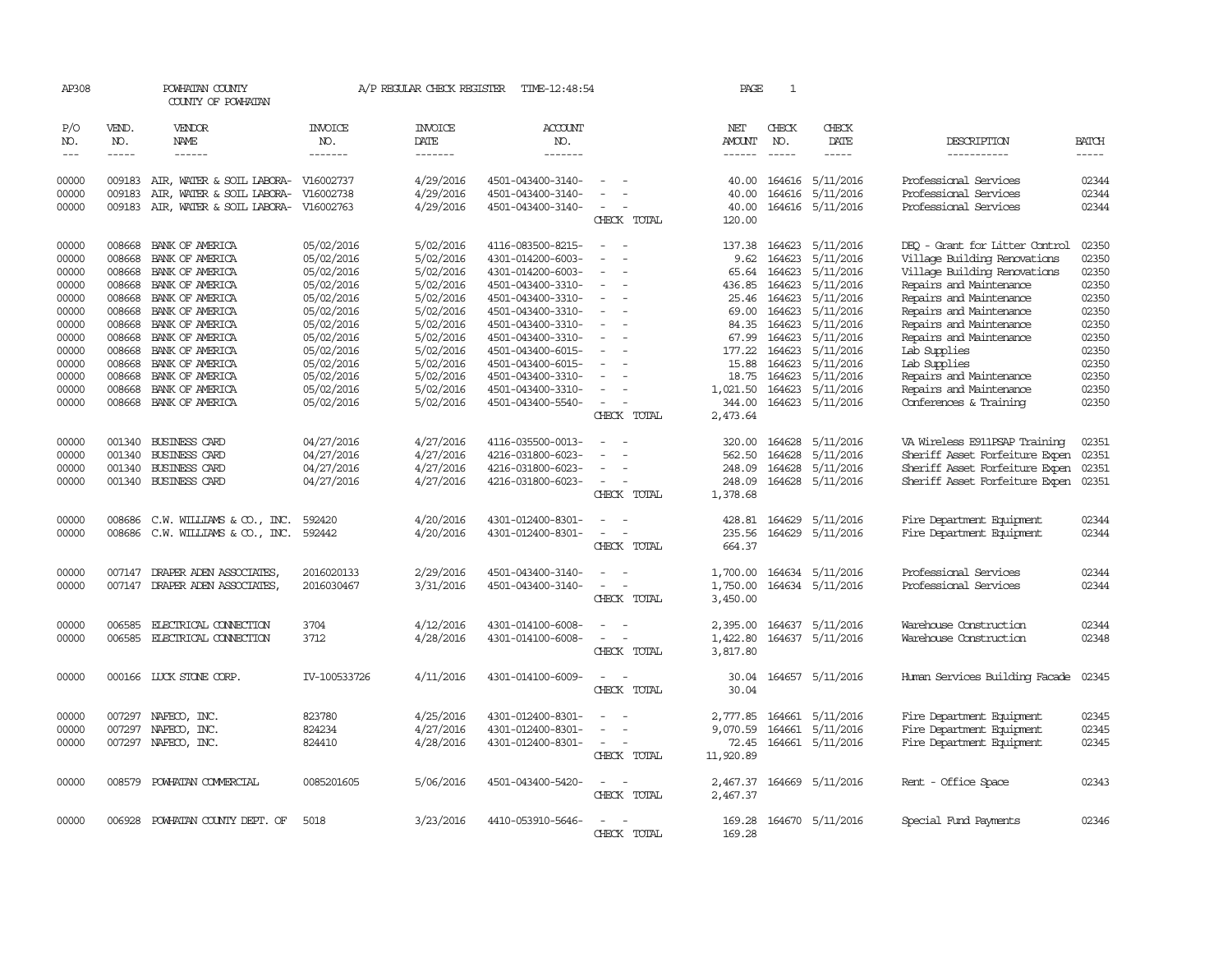| AP308                                                       |                                                          | POWHATAN COUNTY<br>COUNTY OF POWHATAN                                                                                                                                                                                              |                                                               | A/P REGULAR CHECK REGISTER                                                              | TIME-12:48:54                                                                                                                                   |                                                                                                                             | PAGE                                            | 2                                    |                                                                                                                                                              |                                                                                                                                                                             |                                                             |
|-------------------------------------------------------------|----------------------------------------------------------|------------------------------------------------------------------------------------------------------------------------------------------------------------------------------------------------------------------------------------|---------------------------------------------------------------|-----------------------------------------------------------------------------------------|-------------------------------------------------------------------------------------------------------------------------------------------------|-----------------------------------------------------------------------------------------------------------------------------|-------------------------------------------------|--------------------------------------|--------------------------------------------------------------------------------------------------------------------------------------------------------------|-----------------------------------------------------------------------------------------------------------------------------------------------------------------------------|-------------------------------------------------------------|
| P/O<br>NO.<br>$---$                                         | VEND.<br>NO.<br>$- - - - -$                              | VENDOR<br>NAME                                                                                                                                                                                                                     | <b>INVOICE</b><br>NO.<br>-------                              | <b>INVOICE</b><br>DATE<br>-------                                                       | <b>ACCOUNT</b><br>NO.<br>-------                                                                                                                |                                                                                                                             | NET<br><b>AMOUNT</b><br>------                  | CHECK<br>NO.<br>$\frac{1}{2}$        | CHECK<br>DATE<br>$- - - - -$                                                                                                                                 | DESCRIPTION<br>-----------                                                                                                                                                  | <b>BATCH</b><br>-----                                       |
| 00000                                                       | 008294                                                   | POWHATAN COUNTY PUBLIC                                                                                                                                                                                                             | <b>PAPER</b>                                                  | 4/26/2016                                                                               | 501-000100-0015-                                                                                                                                | $\sim$<br>CHECK TOTAL                                                                                                       | 115.70<br>115.70                                |                                      | 164671 5/11/2016                                                                                                                                             | Prepaid Expenses                                                                                                                                                            | 02346                                                       |
| 00000                                                       |                                                          | 006118 POWHATAN FAIR ASSOCIATION PARKING                                                                                                                                                                                           |                                                               | 4/26/2016                                                                               | 4116-083500-8215-                                                                                                                               | $\sim$ 10 $\sim$<br>$\sim$<br>CHECK TOTAL                                                                                   | 100.00<br>100.00                                |                                      | 164672 5/11/2016                                                                                                                                             | DEO - Grant for Litter Control                                                                                                                                              | 02346                                                       |
| 00000                                                       |                                                          | 000620 R. C. GOODWYN & SONS, INC 713342                                                                                                                                                                                            |                                                               | 4/11/2016                                                                               | 4301-071120-0003-                                                                                                                               | CHECK TOTAL                                                                                                                 | 25.00<br>25.00                                  |                                      | 164677 5/11/2016                                                                                                                                             | Net Replacement                                                                                                                                                             | 02348                                                       |
| 00000<br>00000                                              |                                                          | 000620 R.C. GOODWYN & SONS, INC 714209<br>000620 R. C. GOODWYN & SONS, INC 714585                                                                                                                                                  |                                                               | 4/18/2016<br>4/20/2016                                                                  | 4301-014100-6009-<br>4301-014200-6003-                                                                                                          | $\overline{\phantom{a}}$<br>CHECK TOTAL                                                                                     | 31.46<br>12.63<br>44.09                         |                                      | 164678 5/11/2016<br>164678 5/11/2016                                                                                                                         | Human Services Building Facade<br>Village Building Renovations                                                                                                              | 02346<br>02346                                              |
| 00000                                                       |                                                          | 007570 SMITH, DANNY LEE                                                                                                                                                                                                            | POLICE WEEK                                                   | 5/04/2016                                                                               | 4116-031212-6015-                                                                                                                               | CHECK TOTAL                                                                                                                 | 400.00<br>400.00                                |                                      | 164688 5/11/2016                                                                                                                                             | Hospitality Expenses                                                                                                                                                        | 02347                                                       |
| 00000<br>00000<br>00000<br>00000<br>00000                   | 007310<br>007310<br>007310<br>007310                     | SOUTHEASTERN EMERGENCY<br>SOUTHEASTERN EMERGENCY<br>SOUTHEASTERN EMERGENCY<br>SOUTHEASTERN EMERGENCY<br>007310 SOUTHEASTERN EMERGENCY                                                                                              | 634870<br>634945<br>635138<br>635904<br>636868                | 4/20/2016<br>4/20/2016<br>4/21/2016<br>4/26/2016<br>4/29/2016                           | 4120-032301-6013-<br>4120-032301-6013-<br>4120-032301-6013-<br>4120-032301-6013-<br>4120-032301-6013-                                           | $\equiv$<br>$\overline{\phantom{a}}$<br>$\sim$<br>CHECK TOTAL                                                               | 108.77<br>303.38<br>48.48<br>132.62<br>1,703.37 | 164690<br>164690<br>164690<br>164690 | 5/11/2016<br>5/11/2016<br>5/11/2016<br>5/11/2016<br>1,110.12 164690 5/11/2016                                                                                | Medical Supplies<br>Medical Supplies<br>Medical Supplies<br>Medical Supplies<br>Medical Supplies                                                                            | 02347<br>02347<br>02347<br>02347<br>02348                   |
| 00000                                                       |                                                          | 011324 UNITED UNLIMITED                                                                                                                                                                                                            | PYMT #1                                                       | 3/31/2016                                                                               | 4301-014100-6009-                                                                                                                               | $\frac{1}{2} \left( \frac{1}{2} \right) \left( \frac{1}{2} \right) = \frac{1}{2} \left( \frac{1}{2} \right)$<br>CHECK TOTAL | 21,470.95                                       |                                      | 21,470.95 164701 5/11/2016                                                                                                                                   | Human Services Building Facade                                                                                                                                              | 02347                                                       |
| 00000                                                       |                                                          | 008115 ZOLL MEDICAL CORPORATION                                                                                                                                                                                                    | 2368177                                                       | 4/19/2016                                                                               | 4120-032301-6013-                                                                                                                               | CHECK TOTAL                                                                                                                 | 788.11                                          |                                      | 788.11 164708 5/11/2016                                                                                                                                      | Medical Supplies                                                                                                                                                            | 02347                                                       |
| 00000                                                       |                                                          | 010680 ACCENT COST CONTAINMENT                                                                                                                                                                                                     | ACCT 151265417                                                | 12/12/2015                                                                              | 3120-016050-0001-                                                                                                                               | $\frac{1}{2} \left( \frac{1}{2} \right) \left( \frac{1}{2} \right) = \frac{1}{2} \left( \frac{1}{2} \right)$<br>CHECK TOTAL | 432.00                                          |                                      | 432.00 164733 5/13/2016                                                                                                                                      | Fees for Rescue Transport Serv                                                                                                                                              | 02352                                                       |
| 00000<br>00000<br>00000<br>00000<br>00000<br>00000<br>00000 | 009183<br>009183<br>009183<br>009183<br>009183<br>009183 | AIR, WATER & SOIL LABORA- V16002628<br>AIR, WATER & SOIL LABORA-<br>AIR, WATER & SOIL LABORA- V16002838<br>AIR, WATER & SOIL LABORA-<br>AIR, WATER & SOIL LABORA-<br>AIR, WATER & SOIL LABORA-<br>009183 AIR, WATER & SOIL LABORA- | V16002629<br>V16002839<br>V16002941<br>V16002942<br>V16002953 | 4/26/2016<br>4/26/2016<br>5/03/2016<br>5/03/2016<br>5/06/2016<br>5/06/2016<br>5/06/2016 | 4501-043400-3140-<br>4501-043400-3140-<br>4501-043400-3140-<br>4501-043400-3140-<br>4501-043400-3140-<br>4501-043400-3140-<br>4501-043400-3140- | $\overline{\phantom{a}}$<br>$\overline{\phantom{a}}$<br>$\overline{\phantom{a}}$<br>$\equiv$<br>CHECK TOTAL                 | 135.68<br>119.08<br>40.00<br>40.00<br>579.28    |                                      | 102.26 164735 5/13/2016<br>164735 5/13/2016<br>102.26 164735 5/13/2016<br>164735 5/13/2016<br>40.00 164735 5/13/2016<br>164735 5/13/2016<br>164735 5/13/2016 | Professional Services<br>Professional Services<br>Professional Services<br>Professional Services<br>Professional Services<br>Professional Services<br>Professional Services | 02352<br>02352<br>02352<br>02352<br>02352<br>02352<br>02352 |
| 00000<br>00000                                              | 000540<br>000540                                         | CENTRAL VIRGINIA WASTE<br>CENIRAL VIRGINIA WASTE                                                                                                                                                                                   | 21109<br>21117                                                | 4/27/2016<br>5/03/2016                                                                  | 4116-083500-8215-<br>4116-083500-8215-                                                                                                          | $\sim$<br>$\equiv$<br>$\overline{\phantom{a}}$<br>CHECK TOTAL                                                               | 700.00<br>480.00<br>1,180.00                    |                                      | 164745 5/13/2016<br>164745 5/13/2016                                                                                                                         | DEQ - Grant for Litter Control<br>DEQ - Grant for Litter Control                                                                                                            | 02352<br>02352                                              |
| 00000<br>00000<br>00000                                     | 006965<br>006965<br>006965                               | CINIAS CORPORATION<br>CINIAS CORPORATION<br>CINIAS CORPORATION                                                                                                                                                                     | 143730870<br>143734635<br>143738320                           | 4/20/2016<br>4/27/2016<br>5/04/2016                                                     | 4501-043400-6011-<br>4501-043400-6011-<br>4501-043400-6011-                                                                                     | $\sim$ 10 $\sim$<br>CHECK TOTAL                                                                                             | 93.98<br>91.23<br>339.69                        |                                      | 154.48 164746 5/13/2016<br>164746 5/13/2016<br>164746 5/13/2016                                                                                              | Uniforms<br>Uniforms<br>Uniforms                                                                                                                                            | 02352<br>02353<br>02353                                     |
| 00000                                                       |                                                          | 000076 DELL MARKETING L.P.                                                                                                                                                                                                         | XJX7PDT37                                                     | 4/26/2016                                                                               | 4301-012510-8304-                                                                                                                               | $\sim$                                                                                                                      |                                                 |                                      | 387.57 164749 5/13/2016                                                                                                                                      | PC Replacement                                                                                                                                                              | 02353                                                       |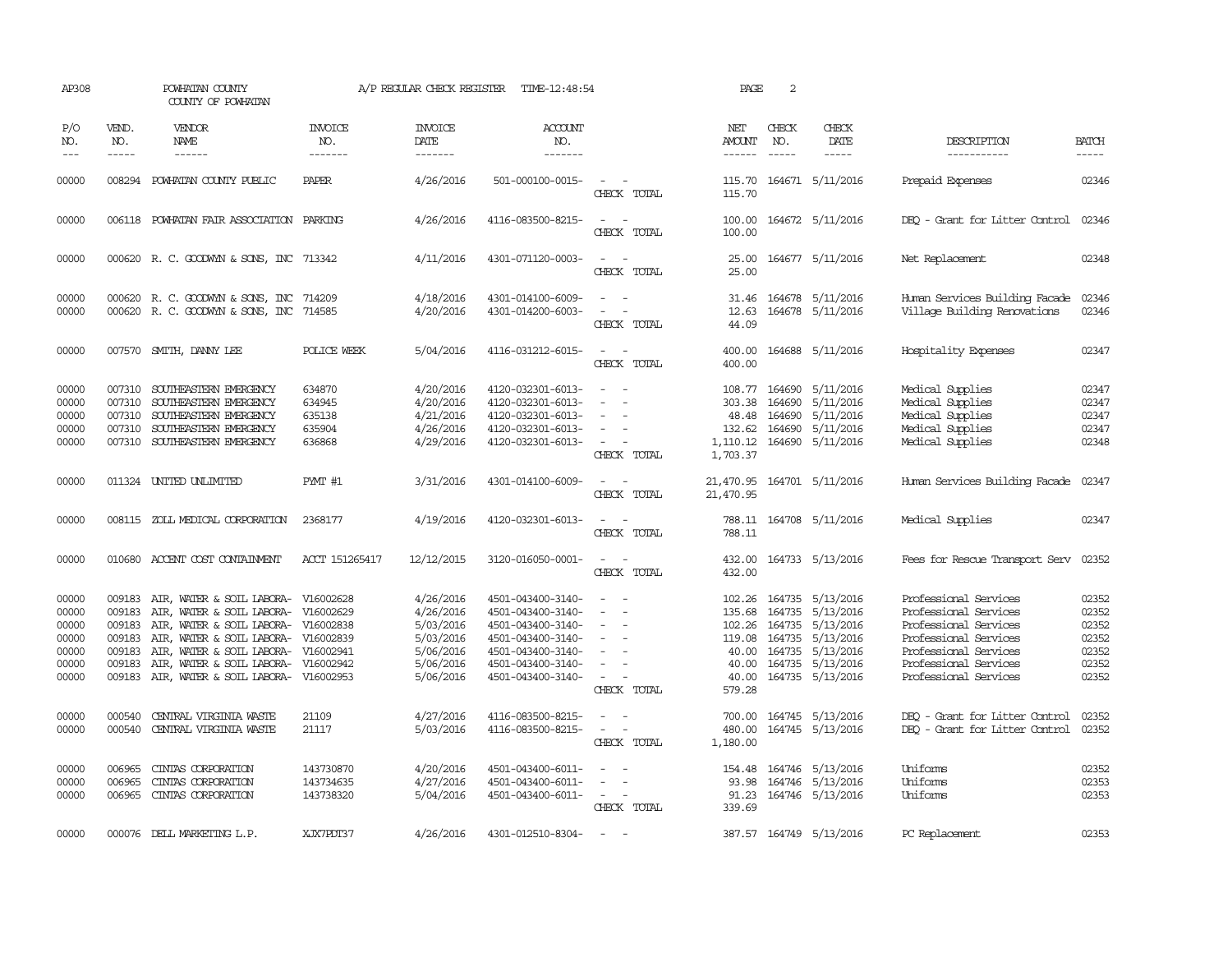| AP308               |                             | POWHATAN COUNTY<br>COUNTY OF POWHATAN                | A/P REGULAR CHECK REGISTER         | TIME-12:48:54                     | PAGE                                   | 3                                                                                                                                                                 |                                  |                             |                                             |                                                              |                             |
|---------------------|-----------------------------|------------------------------------------------------|------------------------------------|-----------------------------------|----------------------------------------|-------------------------------------------------------------------------------------------------------------------------------------------------------------------|----------------------------------|-----------------------------|---------------------------------------------|--------------------------------------------------------------|-----------------------------|
| P/O<br>NO.<br>$---$ | VEND.<br>NO.<br>$- - - - -$ | <b>VENDOR</b><br><b>NAME</b><br>$- - - - - -$        | <b>INVOICE</b><br>NO.<br>-------   | <b>INVOICE</b><br>DATE<br>------- | <b>ACCOUNT</b><br>NO.<br>-------       |                                                                                                                                                                   | NET<br>AMOUNT<br>$- - - - - -$   | CHECK<br>NO.<br>$- - - - -$ | CHECK<br>DATE<br>-----                      | DESCRIPTION<br>-----------                                   | <b>BATCH</b><br>$- - - - -$ |
| 00000               |                             | 000076 DELL MARKETING L.P.                           | XJX8393D9                          | 4/28/2016                         | 4301-012510-8304-                      | $\sim$ $\sim$<br>CHECK TOTAL                                                                                                                                      | 3,326.87                         |                             | 2,939.30 164749 5/13/2016                   | PC Replacement                                               | 02353                       |
| 00000<br>00000      | 000860<br>000860            | DOMINION VIRGINIA POWER<br>DOMINION VIRGINIA POWER   | 0998223150 5/16<br>1875198911 5/16 | 5/03/2016<br>5/04/2016            | 4501-043400-5110-<br>4501-043400-5110- | $\sim$<br>$\sim$<br>$\overline{\phantom{a}}$<br>$\overline{\phantom{a}}$<br>CHECK TOTAL                                                                           | 96.73<br>8.29<br>105.02          |                             | 164752 5/13/2016<br>164752 5/13/2016        | Electricity<br>Electricity                                   | 02353<br>02353              |
| 00000<br>00000      | 000860<br>000860            | DOMINION VIRGINIA POWER<br>DOMINION VIRGINIA POWER   | 2907028530 5/16<br>3085476897 5/16 | 5/03/2016<br>5/03/2016            | 4501-043400-5110-<br>4501-043400-5110- | $\equiv$<br>$\sim$<br>CHECK TOTAL                                                                                                                                 | 139.25<br>183.81                 |                             | 44.56 164753 5/13/2016<br>164753 5/13/2016  | Electricity<br>Electricity                                   | 02353<br>02354              |
| 00000<br>00000      | 000860<br>000860            | DOMINION VIRGINIA POWER<br>DOMINION VIRGINIA POWER   | 6656300552 5/16<br>7897055856 5/16 | 5/03/2016<br>5/03/2016            | 4501-043400-5110-<br>4501-043400-5110- | $\frac{1}{2} \left( \frac{1}{2} \right) \left( \frac{1}{2} \right) = \frac{1}{2} \left( \frac{1}{2} \right)$<br>$\overline{\phantom{a}}$<br>$\sim$<br>CHECK TOTAL | 2,042.14<br>2,356.51             |                             | 314.37 164754 5/13/2016<br>164754 5/13/2016 | Electricity<br>Electricity                                   | 02354<br>02354              |
| 00000               | 000860                      | DOMINION VIRGINIA POWER                              | 9052426195 5/16                    | 5/03/2016                         | 4501-043400-5110-                      | $\sim$ $ -$<br>CHECK TOTAL                                                                                                                                        | 82.05<br>82.05                   |                             | 164755 5/13/2016                            | Electricity                                                  | 02354                       |
| 00000<br>00000      |                             | 010544 FOLKES ELECTRICAL<br>010544 FOLKES ELECTRICAL | $16 - 3 - 065$<br>$16 - 4 - 054$   | 3/31/2016<br>4/28/2016            | 4301-014500-0015-<br>4301-014500-0015- | CHECK TOTAL                                                                                                                                                       | 5,396.25<br>1,798.75<br>7,195.00 |                             | 164760 5/13/2016<br>164760 5/13/2016        | Library Parking Lot Lighting<br>Library Parking Lot Lighting | 02354<br>02354              |
| 00000               |                             | 011349 JAMES RIVER ADVISORY                          | RIVER DONOR                        | 5/04/2016                         | 4116-083500-8215-                      | $\sim$ $\sim$<br>CHECK TOTAL                                                                                                                                      | 500.00<br>500.00                 |                             | 164769 5/13/2016                            | DEQ - Grant for Litter Control 02354                         |                             |
| 00000               |                             | 006004 M. P. BARDEN & SONS, INC. 163-0415            |                                    | 4/15/2016                         | 4301-014500-0014-                      | $\sim$<br>$\sim$<br>CHECK TOTAL                                                                                                                                   | 5,100.00<br>5,100.00             |                             | 164772 5/13/2016                            | Village Building Interior Pain 02355                         |                             |
| 00000               |                             | 011110 MOSELEY ARCHITECTS                            | 550492-006                         | 4/30/2016                         | 4301-031200-6002-                      | $\sim$<br>CHECK TOTAL                                                                                                                                             | 17,470.00<br>17,470.00           |                             | 164776 5/13/2016                            | Sally Port & Courthouse Expans 02355                         |                             |
| 00000               |                             | 009380 PROPAC, INC.                                  | 354179                             | 4/27/2016                         | 4116-035500-0004-                      | $\sim$ 100 $\sim$<br>CHECK TOTAL                                                                                                                                  | 1,360.81                         |                             | 1,360.81 164785 5/13/2016                   | Shelter Supplies and Equipment 02355                         |                             |
| 00000               |                             | 000620 R. C. GOODWYN & SONS, INC                     | 0714333                            | 4/18/2016                         | 4501-043400-3310-                      | $\sim$ $ \sim$<br>CHECK TOTAL                                                                                                                                     | 17.75<br>17.75                   |                             | 164786 5/13/2016                            | Repairs and Maintenance                                      | 02356                       |
| 00000               |                             | 006722 SYDNOR HYDRO INC.                             | 34239                              | 5/01/2016                         | 4501-043400-3320-                      | $\equiv$<br>$\sim$<br>CHECK TOTAL                                                                                                                                 | 692.00<br>692.00                 |                             | 164795 5/13/2016                            | Maintenance and Service Contra                               | 02356                       |
| 00000               |                             | 006261 TIMMONS GROUP                                 | 178906                             | 5/12/2016                         | 4301-014200-6004-                      | $\frac{1}{2} \left( \frac{1}{2} \right) \left( \frac{1}{2} \right) = \frac{1}{2} \left( \frac{1}{2} \right)$<br>CHECK TOTAL                                       | 7,230.00                         |                             | 7,230.00 164797 5/13/2016                   | Paving Village Building                                      | 02356                       |
| 00000               | 006679                      | TREASURER, CHESTERFIELD                              | 1413602015393 4                    | 4/26/2016                         | 4501-043400-5112-                      | $\sim$ 100 $\sim$<br>CHECK TOTAL                                                                                                                                  | 26,202.04<br>26,202.04           |                             | 164798 5/13/2016                            | Chesterfield Water Bi-monthly                                | 02352                       |
| 00000               | 011338                      | UNITED HEALTHCARE                                    | CLAIM#Y66C12490                    | 4/05/2016                         | 3120-016050-0001-                      | $\frac{1}{2} \left( \frac{1}{2} \right) \left( \frac{1}{2} \right) = \frac{1}{2} \left( \frac{1}{2} \right)$<br>CHECK TOTAL                                       | 336.00<br>336.00                 |                             | 164800 5/13/2016                            | Fees for Rescue Transport Serv                               | 02352                       |
| 00000<br>00000      | 008126                      | VERIZON<br>008126 VERIZON                            | 9764686049<br>9764686049           | 5/01/2016<br>5/01/2016            | 4501-043400-5250-<br>4501-043400-5270- | CHECK TOTAL                                                                                                                                                       | 99.58<br>100.01<br>199.59        |                             | 164801 5/13/2016<br>164801 5/13/2016        | Cell Phones<br>Network Service Connection                    | 02356<br>02356              |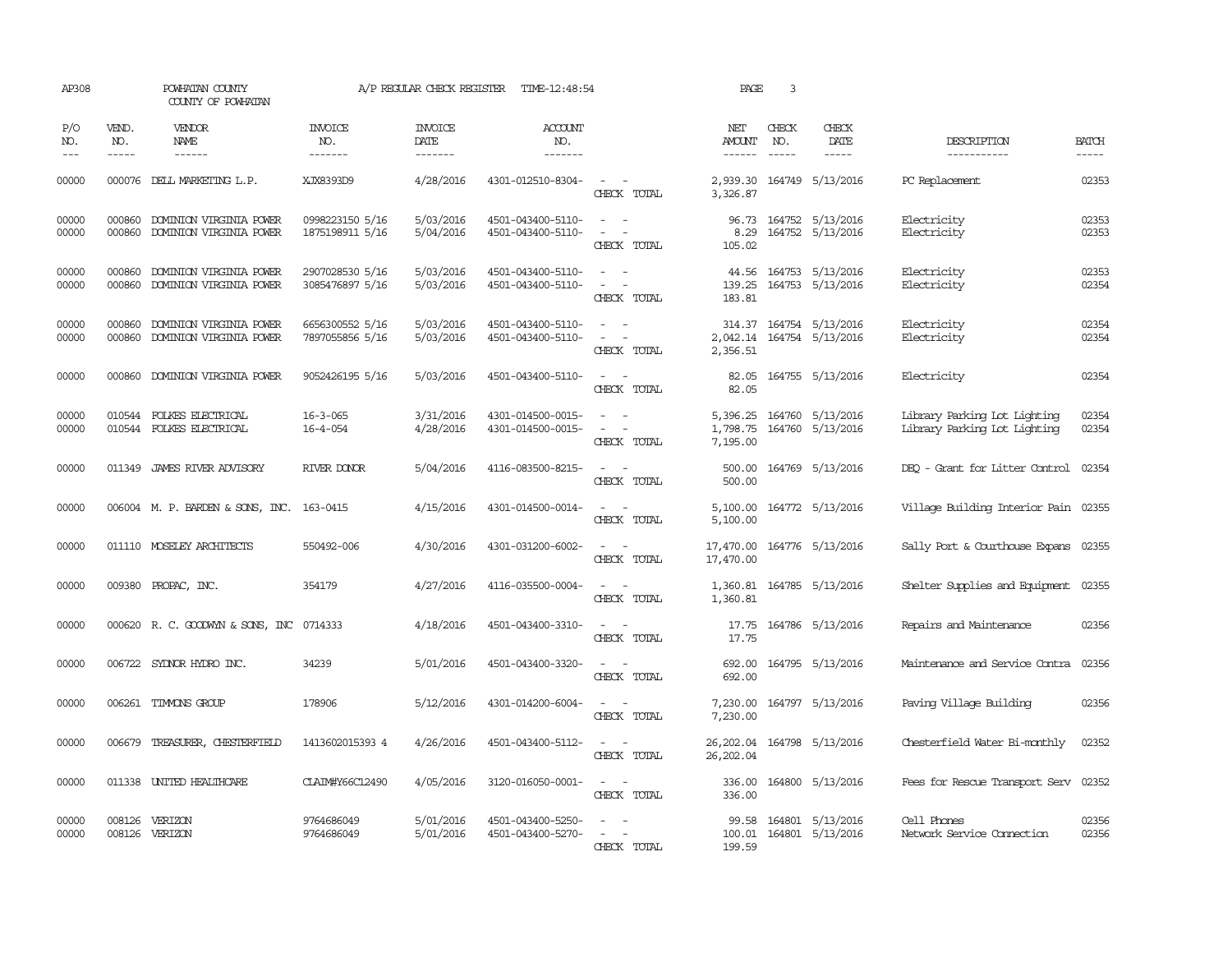| AP308                            | POWHATAN COUNTY<br>COUNTY OF POWHATAN |                                                                                                                                                                        | A/P REGULAR CHECK REGISTER<br>TIME-12:48:54 |                                                  |                                                                                  |                                                                                                                             | PAGE                                      | 4                             |                                                                                            |                                                                                                  |                                  |  |  |
|----------------------------------|---------------------------------------|------------------------------------------------------------------------------------------------------------------------------------------------------------------------|---------------------------------------------|--------------------------------------------------|----------------------------------------------------------------------------------|-----------------------------------------------------------------------------------------------------------------------------|-------------------------------------------|-------------------------------|--------------------------------------------------------------------------------------------|--------------------------------------------------------------------------------------------------|----------------------------------|--|--|
| P/O<br>NO.<br>$---$              | VEND.<br>NO.<br>$- - - - -$           | VENDOR<br>NAME<br>$- - - - - -$                                                                                                                                        | <b>INVOICE</b><br>NO.<br>-------            | INVOICE<br>DATE<br>-------                       | <b>ACCOUNT</b><br>NO.<br>-------                                                 |                                                                                                                             | NET<br>AMOUNT<br>$- - - - - -$            | CHECK<br>NO.<br>$\frac{1}{2}$ | CHECK<br>DATE<br>$- - - - -$                                                               | DESCRIPTION<br>-----------                                                                       | <b>BATCH</b><br>$- - - - -$      |  |  |
| 00000                            |                                       | 010641 WELLS FARGO BANK, N.A.                                                                                                                                          | 10354737                                    | 4/07/2016                                        | 4209-062000-0003-                                                                | $\sim$ $ -$<br>CHECK TOTAL                                                                                                  | 2,510.29<br>2,510.29                      |                               | 164807 5/13/2016                                                                           | Administration Fees                                                                              | 02356                            |  |  |
| 00000<br>00000<br>00000<br>00000 | 009183<br>009183                      | 009183 AIR, WATER & SOIL LABORA- V16003029<br>AIR, WATER & SOIL LABORA- V16003030<br>AIR, WATER & SOIL LABORA- V16003142<br>009183 AIR, WATER & SOIL LABORA- V16003143 |                                             | 5/10/2016<br>5/10/2016<br>5/13/2016<br>5/13/2016 | 4501-043400-3140-<br>4501-043400-3140-<br>4501-043400-3140-<br>4501-043400-3140- | $\sim$ $ -$<br>$\sim$<br>$\sim$ 100 $\sim$<br>CHECK TOTAL                                                                   | 40.00<br>40.00<br>621.13                  |                               | 226.92 164810 5/19/2016<br>314.21 164810 5/19/2016<br>164810 5/19/2016<br>164810 5/19/2016 | Professional Services<br>Professional Services<br>Professional Services<br>Professional Services | 02357<br>02357<br>02357<br>02357 |  |  |
| 00000<br>00000                   |                                       | 007126 ANALYTICS CORPORATION<br>007126 ANALYTICS CORPORATION                                                                                                           | 50064<br>50065                              | 4/21/2016<br>4/21/2016                           | 4501-043400-3140-<br>4501-043400-3140-                                           | $\sim$ $  -$<br>$\sim$ $ -$<br>CHECK TOTAL                                                                                  | 110.00                                    |                               | 55.00 164811 5/19/2016<br>55.00 164811 5/19/2016                                           | Professional Services<br>Professional Services                                                   | 02357<br>02357                   |  |  |
| 00000                            |                                       | 007436 AQUA VIRGINIA, INC.                                                                                                                                             | 0574661 05/16                               | 5/09/2016                                        | 4501-043400-5130-                                                                | $\sim$ $  -$<br>CHECK TOTAL                                                                                                 | 23.20<br>23.20                            |                               | 164812 5/19/2016                                                                           | Water                                                                                            | 02357                            |  |  |
| 00000                            |                                       | 007436 AQUA VIRGINIA, INC.                                                                                                                                             | 1188328 5/16                                | 5/09/2016                                        | 4501-043400-5130-                                                                | $\sim$ $ -$<br>CHECK TOTAL                                                                                                  | 17.62<br>17.62                            |                               | 164813 5/19/2016                                                                           | Water                                                                                            | 02359                            |  |  |
| 00000                            |                                       | 006986 BCWH, INC.                                                                                                                                                      | 106407                                      | 4/27/2016                                        | 4301-042000-8301-                                                                | $\sim$ $  -$<br>CHECK TOTAL                                                                                                 | 22, 279.92<br>22, 279.92                  |                               | 164817 5/19/2016                                                                           | Joint Maintenance Garage                                                                         | 02357                            |  |  |
| 00000                            |                                       | $008686$ C.W. WILLIAMS & CO., INC.                                                                                                                                     | 592737                                      | 5/02/2016                                        | 4301-032200-0004-                                                                | $\sim$<br>$\sim$<br>CHECK TOTAL                                                                                             | 400.82<br>400.82                          |                               | 164823 5/19/2016                                                                           | Ladder Truck                                                                                     | 02357                            |  |  |
| 00000<br>00000                   | 000540                                | CENTRAL VIRGINIA WASTE<br>000540 CENTRAL VIRGINIA WASTE                                                                                                                | 21137<br>21165                              | 5/10/2016<br>5/11/2016                           | 4116-083500-8215-<br>4501-043400-3185-                                           | $\sim$<br>CHECK TOTAL                                                                                                       | 1,926.60<br>1,950.63                      |                               | 164824 5/19/2016<br>24.03 164824 5/19/2016                                                 | DEO - Grant for Litter Control<br>Trash Removal                                                  | 02358<br>02359                   |  |  |
| 00000                            | 006965                                | CINIAS CORPORATION                                                                                                                                                     | 143742076                                   | 5/11/2016                                        | 4501-043400-6011-                                                                | $ -$<br>CHECK TOTAL                                                                                                         | 91.23                                     |                               | 91.23 164825 5/19/2016                                                                     | Uniforms                                                                                         | 02359                            |  |  |
| 00000                            |                                       | 009639 EMS MANAGEMENT &                                                                                                                                                | 27590                                       | 4/30/2016                                        | 4120-032300-5845-                                                                | $\frac{1}{2} \left( \frac{1}{2} \right) \left( \frac{1}{2} \right) = \frac{1}{2} \left( \frac{1}{2} \right)$<br>CHECK TOTAL | 1,127.17                                  |                               | 1, 127.17 164837 5/19/2016                                                                 | EMS Transport Third Party Bill 02358                                                             |                                  |  |  |
| 00000                            |                                       | 007537 FERGUSON ENTERPRISES, INC 1844357                                                                                                                               |                                             | 4/18/2016                                        | 4501-043400-3310-                                                                | $\sim$ $ -$<br>CHECK TOTAL                                                                                                  | 593.03                                    |                               | 593.03 164838 5/19/2016                                                                    | Repairs and Maintenance                                                                          | 02357                            |  |  |
| 00000                            |                                       | 006405 HACH COMPANY                                                                                                                                                    | 9900345                                     | 4/22/2016                                        | 4501-043400-6015-                                                                | $\sim$ 100 $\sim$<br>CHECK TOTAL                                                                                            | 316.89<br>316.89                          |                               | 164841 5/19/2016                                                                           | Lab Supplies                                                                                     | 02357                            |  |  |
| 00000<br>00000                   |                                       | 010924 MITCHELL PEST<br>010924 MITCHELL PEST                                                                                                                           | 95096<br>95097                              | 5/10/2016<br>5/10/2016                           | 4501-043400-3320-<br>4501-043400-3320-                                           | $\sim$ $ \sim$<br>CHECK TOTAL                                                                                               | 95.00<br>95.00<br>190.00                  |                               | 164855 5/19/2016<br>164855 5/19/2016                                                       | Maintenance and Service Contra<br>Maintenance and Service Contra 02360                           | 02360                            |  |  |
| 00000                            |                                       | 011110 MOSELEY ARCHITECTS                                                                                                                                              | 550394-007                                  | 4/30/2016                                        | 4301-062100-8302-                                                                | $\sim$ $ -$<br>CHECK TOTAL                                                                                                  | 136,482.20 164856 5/19/2016<br>136,482.20 |                               |                                                                                            | RJHS Replacement/Renovation De 02357                                                             |                                  |  |  |
| 00000                            |                                       | 006985 NUNNALLY, BRADFORD W.                                                                                                                                           | <b>GOLF TOURNEY</b>                         | 5/19/2016                                        | 4116-031212-6015-                                                                | $\sim$ $  -$<br>CHECK TOTAL                                                                                                 | 275.00                                    |                               | 275.00 164859 5/19/2016                                                                    | Hospitality Expenses                                                                             | 02360                            |  |  |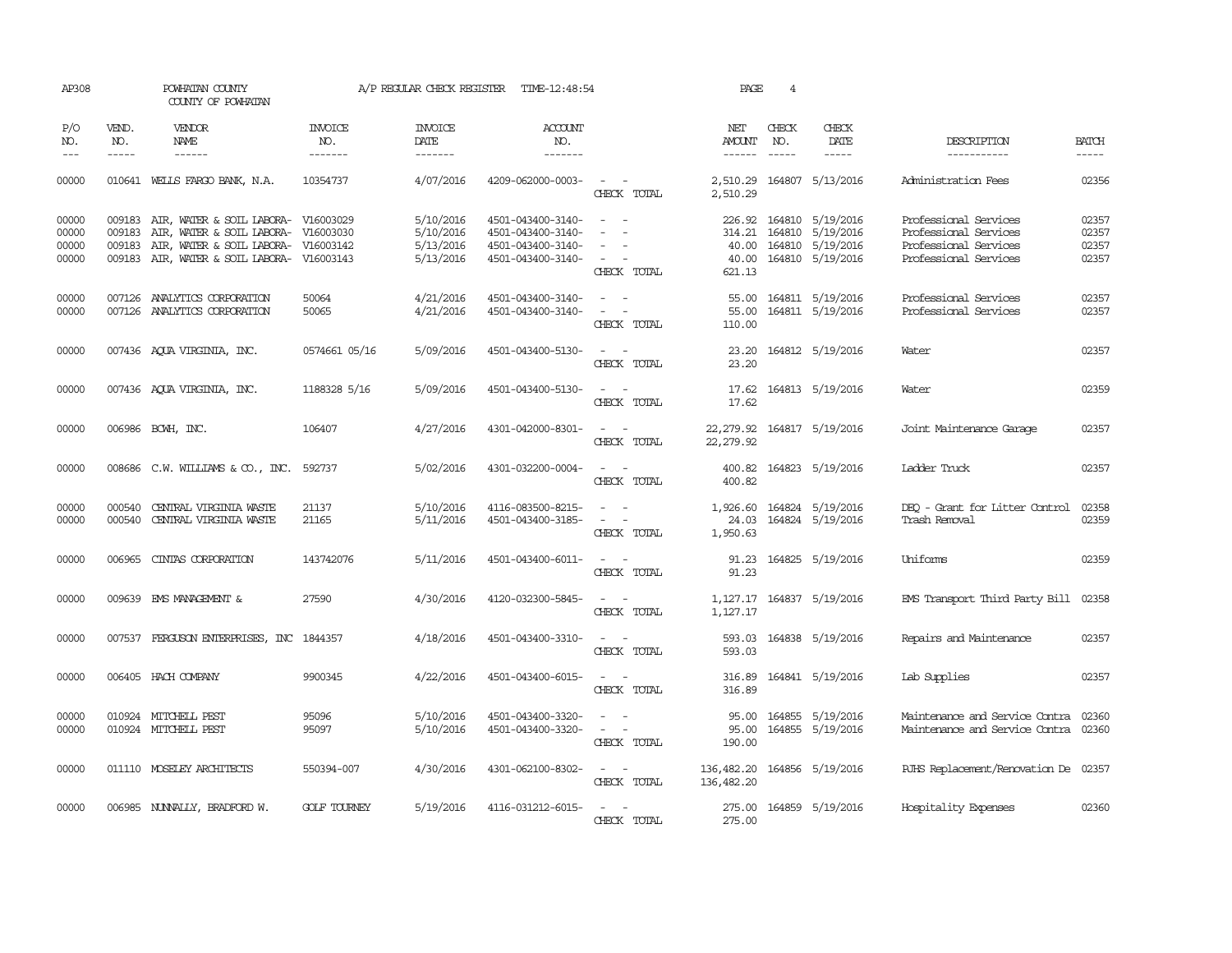| AP308                                                                |                                      | POWHATAN COUNTY<br>COUNTY OF POWHATAN                                                                                                                                                                                                                                                                                                                                                                                                                                                               |                                                                                                      | A/P REGULAR CHECK REGISTER                                                                           | TIME-12:48:54                                                                                                                                                        |                                                                                                                         | PAGE                                                                                    | 5                                                    |                                                                                                                           |                                                                                                                                                                                                    |                                                                      |
|----------------------------------------------------------------------|--------------------------------------|-----------------------------------------------------------------------------------------------------------------------------------------------------------------------------------------------------------------------------------------------------------------------------------------------------------------------------------------------------------------------------------------------------------------------------------------------------------------------------------------------------|------------------------------------------------------------------------------------------------------|------------------------------------------------------------------------------------------------------|----------------------------------------------------------------------------------------------------------------------------------------------------------------------|-------------------------------------------------------------------------------------------------------------------------|-----------------------------------------------------------------------------------------|------------------------------------------------------|---------------------------------------------------------------------------------------------------------------------------|----------------------------------------------------------------------------------------------------------------------------------------------------------------------------------------------------|----------------------------------------------------------------------|
| P/O<br>NO.<br>$---$                                                  | VEND.<br>NO.<br>$\frac{1}{2}$        | VENDOR<br><b>NAME</b><br>$\frac{1}{2} \left( \frac{1}{2} \right) \left( \frac{1}{2} \right) \left( \frac{1}{2} \right) \left( \frac{1}{2} \right) \left( \frac{1}{2} \right) \left( \frac{1}{2} \right) \left( \frac{1}{2} \right) \left( \frac{1}{2} \right) \left( \frac{1}{2} \right) \left( \frac{1}{2} \right) \left( \frac{1}{2} \right) \left( \frac{1}{2} \right) \left( \frac{1}{2} \right) \left( \frac{1}{2} \right) \left( \frac{1}{2} \right) \left( \frac{1}{2} \right) \left( \frac$ | INVOICE<br>NO.<br>-------                                                                            | <b>INVOICE</b><br>DATE<br>-------                                                                    | <b>ACCOUNT</b><br>NO.<br>-------                                                                                                                                     |                                                                                                                         | NET<br><b>AMOUNT</b>                                                                    | CHECK<br>NO.<br>$- - - - -$                          | CHECK<br>DATE<br>$- - - - -$                                                                                              | DESCRIPTION<br>-----------                                                                                                                                                                         | <b>BATCH</b><br>$- - - - -$                                          |
| 00000                                                                | 006466                               | RADIO COMMUNICATION OF VA 702006549-1                                                                                                                                                                                                                                                                                                                                                                                                                                                               |                                                                                                      | 5/03/2016                                                                                            | 4116-032200-8215-                                                                                                                                                    | CHECK TOTAL                                                                                                             | 3,812.75<br>3,812.75                                                                    |                                                      | 164870 5/19/2016                                                                                                          | State - Dept of Fire Programs                                                                                                                                                                      | 02357                                                                |
| 00000                                                                |                                      | 007770 ROOF CONSULTING SERVICES,                                                                                                                                                                                                                                                                                                                                                                                                                                                                    | 2016-04-96                                                                                           | 4/22/2016                                                                                            | 4301-014300-0002-                                                                                                                                                    | CHECK TOTAL                                                                                                             | 1,850.00<br>1,850.00                                                                    |                                                      | 164874 5/19/2016                                                                                                          | Courthouse Flat Roof                                                                                                                                                                               | 02357                                                                |
| 00000                                                                |                                      | 009141 SHERWIN-WILLIAMS COMPANY                                                                                                                                                                                                                                                                                                                                                                                                                                                                     | 8249-6                                                                                               | 5/04/2016                                                                                            | 4301-014100-6009-                                                                                                                                                    | $\sim$<br>CHECK TOTAL                                                                                                   | 29.04<br>29.04                                                                          |                                                      | 164878 5/19/2016                                                                                                          | Human Services Building Facade                                                                                                                                                                     | 02361                                                                |
| 00000<br>00000<br>00000                                              | 007310                               | 007310 SOUTHEASTERN EMERGENCY<br>SOUTHEASTERN EMERGENCY<br>007310 SOUTHEASTERN EMERGENCY                                                                                                                                                                                                                                                                                                                                                                                                            | 637292<br>638075<br>638669                                                                           | 5/04/2016<br>5/09/2016<br>5/12/2016                                                                  | 4120-032301-6013-<br>4120-032301-6013-<br>4120-032301-6013-                                                                                                          | CHECK TOTAL                                                                                                             | 3.43<br>472.98<br>514.14                                                                | 164881                                               | 37.73 164881 5/19/2016<br>5/19/2016<br>164881 5/19/2016                                                                   | Medical Supplies<br>Medical Supplies<br>Medical Supplies                                                                                                                                           | 02357<br>02357<br>02358                                              |
| 00000                                                                |                                      | 007843 TENCARVA MACHINERY CO.                                                                                                                                                                                                                                                                                                                                                                                                                                                                       | 569679                                                                                               | 5/09/2016                                                                                            | 4501-043400-3310-                                                                                                                                                    | $\overline{\phantom{a}}$<br>CHECK TOTAL                                                                                 | 2,454.07                                                                                |                                                      | 2,454.07 164887 5/19/2016                                                                                                 | Repairs and Maintenance                                                                                                                                                                            | 02357                                                                |
| 00000                                                                |                                      | 007450 THOMSON REUTERS -                                                                                                                                                                                                                                                                                                                                                                                                                                                                            | 833929821                                                                                            | 5/01/2016                                                                                            | 4116-021100-6012-                                                                                                                                                    | CHECK TOTAL                                                                                                             | 370.46                                                                                  |                                                      | 370.46 164888 5/19/2016                                                                                                   | Law Library Expenses                                                                                                                                                                               | 02358                                                                |
| 00000<br>00000                                                       |                                      | 006261 TIMMONS GROUP<br>006261 TIMMONS GROUP                                                                                                                                                                                                                                                                                                                                                                                                                                                        | 179851<br>179855                                                                                     | 6/09/2016<br>6/09/2016                                                                               | 4301-014100-6009-<br>4301-014200-6004-                                                                                                                               | $\sim$ $-$<br>CHECK TOTAL                                                                                               | 3,382.50<br>4,215.00<br>7,597.50                                                        |                                                      | 164889 5/19/2016<br>164889 5/19/2016                                                                                      | Human Services Building Facade<br>Paving Village Building                                                                                                                                          | 02361<br>02361                                                       |
| 00000                                                                |                                      | 007415 VIRGINIA UTILITY                                                                                                                                                                                                                                                                                                                                                                                                                                                                             | 04160338                                                                                             | 4/30/2016                                                                                            | 4501-043400-3140-                                                                                                                                                    | $\sim$ $  -$<br>CHECK TOTAL                                                                                             | 48.30<br>48.30                                                                          |                                                      | 164896 5/19/2016                                                                                                          | Professional Services                                                                                                                                                                              | 02357                                                                |
| 00000<br>00000<br>00000<br>00000<br>00000                            | 009183<br>009183<br>009183<br>009183 | AIR, WATER & SOIL LABORA- V16003234<br>AIR, WATER & SOIL LABORA-<br>AIR, WATER & SOIL LABORA-<br>AIR, WATER & SOIL LABORA-<br>009183 AIR, WATER & SOIL LABORA- V16003283                                                                                                                                                                                                                                                                                                                            | V16003235<br>V16003275<br>V16003282                                                                  | 5/17/2016<br>5/17/2016<br>5/19/2016<br>5/19/2016<br>5/19/2016                                        | 4501-043400-3140-<br>4501-043400-3140-<br>4501-043400-3140-<br>4501-043400-3140-<br>4501-043400-3140-                                                                | $\sim$<br>CHECK TOTAL                                                                                                   | 119.08<br>102.26<br>40.00<br>40.00<br>40.00<br>341.34                                   | 164923<br>164923<br>164923                           | 164923 5/31/2016<br>5/31/2016<br>5/31/2016<br>5/31/2016<br>164923 5/31/2016                                               | Professional Services<br>Professional Services<br>Professional Services<br>Professional Services<br>Professional Services                                                                          | 02363<br>02363<br>02363<br>02363<br>02363                            |
| 00000<br>00000                                                       | 011095                               | ARROW INTERNATIONAL, INC.<br>011095 ARROW INTERNATIONAL, INC.                                                                                                                                                                                                                                                                                                                                                                                                                                       | 93807929<br>93815369                                                                                 | 3/23/2016<br>4/24/2016                                                                               | 4120-032301-6013-<br>4120-032301-6013-                                                                                                                               | $\sim$<br>$\overline{\phantom{a}}$<br>CHECK TOTAL                                                                       | 931.29<br>355.31<br>1,286.60                                                            |                                                      | 164926 5/31/2016<br>164926 5/31/2016                                                                                      | Medical Supplies<br>Medical Supplies                                                                                                                                                               | 02363<br>02363                                                       |
| 00000                                                                |                                      | 009206 ATLANTIC EMERGENCY                                                                                                                                                                                                                                                                                                                                                                                                                                                                           | 12884ECU                                                                                             | 5/13/2016                                                                                            | 4301-012400-8301-                                                                                                                                                    | $\sim$<br>$\sim$<br>CHECK TOTAL                                                                                         | 4,500.00<br>4,500.00                                                                    |                                                      | 164927 5/31/2016                                                                                                          | Fire Department Equipment                                                                                                                                                                          | 02363                                                                |
| 00000<br>00000<br>00000<br>00000<br>00000<br>00000<br>00000<br>00000 | 009876<br>009876<br>009876           | 009876 BSN SPORTS, INC.<br>BSN SPORTS, INC.<br>009876 BSN SPORTS, INC.<br>009876 BSN SPORTS, INC.<br>BSN SPORTS, INC.<br>009876 BSN SPORTS, INC.<br>BSN SPORTS, INC.<br>009876 BSN SPORTS, INC.                                                                                                                                                                                                                                                                                                     | 97625501R<br>97625502R<br>97628393R<br>97712637R<br>9771824BR<br>97718248R<br>97792373R<br>97843173R | 2/04/2016<br>2/04/2016<br>2/05/2016<br>3/08/2016<br>3/09/2016<br>3/09/2016<br>4/04/2016<br>4/20/2016 | 4301-071120-0007-<br>4301-071120-0008-<br>4301-071120-0002-<br>4301-071120-0009-<br>4301-071120-0009-<br>4301-071120-0008-<br>4301-071120-0014-<br>4301-071110-8301- | $\equiv$<br>$\overline{\phantom{a}}$<br>$\overline{\phantom{a}}$<br>$\equiv$<br>$\overline{\phantom{a}}$<br>CHECK TOTAL | 6,086.00<br>1,293.60<br>2,678.00<br>245.43<br>401.30<br>676.50<br>4,805.00<br>16,271.32 | 164934<br>164934<br>164934<br>85.49 164934<br>164934 | 164934 5/31/2016<br>5/31/2016<br>5/31/2016<br>5/31/2016<br>5/31/2016<br>164934 5/31/2016<br>5/31/2016<br>164934 5/31/2016 | Bleachers<br>Temporary Fencing<br>Fencing/Backstop Maintenance<br>Bases, Plates & Pitching Rubbe<br>Bases, Plates & Pitching Rubbe<br>Temporary Fencing<br>Duqout Canopy's<br>Playground Equipment | 02371<br>02371<br>02371<br>02371<br>02371<br>02371<br>02371<br>02371 |